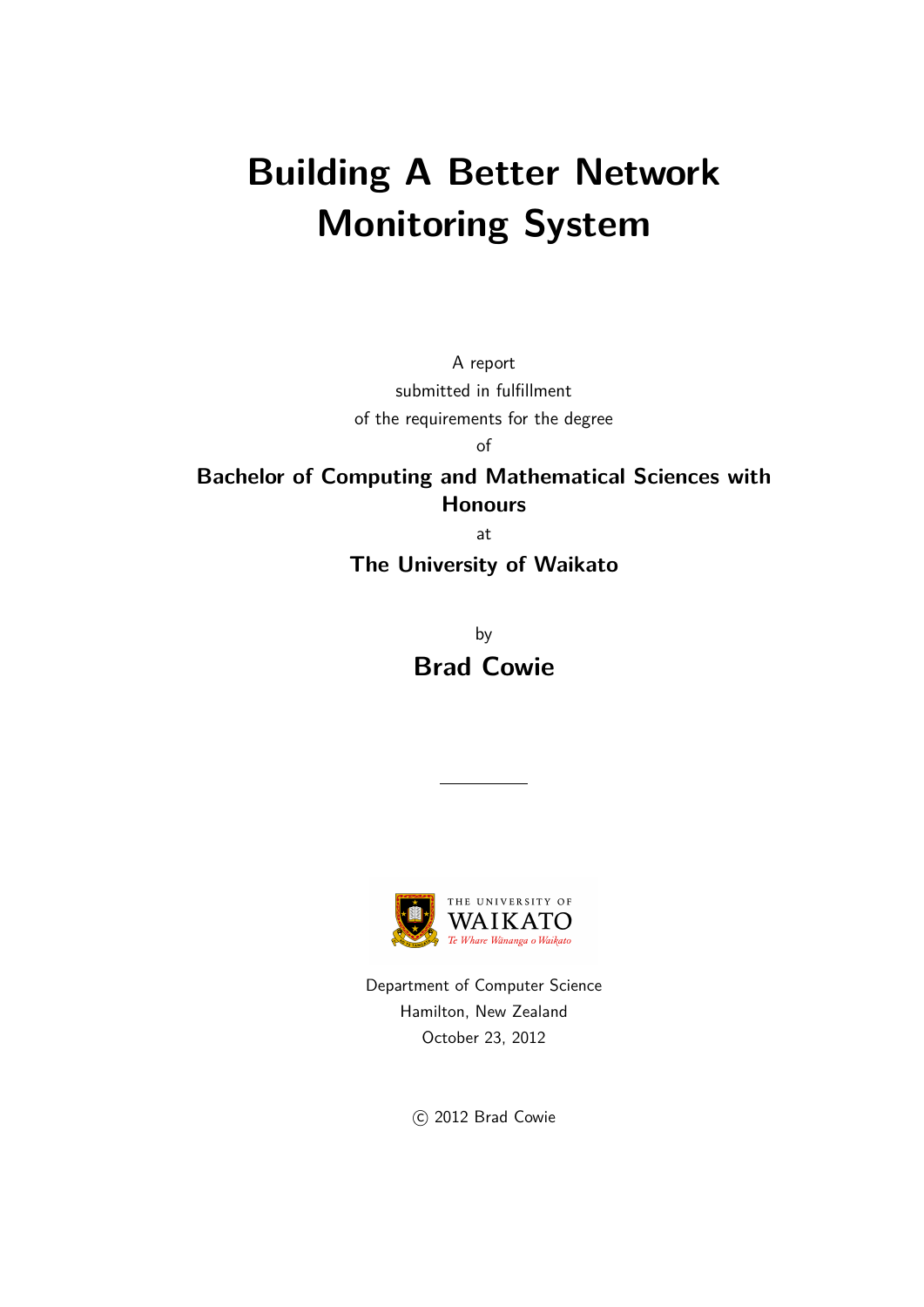## **Abstract**

<span id="page-1-0"></span>Network Monitoring Systems are essential in running the complex computer networks of today. They ensure all faults on the network are known and assist the network operator in fixing these faults. There are problems with the typical NMSs used for monitoring networks, both with the difficulty of configuration and the age of these systems. The popular NMSs in use today are either themselves old or extended from old systems designed a decade ago for monitoring much simpler and smaller networks.

This project aims to plan and implement a system designed from the start to monitor a modern network and includes all tools in a single extendable system. By using today's technologies and making good design decisions, this project aims to build a unified and fresh NMS that is easy to configure, maintain and use, streamlining the workflow of a network operator.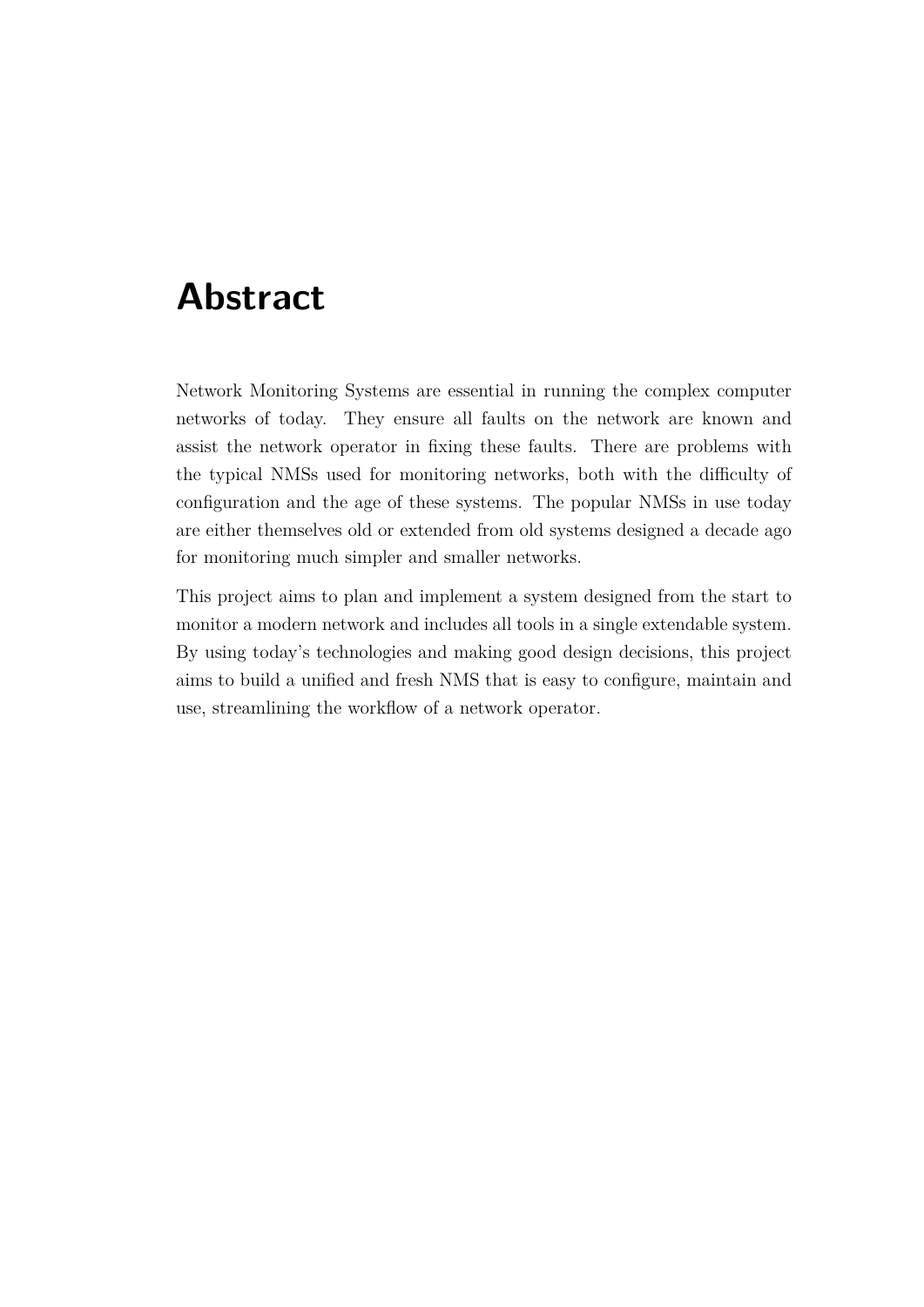## **Acknowledgements**

<span id="page-2-0"></span>I would like to acknowledge and thank my supervisor Richard Nelson for supervising this project. Big thanks to the staff at the WAND research group for their support throughout the project, especially Shane Alcock and Brendon Jones for proofing parts of this report. Also to the past and present students of WAND, thanks for the support and tea breaks over the last number of years.

Thanks also to Jamie Curtis for the suggestion of the project and motivation for carrying out this work.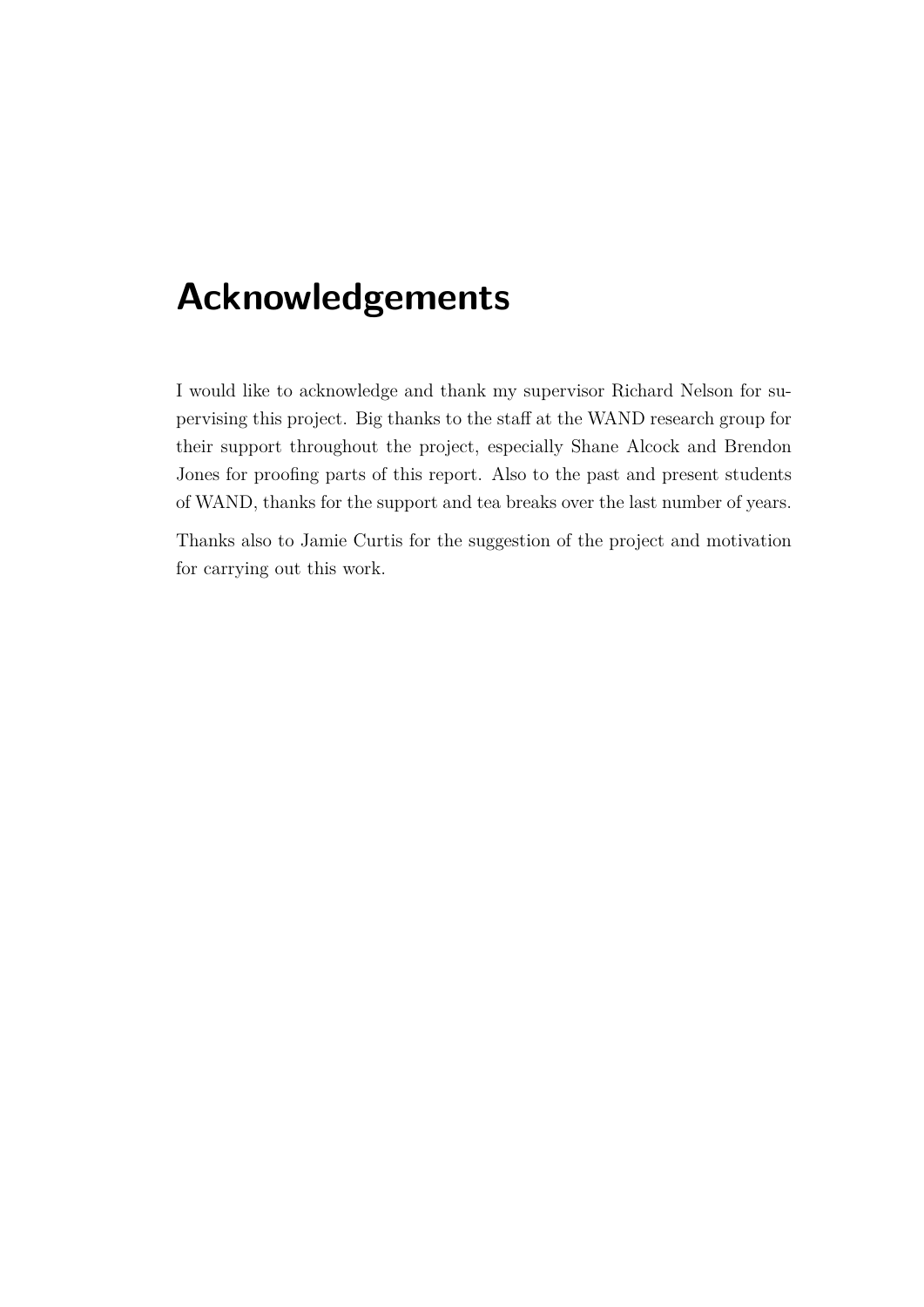# **Contents**

| <b>Abstract</b><br>ii |                                |                                       |                |  |  |  |  |  |  |  |  |  |
|-----------------------|--------------------------------|---------------------------------------|----------------|--|--|--|--|--|--|--|--|--|
|                       | <b>Acknowledgements</b><br>iii |                                       |                |  |  |  |  |  |  |  |  |  |
| 1                     |                                | Introduction                          | $\mathbf{1}$   |  |  |  |  |  |  |  |  |  |
| $\overline{2}$        | <b>Background</b>              |                                       |                |  |  |  |  |  |  |  |  |  |
|                       | 2.1                            | Networks                              | $\overline{4}$ |  |  |  |  |  |  |  |  |  |
|                       | 2.2                            |                                       | $\overline{5}$ |  |  |  |  |  |  |  |  |  |
|                       | 2.2.1                          |                                       | $\overline{5}$ |  |  |  |  |  |  |  |  |  |
|                       | 2.2.2                          |                                       | 6              |  |  |  |  |  |  |  |  |  |
|                       | 2.2.3                          | Graphing                              | 6              |  |  |  |  |  |  |  |  |  |
|                       | 2.2.4                          |                                       | 6              |  |  |  |  |  |  |  |  |  |
|                       | 2.2.5                          | Dashboard                             | $\overline{7}$ |  |  |  |  |  |  |  |  |  |
| 3                     |                                | <b>Prior Work</b>                     | 8              |  |  |  |  |  |  |  |  |  |
|                       | 3.1                            |                                       | 8              |  |  |  |  |  |  |  |  |  |
|                       | 3.1.1                          |                                       | 9              |  |  |  |  |  |  |  |  |  |
|                       | 3.1.2                          |                                       | 10             |  |  |  |  |  |  |  |  |  |
|                       | 3.1.3                          | <b>Graphing</b>                       | 10             |  |  |  |  |  |  |  |  |  |
|                       | 3.2                            |                                       | 11             |  |  |  |  |  |  |  |  |  |
|                       | 3.2.1                          |                                       | 11             |  |  |  |  |  |  |  |  |  |
|                       | 3.2.2                          |                                       | 12             |  |  |  |  |  |  |  |  |  |
|                       | 3.2.3                          |                                       | 12             |  |  |  |  |  |  |  |  |  |
|                       | 3.2.4                          |                                       | 13             |  |  |  |  |  |  |  |  |  |
|                       | 3.2.5                          |                                       | 13             |  |  |  |  |  |  |  |  |  |
| 4                     |                                | <b>Issues With Existing Solutions</b> | 15             |  |  |  |  |  |  |  |  |  |
|                       | 4.1                            |                                       | 15             |  |  |  |  |  |  |  |  |  |
|                       | 4.2                            |                                       | 16             |  |  |  |  |  |  |  |  |  |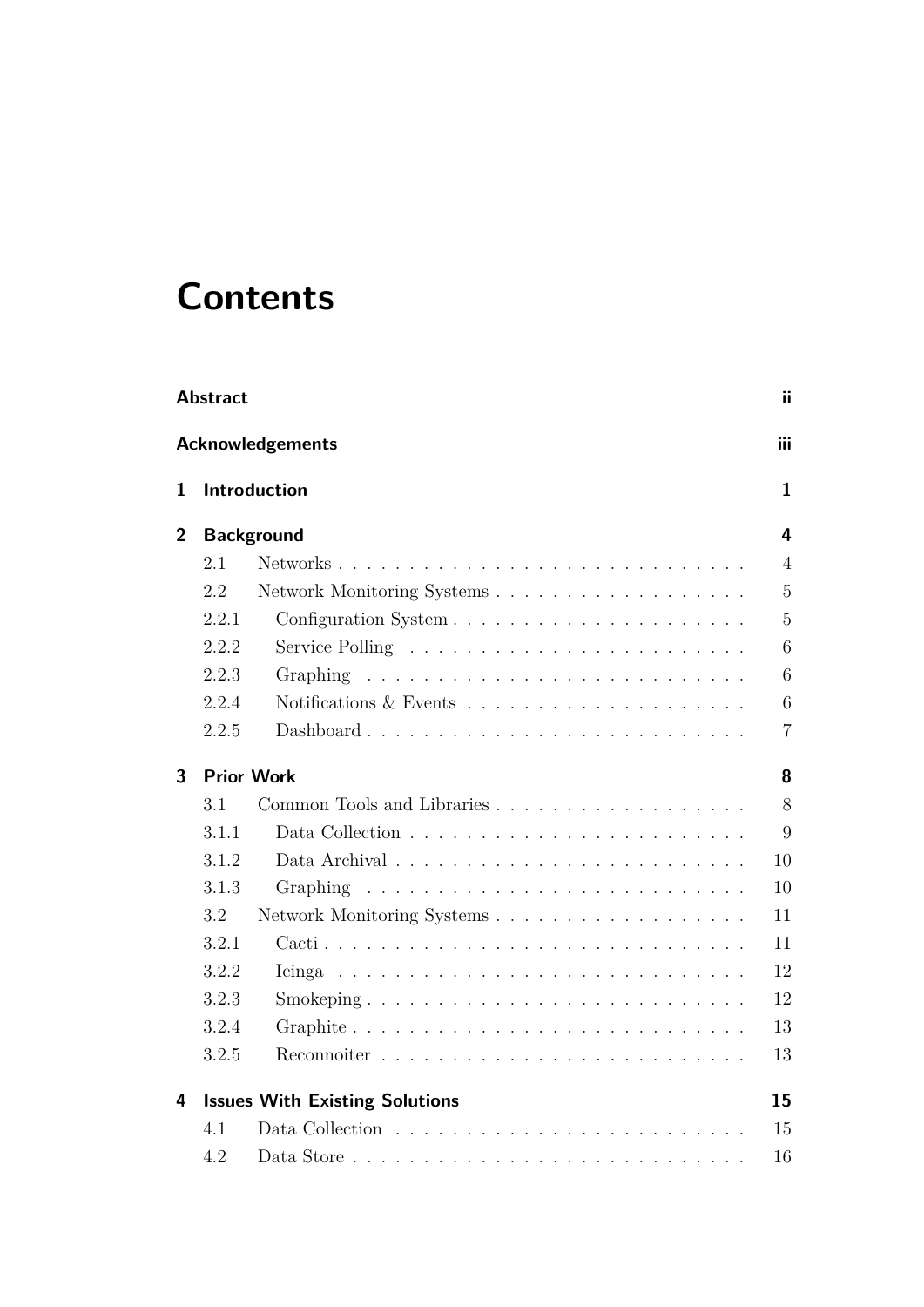|                         | 4.3                                        |                                                              | 17 |  |  |  |  |  |  |
|-------------------------|--------------------------------------------|--------------------------------------------------------------|----|--|--|--|--|--|--|
|                         | 4.4                                        |                                                              | 17 |  |  |  |  |  |  |
| 5                       | Investigation                              |                                                              |    |  |  |  |  |  |  |
|                         | 5.1                                        |                                                              | 19 |  |  |  |  |  |  |
|                         | 5.2                                        |                                                              | 20 |  |  |  |  |  |  |
|                         | 5.3                                        | Automatic Configuration Discovery                            | 21 |  |  |  |  |  |  |
|                         | 5.3.1                                      |                                                              | 21 |  |  |  |  |  |  |
|                         | 5.3.2                                      |                                                              | 21 |  |  |  |  |  |  |
|                         | 5.3.3                                      |                                                              | 22 |  |  |  |  |  |  |
|                         | 5.4                                        |                                                              | 22 |  |  |  |  |  |  |
| 6                       |                                            | Implementation                                               | 23 |  |  |  |  |  |  |
|                         | 6.1                                        |                                                              | 25 |  |  |  |  |  |  |
|                         | 6.2                                        |                                                              | 26 |  |  |  |  |  |  |
|                         | 6.3                                        |                                                              | 27 |  |  |  |  |  |  |
|                         | 6.4                                        |                                                              | 28 |  |  |  |  |  |  |
|                         | 6.5                                        |                                                              | 28 |  |  |  |  |  |  |
|                         | 6.6                                        |                                                              | 29 |  |  |  |  |  |  |
| $\overline{\mathbf{r}}$ | <b>Conclusions &amp; Future Work</b><br>30 |                                                              |    |  |  |  |  |  |  |
|                         | 7.1                                        |                                                              | 30 |  |  |  |  |  |  |
|                         | 7.2                                        |                                                              | 30 |  |  |  |  |  |  |
|                         | 7.3                                        |                                                              | 31 |  |  |  |  |  |  |
|                         | 7.3.1                                      | Testing $&$ Performance Tuning $\ldots \ldots \ldots \ldots$ | 31 |  |  |  |  |  |  |
|                         | 7.3.2                                      | Dashboard                                                    | 31 |  |  |  |  |  |  |
|                         | 7.3.3                                      |                                                              | 31 |  |  |  |  |  |  |
|                         | Glossary                                   |                                                              | 33 |  |  |  |  |  |  |
|                         | <b>References</b>                          |                                                              |    |  |  |  |  |  |  |
|                         |                                            | A Dashboard of DNMS                                          | 38 |  |  |  |  |  |  |
| B                       |                                            | <b>Graph interface of DNMS</b>                               | 39 |  |  |  |  |  |  |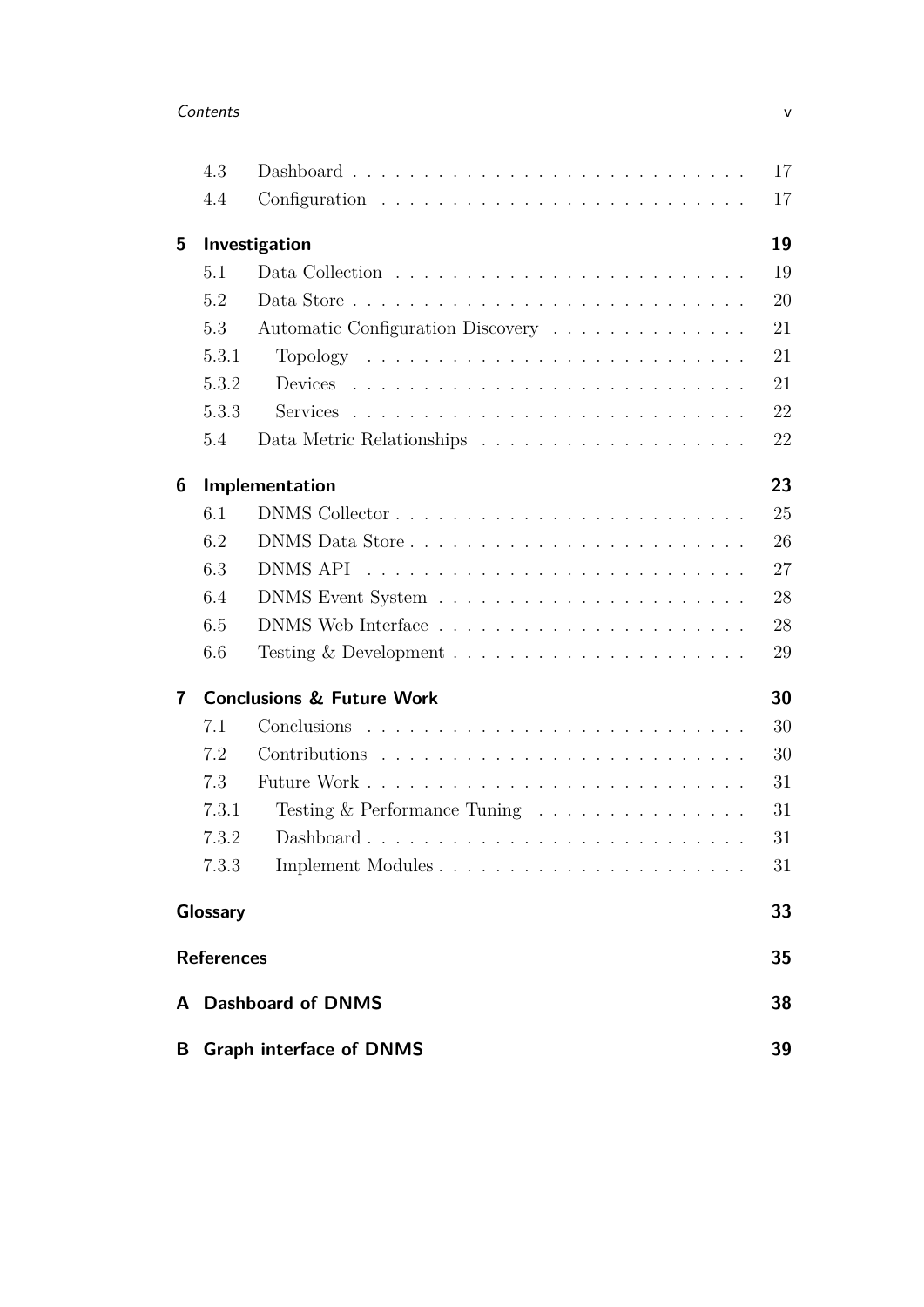# **List of Figures**

|                                                                                            | 9  |
|--------------------------------------------------------------------------------------------|----|
| 3.2 RRDtool graph of the ambient temperature in my lab for the year                        |    |
|                                                                                            |    |
| 6.1 System architecture diagram for Dynamic Network Monitoring System                      |    |
| (DNMS) showing the flow of data through the system $\dots \dots$                           | 24 |
| 6.2 Diagram showing a collectd hierarchy monitoring two remote dat-                        |    |
|                                                                                            | 26 |
| A.1 The dashboard interface of DNMS showing a single alert                                 | 38 |
| B.1 A sample graph page in DNMS showing short term load for a server                       |    |
| and related graphs $\ldots \ldots \ldots \ldots \ldots \ldots \ldots \ldots \ldots \ldots$ | 39 |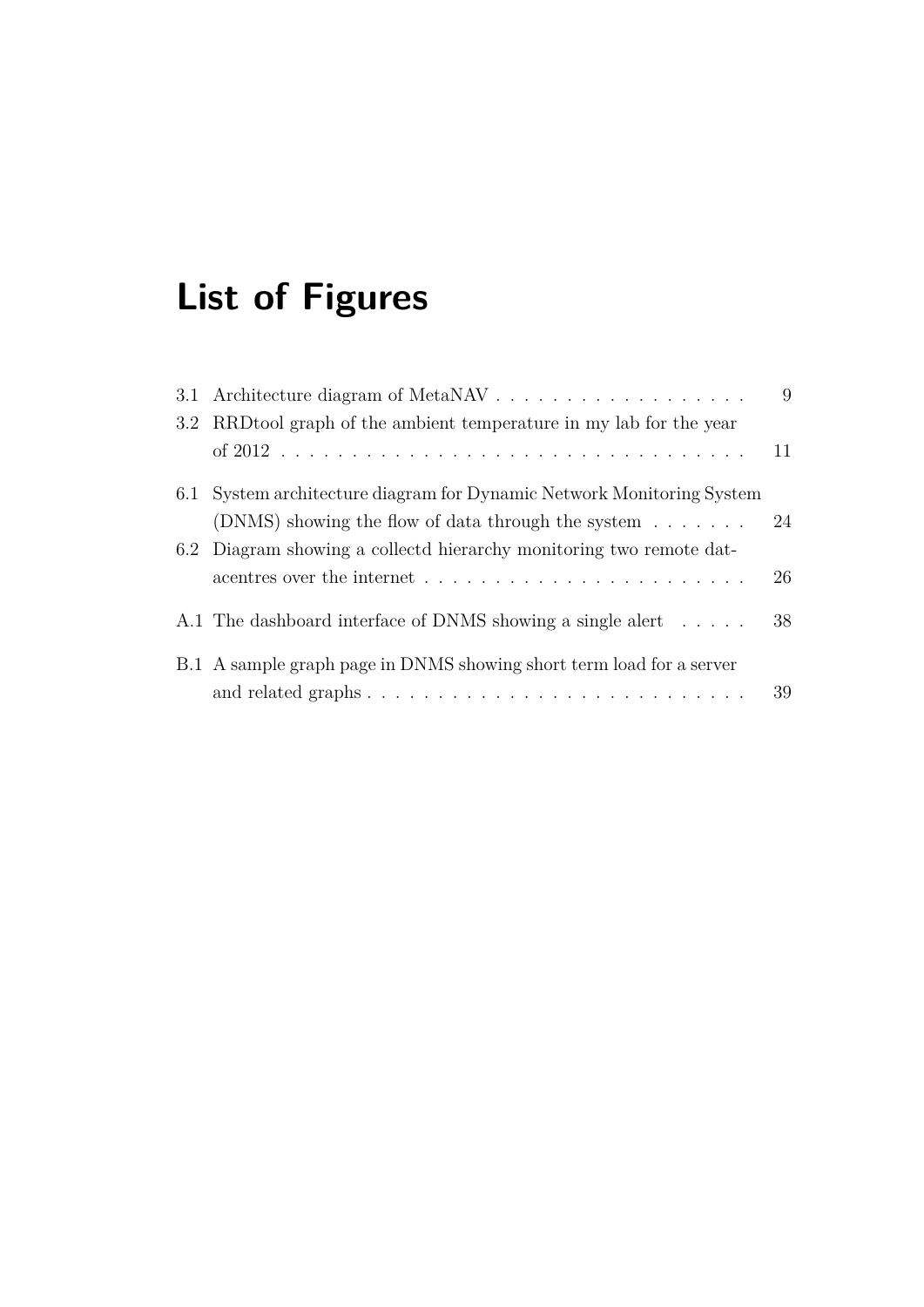# **List of Acronyms**

<span id="page-6-17"></span><span id="page-6-16"></span><span id="page-6-15"></span><span id="page-6-14"></span><span id="page-6-13"></span><span id="page-6-12"></span><span id="page-6-11"></span><span id="page-6-10"></span><span id="page-6-9"></span><span id="page-6-8"></span><span id="page-6-7"></span><span id="page-6-6"></span><span id="page-6-5"></span><span id="page-6-4"></span><span id="page-6-3"></span><span id="page-6-2"></span><span id="page-6-1"></span><span id="page-6-0"></span>

| IP                                      | Internet Protocol                              |  |
|-----------------------------------------|------------------------------------------------|--|
| <b>NMS</b><br>Network Monitoring System |                                                |  |
| <b>ISP</b>                              | Internet Service Provider                      |  |
|                                         | <b>SOHO</b> Small Office Home Office           |  |
|                                         | <b>SNMP</b> Simple Network Management Protocol |  |
| <b>OID</b>                              | Object Identifier                              |  |
| <b>UPS</b>                              | Uninterruptible Power Supply                   |  |
| <b>RRD</b>                              | Round-Robin Database                           |  |
| <b>RRA</b>                              | Round-Robin Archive                            |  |
|                                         | <b>MRTG</b> Multi Router Traffic Grapher       |  |
| <b>RTT</b>                              | Round Trip Time                                |  |
| 1/0                                     | Input/Output                                   |  |
|                                         | <b>DNMS</b> Dynamic Network Monitoring System  |  |
| API                                     | Application Programming Interface              |  |
| <b>REST</b>                             | REpresentational State Transfer                |  |
| SMS                                     | Short Message Service                          |  |
| IM                                      | Instant Message                                |  |
| <b>Nmap</b> Network Mapper              |                                                |  |
|                                         |                                                |  |
|                                         |                                                |  |
|                                         |                                                |  |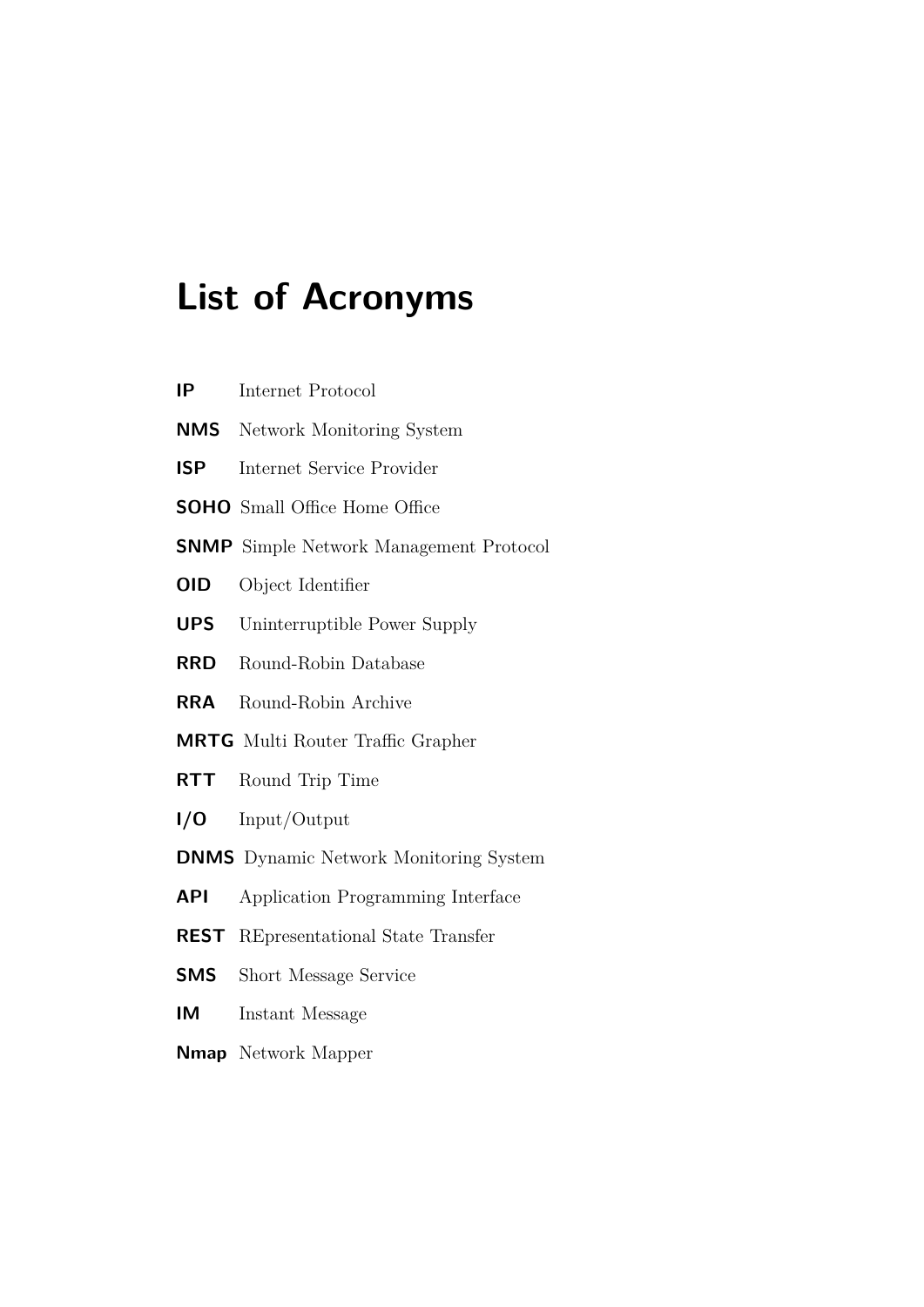## <span id="page-7-0"></span>**Chapter 1**

## **Introduction**

A Network Monitoring System [\(NMS\)](#page-6-1) is an essential aspect of running a computer network of a significant size. [NMSs](#page-6-1) are used to identify faults before they happen and reduce the impact they may have on users of the network. Networks range in size from small office networks to large Internet Service Provider [\(ISP\)](#page-6-2) networks, yet a [NMS](#page-6-1) needs to be able to adapt and be scalable to a network of any size, while still providing the same level of insight without overwhelming the user with unnecessary information.

A [NMS](#page-6-1) adds insight by employing a number of different monitoring techniques, including:

- service polling
- graphing
- event system
- notification system

These different systems interact to provide insight about the network being monitored. Insight is provided in two ways. First, instant feedback in the form of event notifications is provided for immediate problems. Second, historic data is regularly collected and archived for later analysis. Archived data will show up trends and can be used to help identify the root cause of an event found by the [NMS.](#page-6-1)

A [NMS](#page-6-1) provides both technical and business insight into the network. A [NMS](#page-6-1) helps day to day by ensuring technical problems are addressed on the network. At the same time, a [NMS](#page-6-1) will show where to spend money upgrading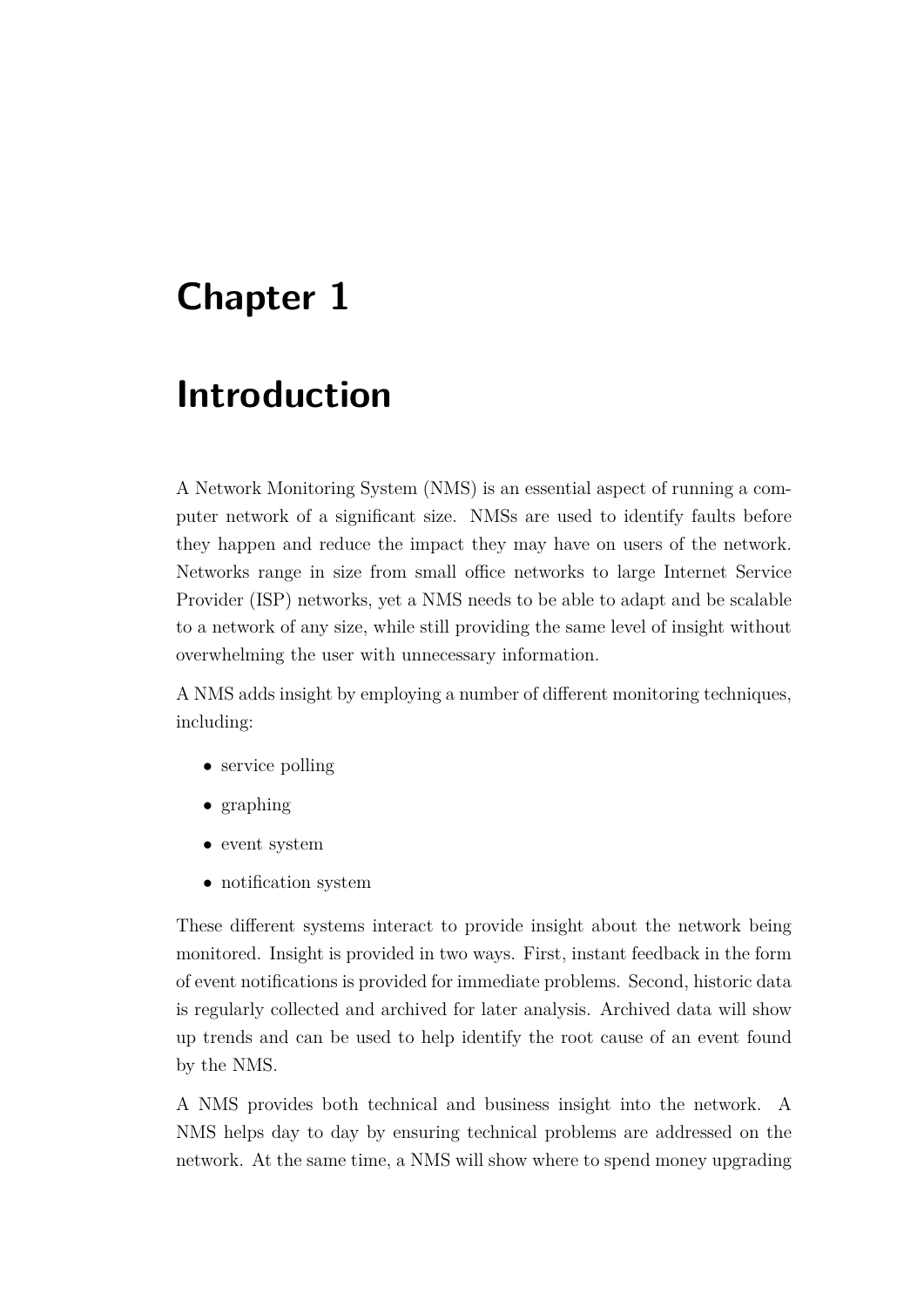and improving the network by highlighting the parts of the network that are reaching full capacity and need upgrades. Also, the [NMS](#page-6-1) will reveal unreliable segments of the network that provide degraded service.

The popular [NMSs](#page-6-1) used to monitor networks currently have a number of limitations imposed by legacy tools and libraries that are used in the construction of the systems. These limitations are due to constraints that were required in the past but are no longer applicable. One such limitation is the inability to store large amounts of data that has been collected by the [NMS](#page-6-1) accurately. This is because of assumptions made about the data by the database format and due to the fixed size of the database. It is also common that a [NMS](#page-6-1) will only implement a subset of the techniques used to monitor a network. This makes it necessary to deploy multiple [NMSs](#page-6-1) to provide full testing coverage for a whole network.

This project explores newer technologies and techniques with the goal of producing a refreshed [NMS](#page-6-1) that is not restricted by these same limitations. The new techniques investigated aim to simplify and streamline the installation and maintenance required to run a [NMS.](#page-6-1) In this project we will examine the latest generation components that can be used to build a [NMS.](#page-6-1) With these goals we investigate writing refreshed versions of:

- data collector
- data store
- data interface
- web interface
- graphs

[DNMS](#page-6-0) is the system built during the project to implement some of the new techniques discussed. [DNMS](#page-6-0) is a modular system implemented in a way that can be extended to include all techniques used to monitor a network, including the new techniques investigated. This project exists to unify the network monitoring ecosystem and allow one system to be used instead of the current situation where multiple [NMSs](#page-6-1) are used.

This report explains the background and motivations behind a [NMS](#page-6-1) in Chapter 2, which identifies the understanding and reasoning for further chapters. Chapter 3 investigates the [NMSs](#page-6-1) used currently, both popular systems and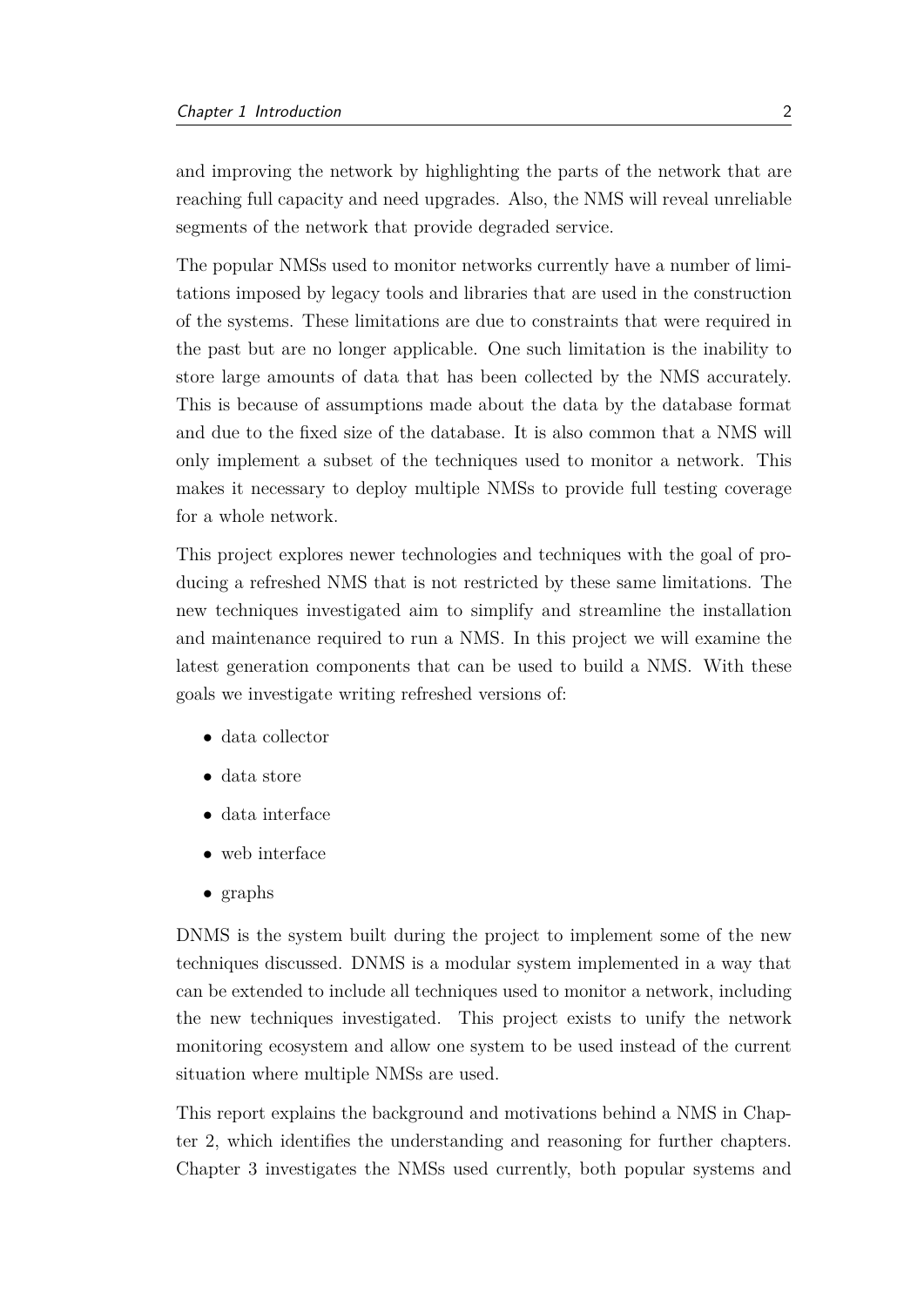newer systems that have similar goals to this project. This chapter also dissects the tools and libraries used by these systems. Limitations and issues in these existing systems are discussed in Chapter 4, putting further emphasis on the original problem. In Chapter 5 we investigate solutions to the problems raised in Chapter 4 using new technologies and suggest further techniques that could be used to simplify network monitoring. Using the outcomes from this investigation we look at the implementation of [DNMS](#page-6-0) using these methods. Conclusions and further work to extend this system and enable [DNMS](#page-6-0) to become a feature complete [NMS](#page-6-1) are discussed in Chapter 7.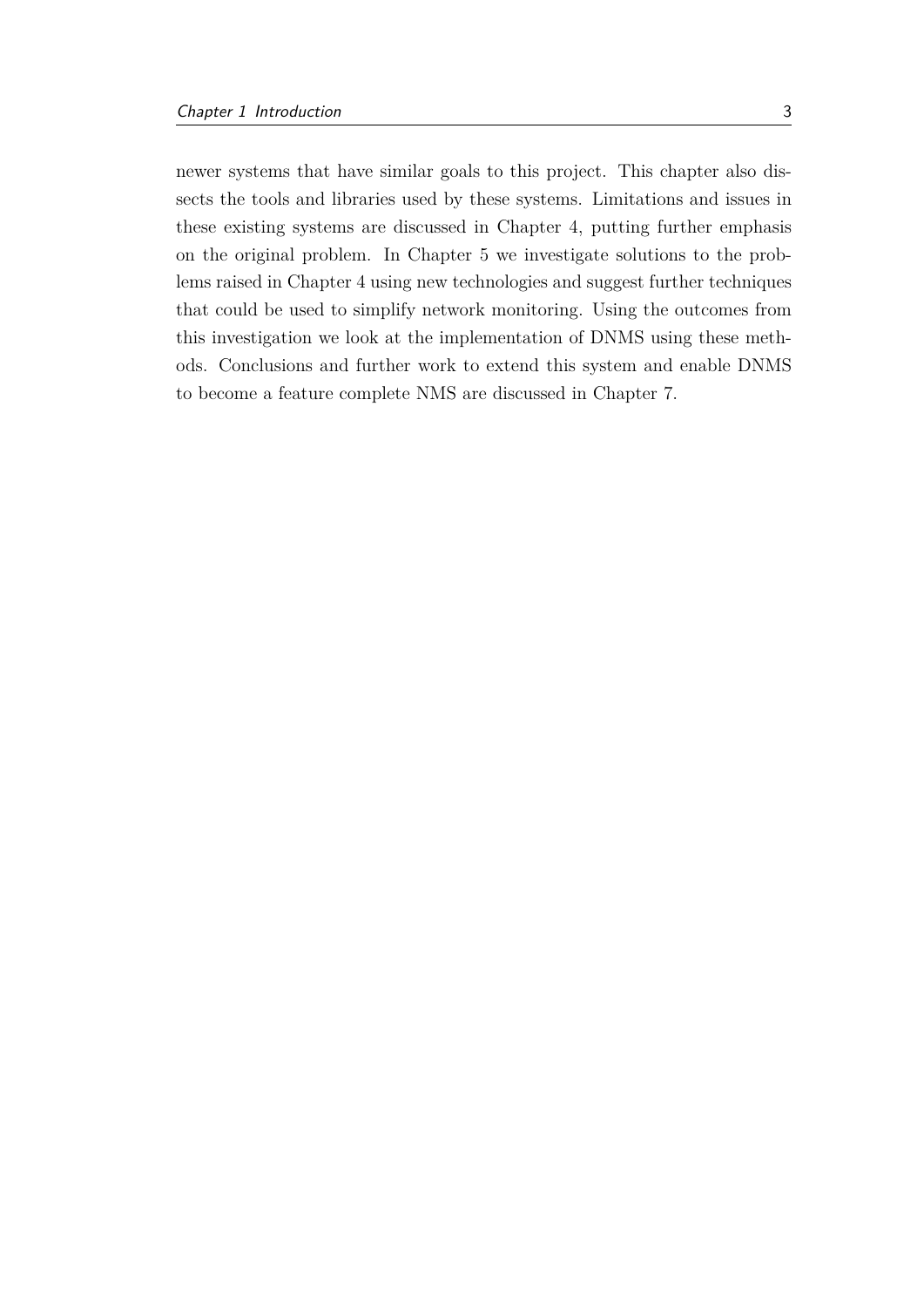## <span id="page-10-0"></span>**Chapter 2**

## **Background**

### <span id="page-10-1"></span>**2.1 Networks**

Computer networks are a series of devices that are interconnected and able to communicate with each other. Typical computer networks are comprised of computers connected together by switches and routers. Switches provide the forwarding capability that allow logically neighbouring devices to communicate. Routers add the routing capability that provides the network with structure and allows communication between sub-networks. The type of network we are most interested in for this project are Internet Protocol [\(IP\)](#page-6-3) [\[12\]](#page-42-0) networks.

Computer networks vary significantly in size and importance. The larger and more important networks can cost the organisations that are running them large sums of money for every minute that they are unavailable or malfunctioning. Networks that fall into this category are [ISP](#page-6-2) networks and high speed financial trading networks. [ISP](#page-6-2) networks can have devices and customers distributed across an entire country and outages on core network components can cause a large number of customers to lose access to the services provided by that [ISP.](#page-6-2) On a high speed financial trading network, such as a stock exchange, every second of uptime matters and minutes of downtime can be very expensive. On the other end of the spectrum, Small Office Home Office [\(SOHO\)](#page-6-4) networks are considerably smaller than the previous examples, possibly only a few devices in size, however these networks can be equally important to the owners and users even though the direct cost of an outage is much less than an outage on an [ISP](#page-6-2) network.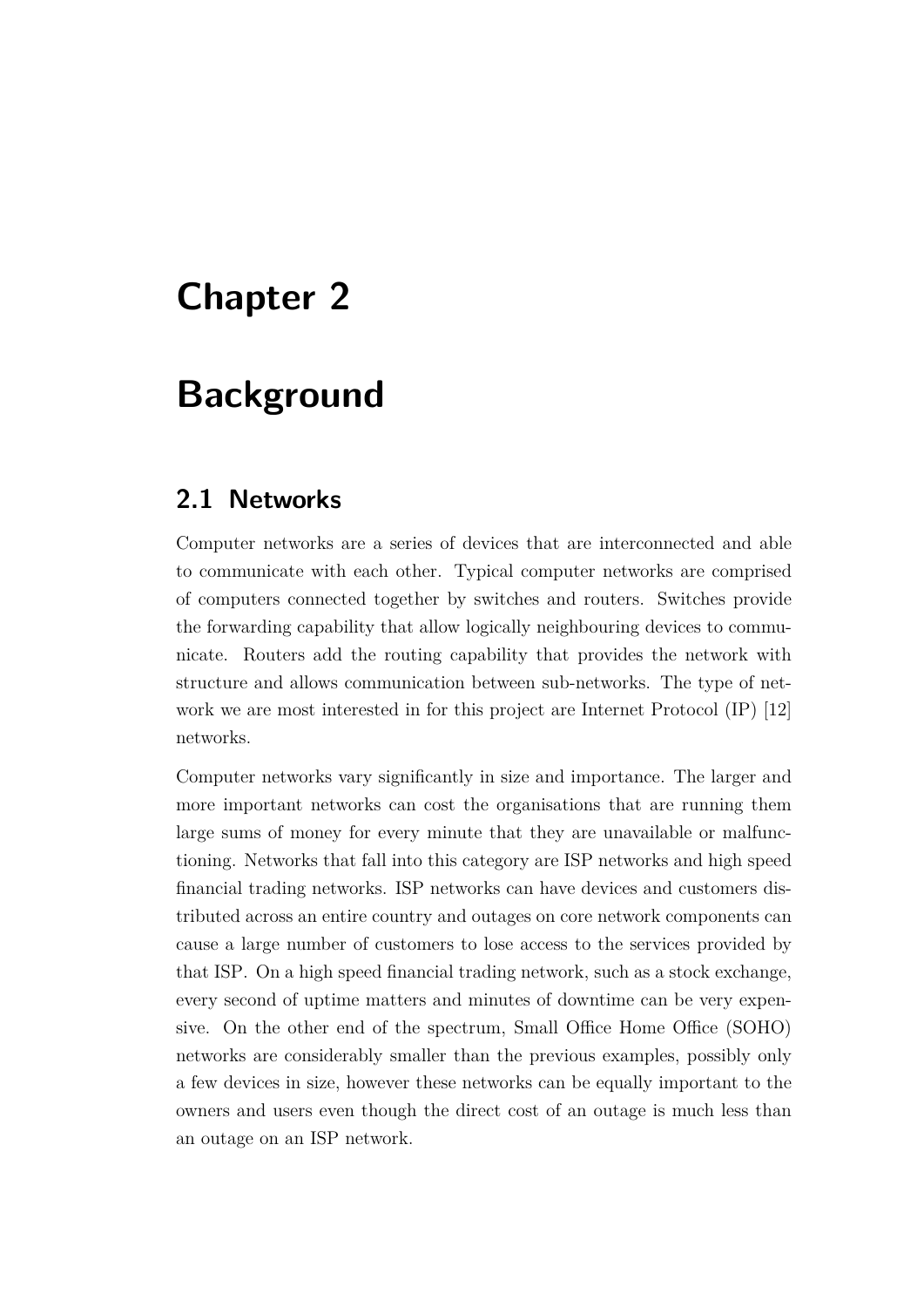### <span id="page-11-0"></span>**2.2 Network Monitoring Systems**

When a network grows large, it becomes infeasible for one person to maintain a mental model of the entire network. This makes the network an unknown entity where faults could be happening at any time and not be detected by the network operator. A [NMS](#page-6-1) is a software package used to solve this problem and diagnose faults on the network. A [NMS](#page-6-1) achieves this by storing an internal model of what the network is supposed to be and uses this model to evaluate the current state of the network. In doing so a [NMS](#page-6-1) can provide insight into the otherwise unknown entity. It will also provide performance data on how well the network is utilised and answer questions regarding the network economics, i.e is the network cost effective and meeting demand?

As with software engineering testing best practices, test coverage is also critical when monitoring a network. Having high testing coverage is going to reduce the amount of the network that is unknown and ensure that network faults are noticed. The test frequency should be high enough that information can be obtained in a timely fashion to identify and fix any problems that are observed. However it is equally important that the load generated by the [NMS](#page-6-1) does not impact upon the device or service in a way that would affect the network users.

A number of different techniques can be used by a [NMS](#page-6-1) to monitor a network. The rest of this section will focus on the features required in an ideal [NMS](#page-6-1) and those that should be provided to produce what we will call a general purpose [NMS.](#page-6-1)

### <span id="page-11-1"></span>**2.2.1 Configuration System**

To encourage a [NMS](#page-6-1) user to have high testing coverage on their network it is important to have a well-designed configuration system. Networks change frequently making the network model held by the [NMS](#page-6-1) outdated, resulting in "black holes" that are not tested or monitored. If it is easy to initialise and maintain the [NMS](#page-6-1) configuration, the model of the network should be more accurate. An accurate model will ensure that the [NMS](#page-6-1) will be able to monitor the network better.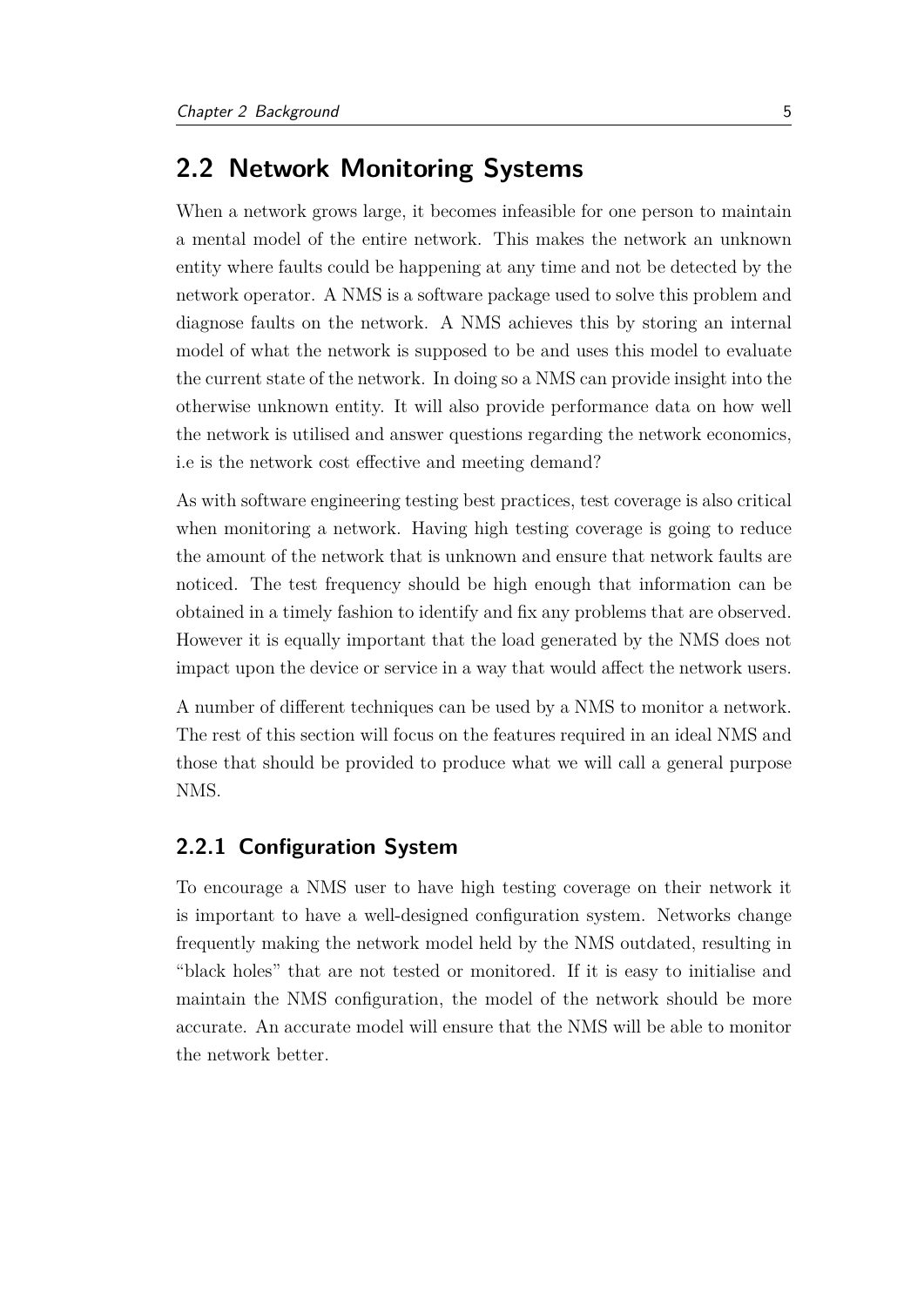#### <span id="page-12-0"></span>**2.2.2 Service Polling**

Service polling is a type of test where the [NMS](#page-6-1) checks regularly whether a device or a service is available and working within normal parameters. This allows the [NMS](#page-6-1) to answer important questions such as whether or not the server that is hosting our website is reachable over the network. More specific polling tests allow the [NMS](#page-6-1) to collect additional information about the current network state. An example of such a test would not only ensure that our web server is operational but also verify that the web server software on that machine is running correctly, is responsive, and is serving the correct content without any errors.

#### <span id="page-12-1"></span>**2.2.3 Graphing**

Drawing time-series graphs of performance data can be useful for identifying trends and anomalies. Such graphs are frequently used for identifying changes given a large quantity of data values. However, graphs often need to be tailored to suit the network being monitored and some data is more useful to graph than others. One example of time-series data that is useful to graph is CPU usage over time, as this will indicate whether or not our devices are being overworked and how close they are to operating at full capacity. Graphing bandwidth usage on network interfaces will show how close the network is to running at full capacity as well. This information can be used by the network operator to plan network upgrades and identify likely bottlenecks.

#### <span id="page-12-2"></span>**2.2.4 Notifications & Events**

When there is a change on the network, good or bad, someone should be notified of the change. In a [NMS](#page-6-1) this is done with an event system. Event systems can be very simple systems that check if some value is within a given threshold or has a certain value. For example, an event may trigger if a host becomes unreachable. Event systems can also be more complex and watch for undesirable trends or use anomaly detection to identify events that could impact the network. Often, the notification system alone does not provide the full picture and some expertise may be required to determine what has caused an event to trigger. This is because there are metrics, such as load average, which are a combination of many different measurements including Input/Output [\(I/O\)](#page-6-5) activity, CPU usage and memory usage. When a load average reaches a high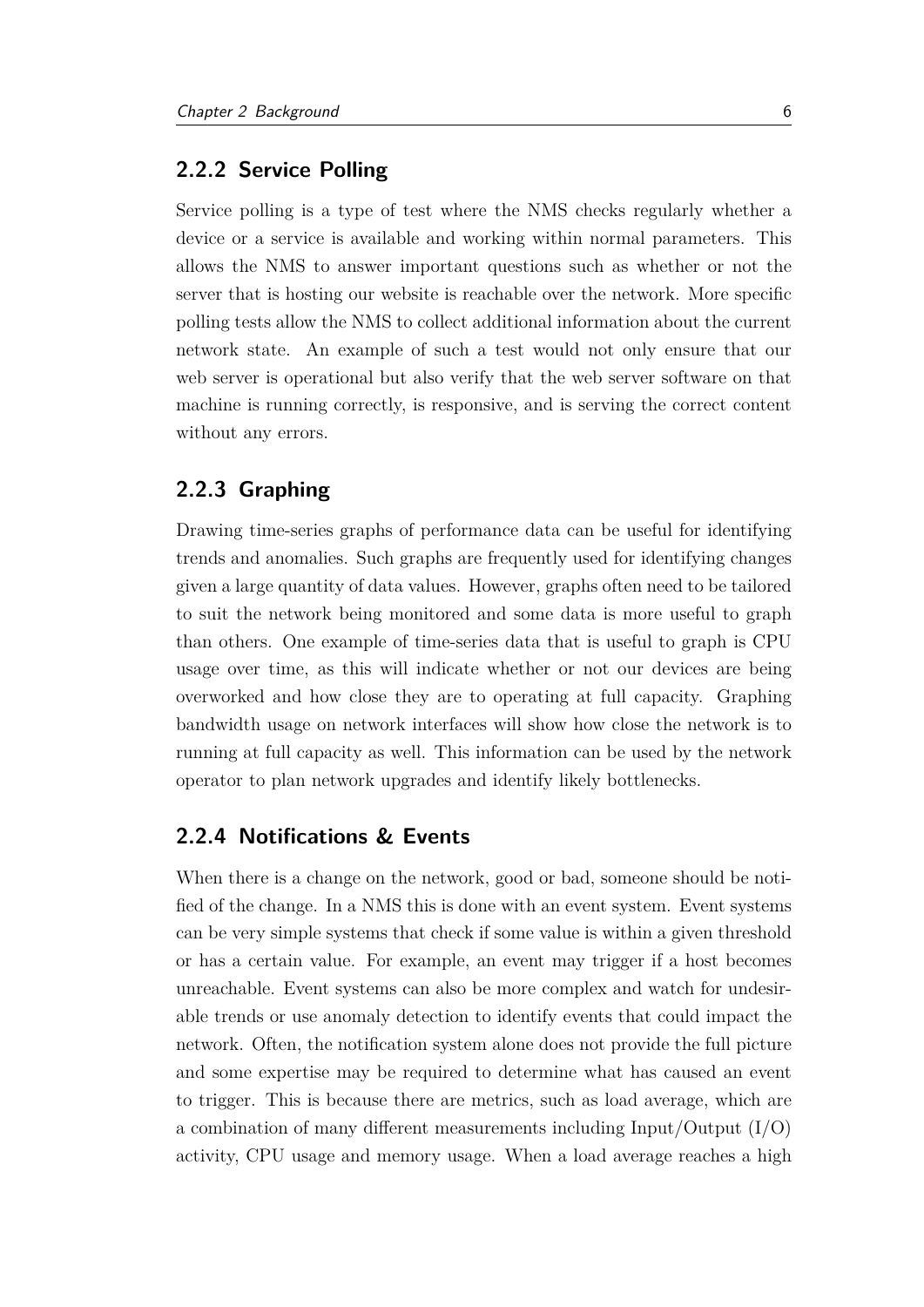value and an event is generated it may not be immediately clear what caused the event and how to fix it. A [NMS](#page-6-1) will allow the user to find the root cause by providing links to historical time-series performance data that will indicate where the problem lies.

A good notification system will only send out notifications that are actionable, i.e every notification that is sent out by the notification system is a problem that an operator can resolve. A notification that cannot be acted upon is a waste of time and energy for the person who receives it and makes it more likely they might ignore a notification in the future. Ideally the notification system will also try to avoid simply generating one notification per event. For example, a smart notification system will prevent multiple notifications being sent for flapping events where the same event switches between a good and bad state repeatedly over a short period of time.

#### <span id="page-13-0"></span>**2.2.5 Dashboard**

A dashboard is an interface that provides a visual display of information using a single screen such that all this information can be monitored at a glance [\[7\]](#page-41-1). A dashboard is useful for a [NMS](#page-6-1) because it allows the whole network to be monitored from a large monitor in view of the network operator and does not require actively searching through many pages of a [NMS](#page-6-1) to manually identify problems. A typical dashboard will include graphs that should be checked regularly for that network, for example graphs of performance on core network links or the number of active users of core systems. It will also include summary statistics such as the current number of faults or a generalised network health measure that consists of a wide range of factors that describe the current performance of the network as a single entity.

The dashboard should streamline the process of finding faults by ensuring that it is easy to discover the root cause of an event and by pointing the user in the direction of where they should start any further investigations.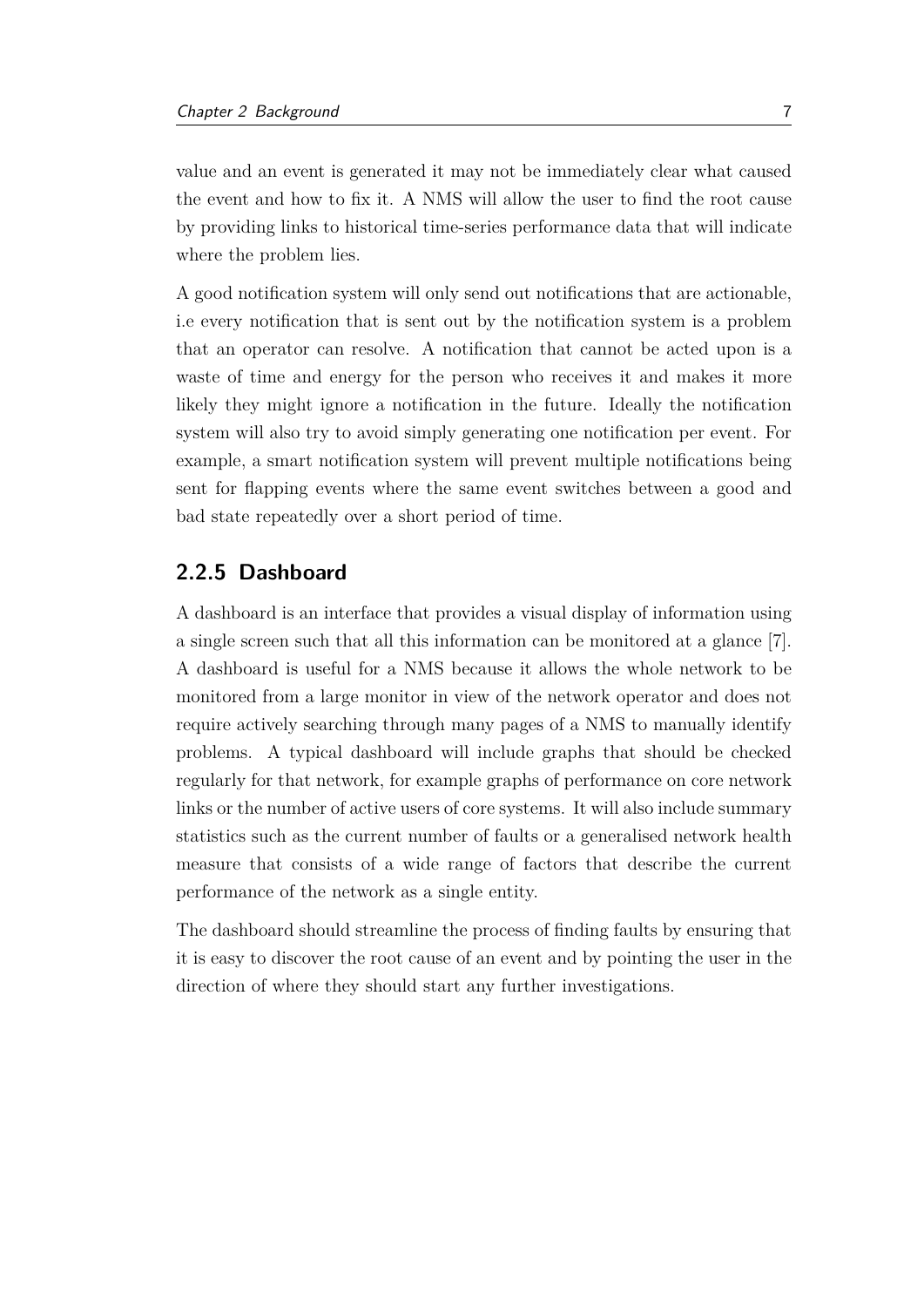## <span id="page-14-0"></span>**Chapter 3**

## **Prior Work**

[NMSs](#page-6-1) have existed in one form or another since the first networks were built. Initially they were haphazard collections of scripts but eventually developed into more complete and professional systems that were released as open source software. As a result, the networking community could benefit from the work of others and contribute their own scripts as well. One of the first such systems was Nagios [\[16\]](#page-42-1) in the mid nineties [\[9\]](#page-41-2). Since Nagios, many further systems have been written in an attempt to produce the ideal [NMS,](#page-6-1) creating a plethora of [NMSs](#page-6-1). Most of them have been created by System Administrators who prefer to modify and extend working systems rather than engineering software from scratch. This has resulted in a very disparate ecosystem in which many separate tools are required to monitor a network. This is shown in Figure [3.1](#page-15-1) which depicts the architecture diagram for MetaNAV [\[32\]](#page-43-0), a [NMS](#page-6-1) built from many different systems that attempts to combine the data into a single database and provide analysis from this single source.

## <span id="page-14-1"></span>**3.1 Common Tools and Libraries**

There are a number of common tools and libraries that are used to build [NMSs](#page-6-1). The items covered in this section are industry standard at present and are used by all of the popular systems covered in the next section. In this section we will look at how these tools and libraries work and the part they play in building a [NMS.](#page-6-1)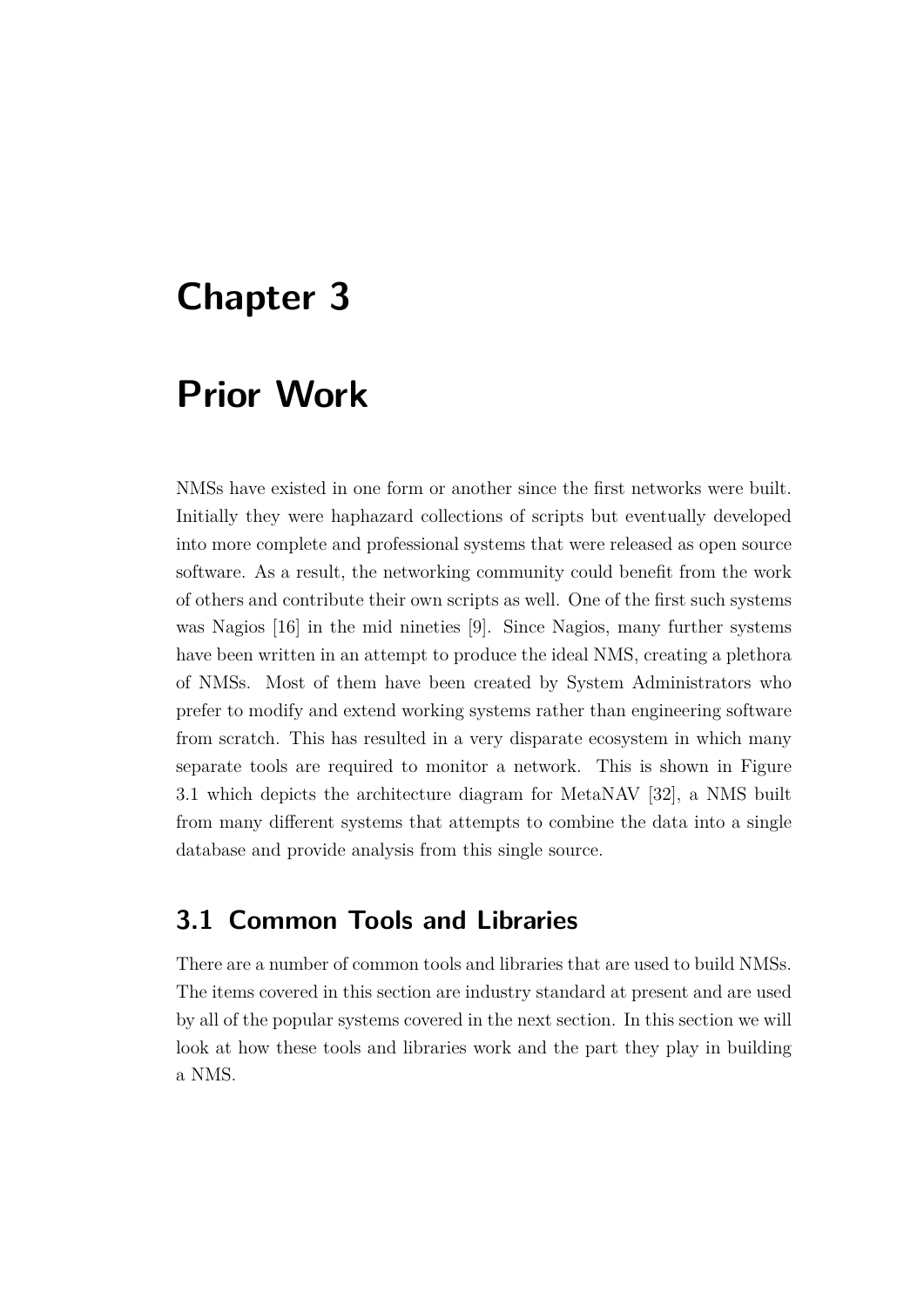<span id="page-15-1"></span>

**Figure 3.1:** Architecture diagram of MetaNAV

#### <span id="page-15-0"></span>**3.1.1 Data Collection**

Almost all [NMSs](#page-6-1) utilise Simple Network Management Protocol [\(SNMP\)](#page-6-6) [\[4\]](#page-41-3) for data collection. The reason for this is the ubiquitous nature of [SNMP.](#page-6-6) Nearly every device on a network is guaranteed to be able to be monitored using [SNMP.](#page-6-6) Devices implement [SNMP](#page-6-6) because, as the name suggests, it is a very simple protocol with minimal overhead that can be implemented in resource constrained environments. [SNMP](#page-6-6) is primarily a query based protocol where a client requests specific management or performance data from the servers in a query.

Each query is centred around an Object Identifier [\(OID\)](#page-6-7) that is part of a hierarchical numbering scheme that collects related data together. The management protocol component of [SNMP](#page-6-6) has the ability to not only read from [OIDs](#page-6-7) but also to write values back to them to control the remote device in some way. [SNMP](#page-6-6) also has limited support for pushing information to a remote device in case an event occurs that requires an action before the next poll interval occurs. For example, if an Uninterruptible Power Supply [\(UPS\)](#page-6-8) loses power, it is important to know instantly rather than wait potentially minutes for this information to be polled.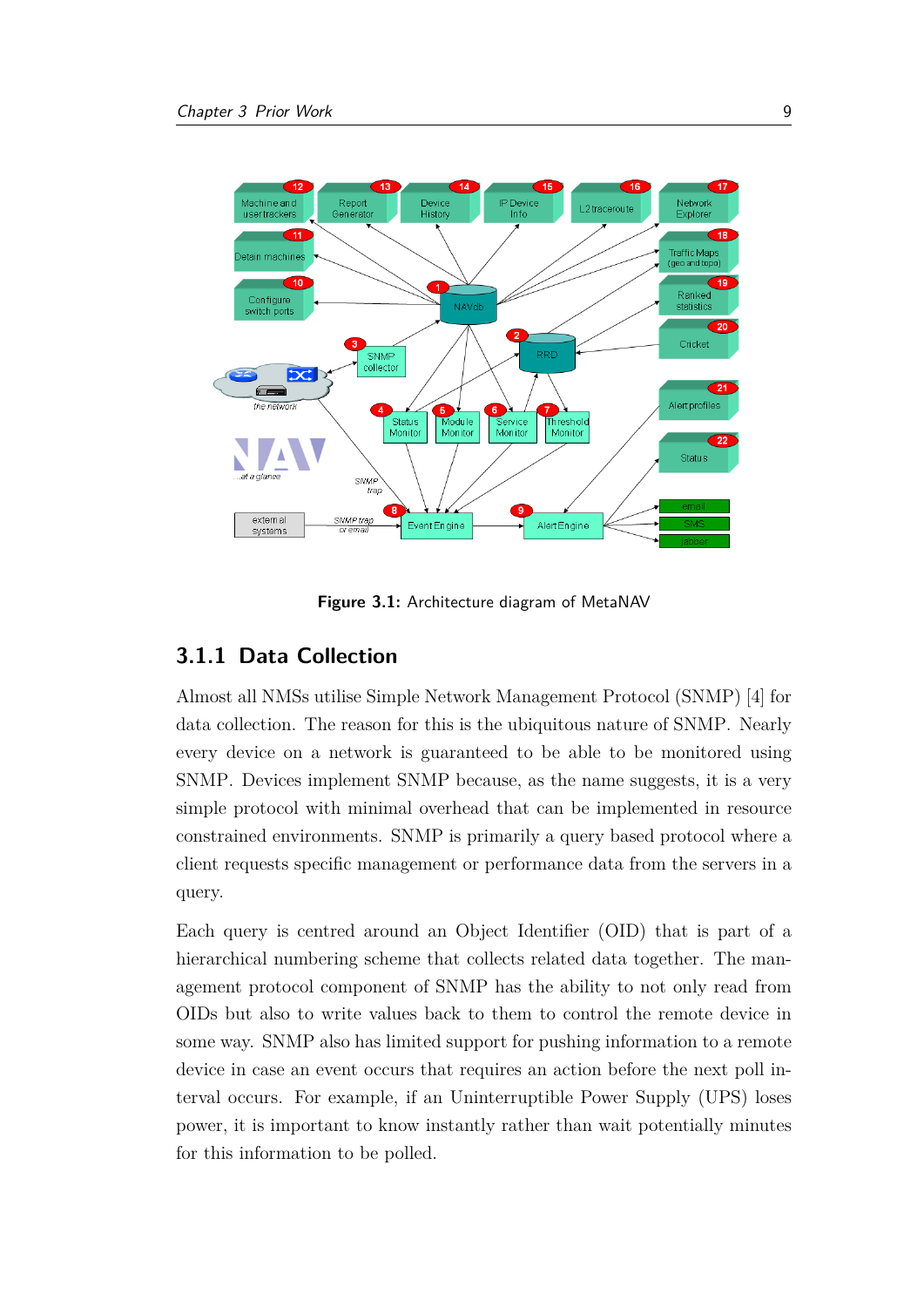#### <span id="page-16-0"></span>**3.1.2 Data Archival**

The current state of network data archival is similar to that of data collection. Most [NMSs](#page-6-1) tend to store their time-series data in Round-Robin Databases [\(RRDs](#page-6-9)) [\[19\]](#page-42-2). [RRDs](#page-6-9) have been in widespread use since 1999 [\[22\]](#page-42-3) and were designed as a faster and more configurable replacement for Multi Router Traffic Grapher [\(MRTG\)](#page-6-10) [\[18\]](#page-42-4) which was the standard at the time. The major advantage of storing time-series data in a [RRD](#page-6-9) is that they are small and fixed size and are therefore ideal for space constrained monitoring systems. This was a sensible approach when [RRD](#page-6-9) was designed as disk storage was both small and expensive.

Measurements are stored in a fixed size database by only storing a fixed number of entries in a Round-Robin Archive [\(RRA\)](#page-6-11). A single [RRD](#page-6-9) is typically configured to have multiple [RRAs](#page-6-11) and data values can be aggregated from minute intervals all the way out to summaries for years. All configuration for a [RRD,](#page-6-9) such as the time interval that data will be arriving at, is permanently set inside the file and cannot be changed without creating a new [RRD.](#page-6-9) This is problematic because as networks grow and expand the network monitoring system needs to do the same; if a network link is increased in capacity we need our database to represent this.

#### <span id="page-16-1"></span>**3.1.3 Graphing**

As a result of [RRD](#page-6-9) being the prominent data archival solution for [NMSs](#page-6-1), most systems use the graphs generated by RRDtool [\[20\]](#page-42-5). RRDtool is the official and reference implementation of [RRD](#page-6-9) and can be used to create new databases, configure the metadata inside a database, update and store new values in a given database, fetch data values from inside a given database and print metadata for a given database. As well as supporting the required functions to interact with [RRDs](#page-6-9), RRDtool also includes the ability to draw graphs of time-series data stored in a [RRD.](#page-6-9) The graphs can be generated using several different graphic formats: Portable Network Graphics (PNG), Scalable Vector Graphics (SVG), Encapsulated PostScript (EPS) and Portable Document Format (PDF). RRDtool only generates a static graph; it does not supply an interface for interacting with these graphs. Exploratory features such as panning and zooming are left up to the developer of a system to implement but are often missing.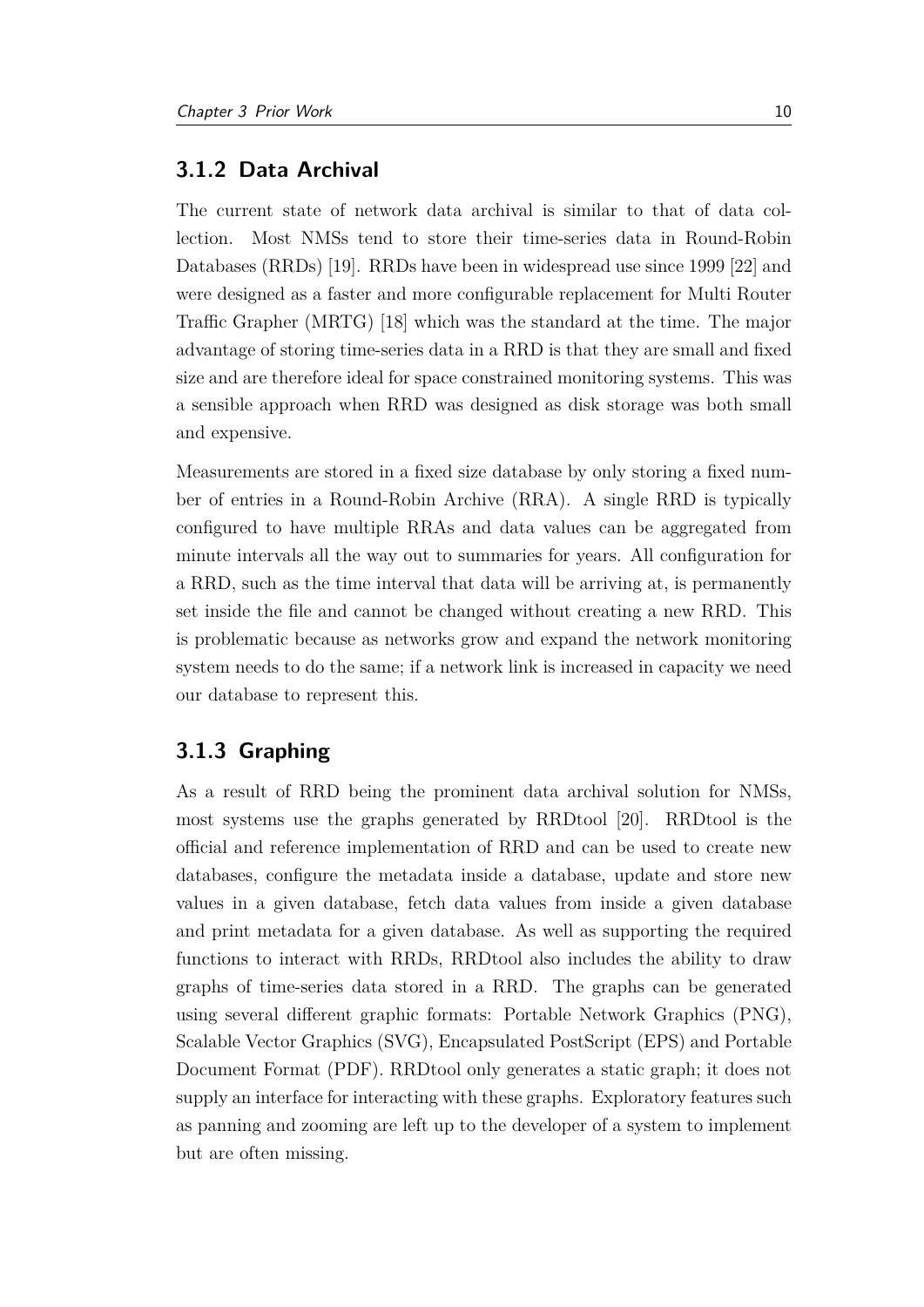A simple RRDtool graph of a single data point is shown in Figure [3.2.](#page-17-2)

### <span id="page-17-0"></span>**3.2 Network Monitoring Systems**

In this section, we discuss some of the more popular [NMSs](#page-6-1) that are in use today. Popular systems were picked from the Debian Popularity Contest [\[27\]](#page-43-1), which tracks the number of installs of Debian packages. The examined [NMSs](#page-6-1) were evaluated at the start of this project to determine which projects were similar to my project and to examine the current state of the [NMS](#page-6-1) field. Two newer [NMSs](#page-6-1), Graphite and Reconnoiter, were also examined. These [NMSs](#page-6-1) are rewrites from scratch of the traditional [NMS](#page-6-1) stack and try to do something different than the status quo for network monitoring. It is important that a new [NMS](#page-6-1) would be able to perform similar tasks to those [NMSs](#page-6-1) examined here to encourage adoption of a new system.

#### <span id="page-17-1"></span>**3.2.1 Cacti**

Cacti [\[30\]](#page-43-2) is a [NMS](#page-6-1) designed for drawing time-series graphs of performance data on a monitored network. Cacti typically draws a different graph for each monitored data source. A graph can be drawn from multiple data sources, but requires a suitable template created using the cacti format. The configuration system is entirely web based and there is no provided method for performing bulk configuration. The additional effort required to update the network model in Cacti often discourages the user from monitoring everything. Cacti also does not include an event detection system or a notification system and therefore is usually used to supplement another [NMS](#page-6-1) by providing historical graphs. These provide more visibility and insight as to why an event may have triggered in another monitoring system.

<span id="page-17-2"></span>

**Figure 3.2:** RRDtool graph of the ambient temperature in my lab for the year of 2012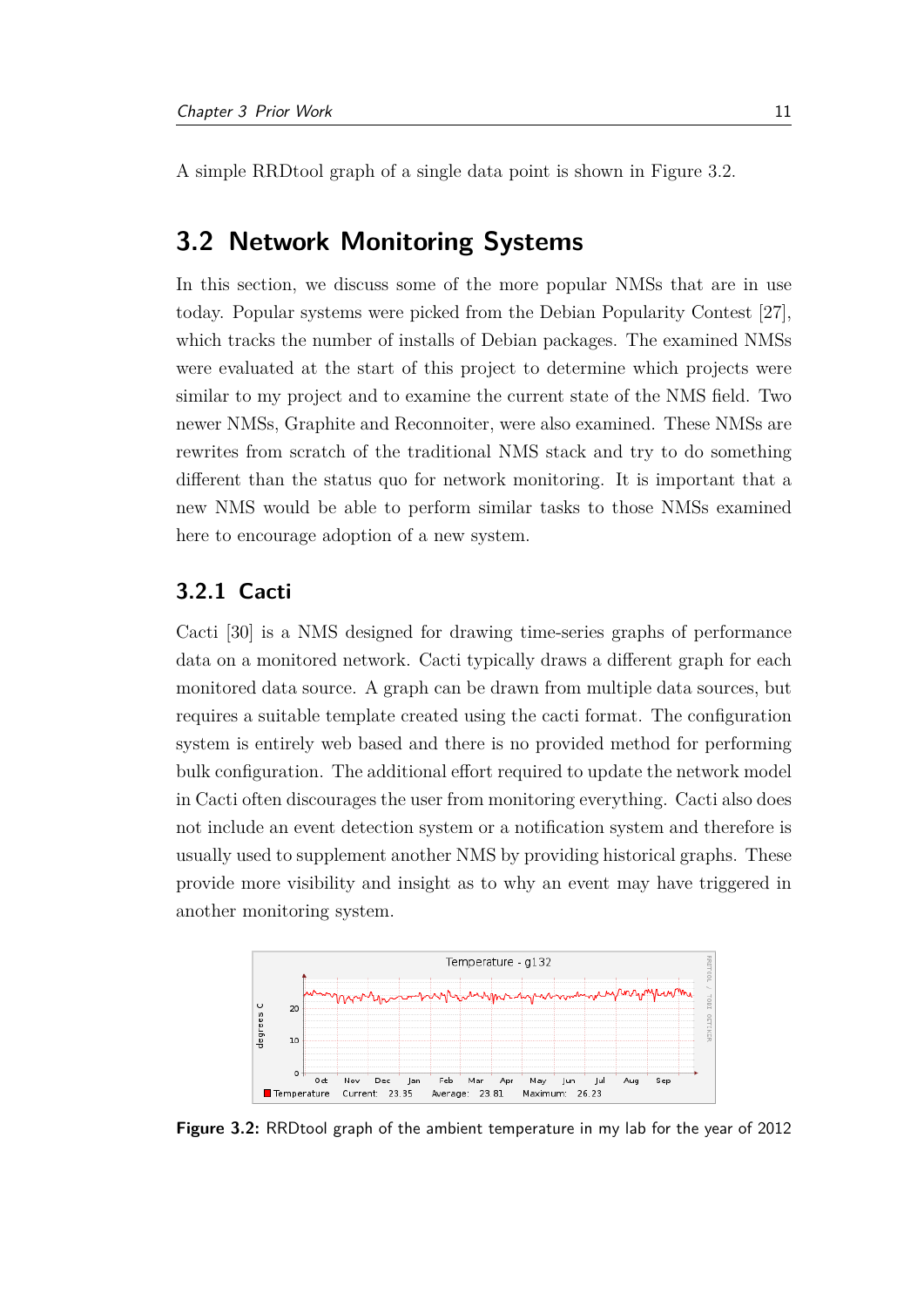Data to be graphed in Cacti is collected using [SNMP](#page-6-6) at a specified rate. This defaults to 5 minutes but with some effort can be reduced to a faster rate. This data is then archived by storing each data source in separate [RRD](#page-6-9) files.

#### <span id="page-18-0"></span>**3.2.2 Icinga**

Icinga [\[31\]](#page-43-3) is a [NMS](#page-6-1) designed specifically for service polling, notifications and report generation. Icinga is a fork of Nagios that was released in 2009 [\[6\]](#page-41-4) and uses a large portion of Nagios code still in its core. Icinga service polling is modular: each service check is handled by a separate check script or process which is forked by the Icinga monitoring system. The check process will exit with an exit code that matches the severity of a problem (ok, warning or critical). Performance data from the test can be reported to Standard Output (stdout). Since Nagios has been an industry standard for the past ten years and is easy to script and modify, there are many different community maintained extensions that can extend Icinga and Nagios to support extra features. For example, there is an extension for graphing all of the performance data that is collected from check scripts, which is a feature not available in the core code.

Data collection in Icinga is handled by the check script and any protocol could be used to collect measurement data. The nagios-plugins [\[17\]](#page-42-6) package, which is a bundle of commonly used check scripts for Icinga and Nagios, exclusively uses [SNMP](#page-6-6) to collect data.

Data in Icinga is stored in plain-text log files and parsed every time the system needs to access historical data. There are extensions to Nagios and Icinga that can store this data in a Structured Query Language (SQL) database instead of plain-text files, producing faster query times.

#### <span id="page-18-1"></span>**3.2.3 Smokeping**

Smokeping [\[21\]](#page-42-7) is not a conventional [NMS,](#page-6-1) especially compared with Cacti or Icinga. It is a tool that provides more specific monitoring that is critical inside [ISPs](#page-6-2) to enable Network Administrators to identify faults and performance problems on network links. Smokeping monitors latency on a network by sending periodic Internet Control Message Protocol (ICMP) echo request packets to a machine at the other end of a network link and waiting for that machine to send back an ICMP echo reply packet. The Round Trip Time [\(RTT\)](#page-6-12), which is the time difference between the request and corresponding reply, is recorded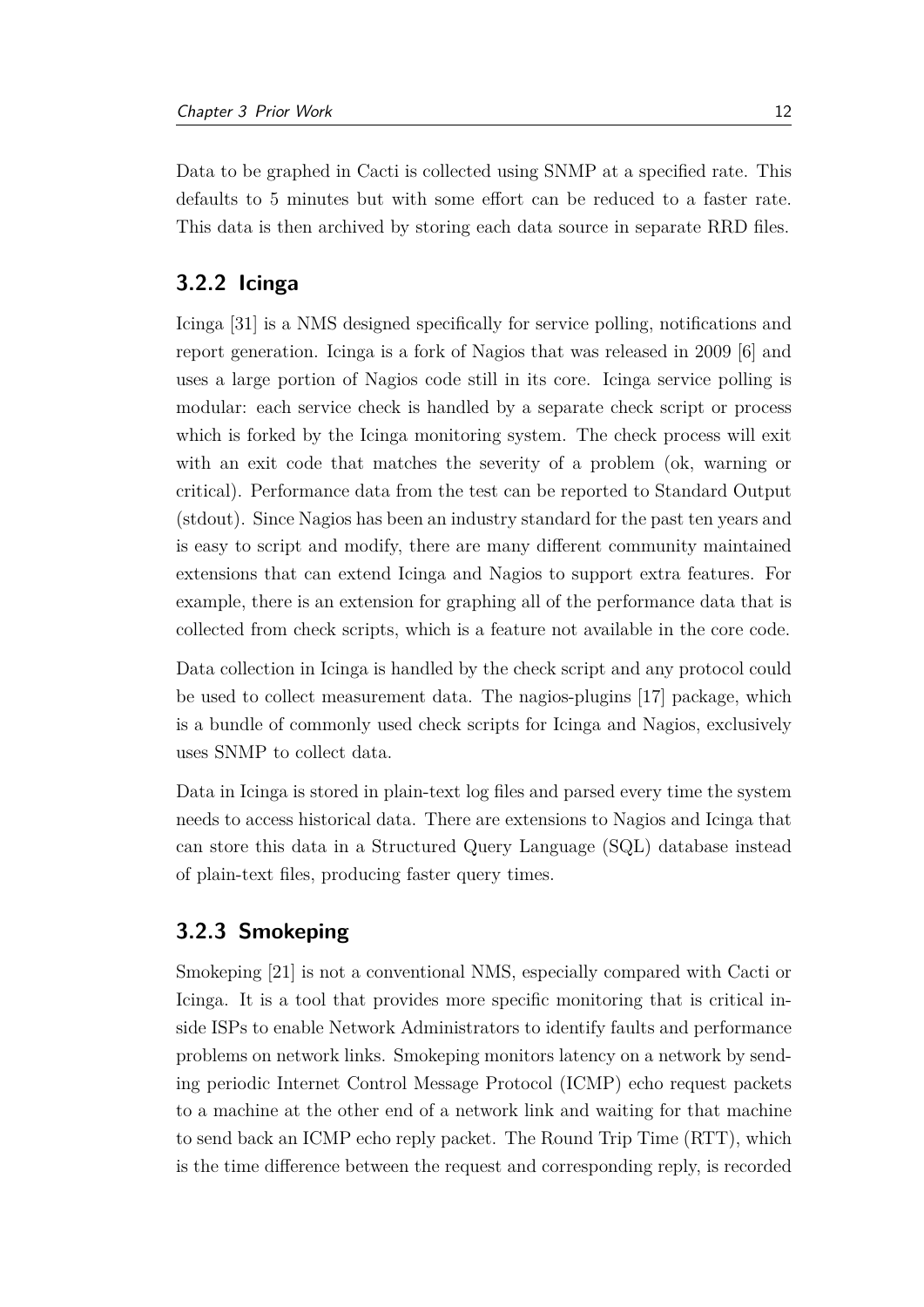following each test, as well as any instances where there is no successful response. This type of test is invaluable for monitoring networks as it reveals many different types of faults with just two checks. An increase in [RTT,](#page-6-12) for instance, can indicate a change in network routing that is causing packets to travel a longer path. Data collected by Smokeping is stored in [RRD](#page-6-9) files, with each monitored host having a separate [RRD.](#page-6-9)

#### <span id="page-19-0"></span>**3.2.4 Graphite**

Graphite [\[5\]](#page-41-5) is a [NMS](#page-6-1) written in Python with the aim of being more scalable and offering more real-time graphing capabilities than existing [NMSs](#page-6-1). Graphite includes an extendable data collection server that supports using user-developed plugins to supply data. There are no built-in plugins supplied for data collection; rather, it is intended that the user implements a data collector to suit their particular use case. Data is stored in a specialised database that is designed to be similar to the [RRD](#page-6-9) format but without the limitations. For example, data can be provided at irregular intervals and still be stored. However one limitation remains in Graphite, it is restricted to only storing and working with numeric time-series data. Graphite configuration is provided by a minimal series of plain-text files. The web interface supplied by Graphite is capable of drawing custom graphs of the data that has been collected. However, Graphite does not provide a dashboard or event detection system, which are both essential for a general purpose [NMS.](#page-6-1)

#### <span id="page-19-1"></span>**3.2.5 Reconnoiter**

Reconnoiter's [\[23\]](#page-42-8) stated goal is to improve the [NMS](#page-6-1) field by using fault detection and trending together to provide more information and insight than current systems. Reconnoiter is aimed at operators running devices in multiple datacentres in geographically different location. With this use case in mind, Reconnoiter aims to be more efficient other alternative [NMSs](#page-6-1) by having a decentralised data collection system. The collectors are moved close to where the data is, in this case a single collector runs at each remote datacentre, and results are communicated back to a central statistics collection server that stores all of the data long term for analysis and graphing. The data is stored in a Relational Database Management System (RDBMS) as opposed to the [RRD](#page-6-9) format.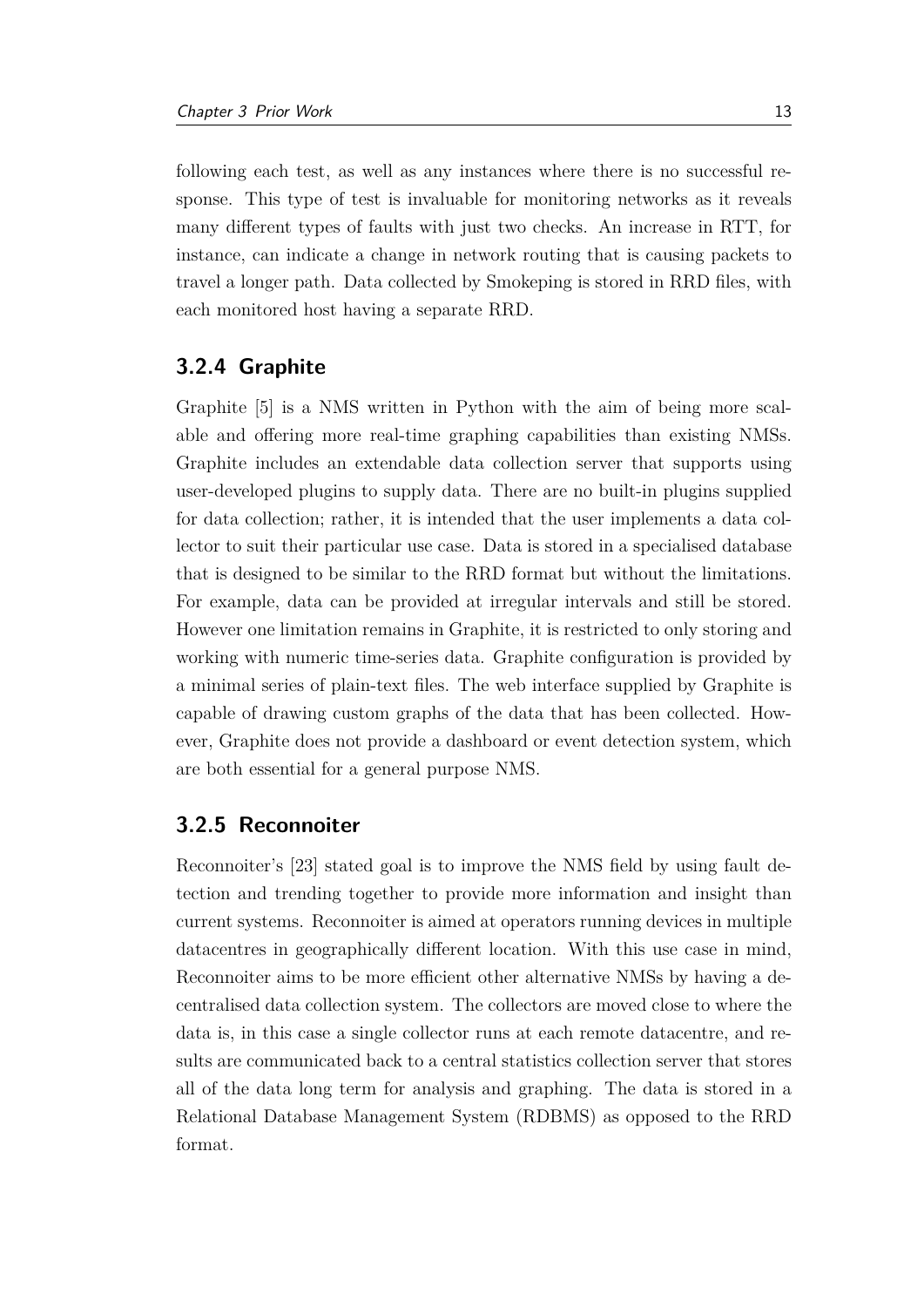Reconnoiter encourages good monitoring practices by having a robust configuration system. Reconnoiter is designed to have centralised configuration management and decentralised configuration manipulation [\[24\]](#page-42-9). This approach to configuration makes Reconnoiter flexible enough to be deployed at remote datacentres and still be easily configured from a central system.

Check scripts can be written in C or Lua and run on the remote collection servers. The metadata for a check is defined in Extensible Markup Language (XML), including arguments to be sent to the script as well as how to execute it. The remote data collection server then periodically executes the defined check scripts and passes the result back to the centralised data store.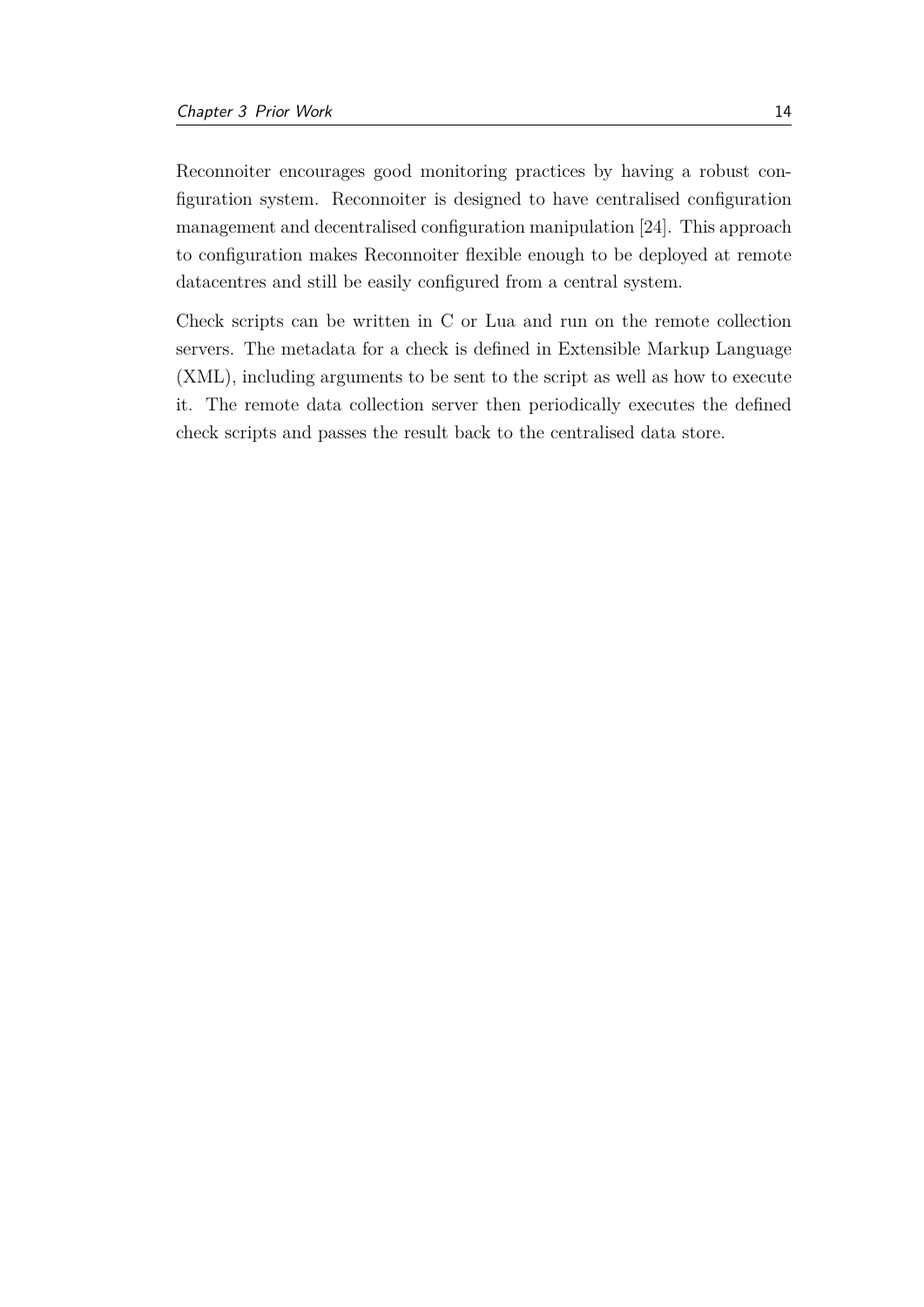## <span id="page-21-0"></span>**Chapter 4**

## **Issues With Existing Solutions**

In the previous chapter we examined existing [NMSs](#page-6-1) that are used to monitor networks. We also looked at the tools and libraries that they are built from and how these work. In this chapter we will identify common problems in these systems that make them unsuited to being used as general purpose [NMSs](#page-6-1). These issues are the reason that it is common to deploy multiple [NMSs](#page-6-1), each with their own strengths and features, to provide full monitoring coverage for a network.

### <span id="page-21-1"></span>**4.1 Data Collection**

[SNMP,](#page-6-6) as mentioned in the previous chapter, is the industry standard for data collection in a [NMS.](#page-6-1) [SNMP](#page-6-6) is commonly configured in a centralised architecture, where a single [SNMP](#page-6-6) collector collects data from every device on the network. In a paper studying the behaviour of SNMP collectors [\[26\]](#page-43-4), issues are raised with the performance of the centralised design of [SNMP](#page-6-6) when used for large-scale network monitoring. A better design suggested in the paper is a decentralised approach. With this approach, remote collector agents are used to monitor a subset of the network each. These collector agents periodically export data to a central system for storage. This approach has the benefit of working well when collecting data over the internet. Devices on a network are often held in different geographical areas for redundancy and moving the collector agent logically closer to where the devices are is beneficial. This is because a single expensive connection to a central storage server over the internet is better than one expensive connection per monitored device.

Another issue is that [SNMP](#page-6-6) is exclusively used in a polling configuration.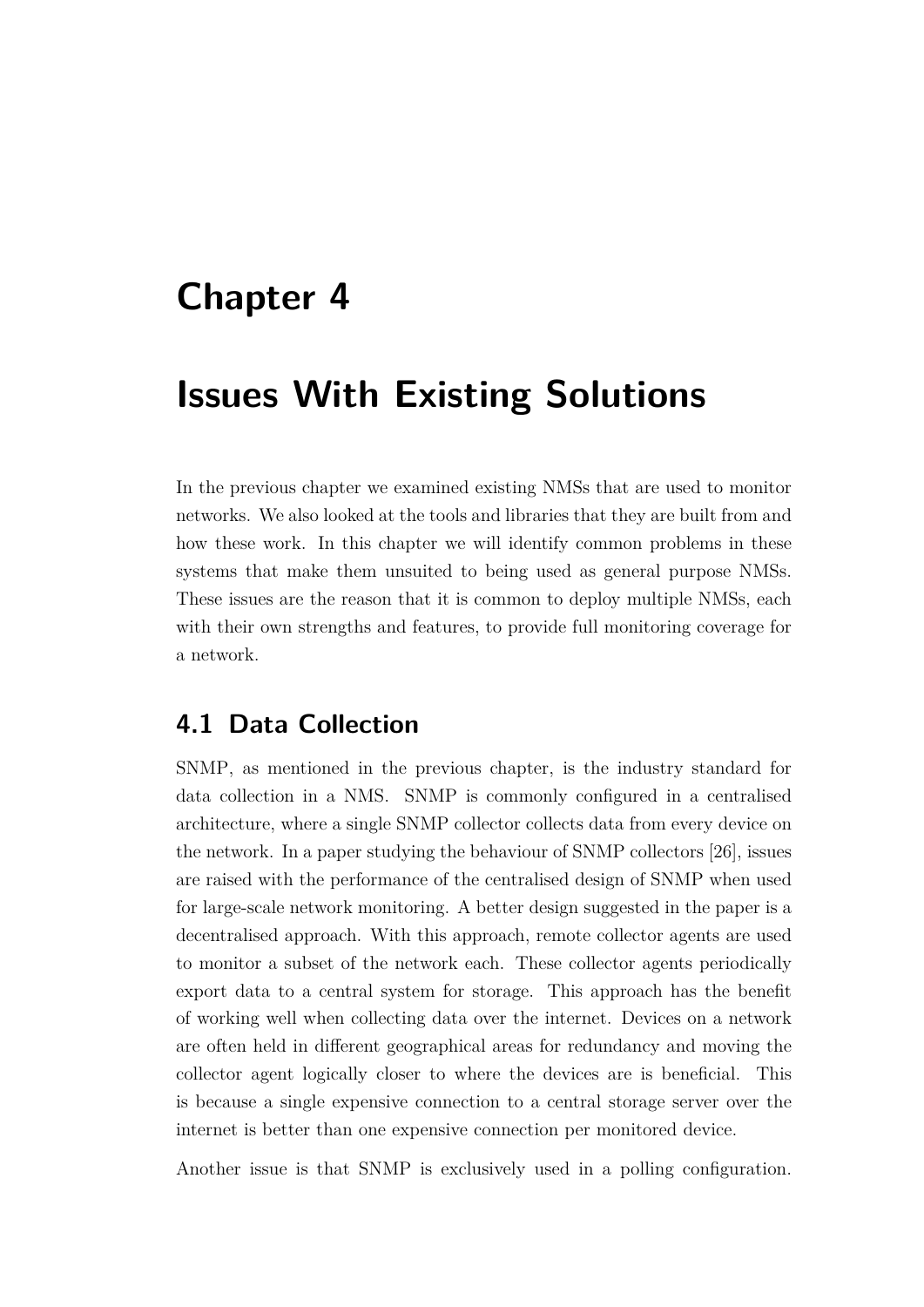[SNMP](#page-6-6) can be used to push data with a [SNMP](#page-6-6) trap, which is built into the protocol for pushing data immediately to a collector. However, due to the difficulty of configuring traps correctly, the feature mostly goes unused. This means that we rely on the poll interval of a [SNMP](#page-6-6) collector being fast enough to detect important changes. However, monitoring a large network with a single [SNMP](#page-6-6) collector will prevent a fast poll rate because of load and bandwidth constraints on the collector machine.

[NMSs](#page-6-1) will bundle a [SNMP](#page-6-6) poller that they will use to collect data. This is either unchangeable or difficult to change. If we are deploying multiple [NMSs](#page-6-1) to provide the full suite of monitoring tools this means we have to run multiple [SNMP](#page-6-6) pollers as well. Some [SNMP](#page-6-6) implementations do not perform caching of values so polling values on a device multiple times can be expensive to that device. This goes against the requirement that our monitoring should not greatly impact the services of the network.

### <span id="page-22-0"></span>**4.2 Data Store**

The [NMSs](#page-6-1) looked at in the previous chapter mostly used the [RRD](#page-6-9) format to store time-series data. [RRD](#page-6-9) is good at being a storage constrained solution because it is a fixed size and never grows. It is therefore easy to predict how much storage is required. However, storage is now very cheap compared with when [RRDs](#page-6-9) were first proposed so we can afford to store more historical data. An important property identified for the [NMS](#page-6-1) storage system is that data is archived for later analysis. [RRD](#page-6-9) does not meet this requirement because it only stores a fixed number of data points in a round-robin fashion, keeping the most recent *n* entries.

Other data integrity issues exist with the [RRD](#page-6-9) format as well. All inserts into the database must happen sequentially, meaning that there is no way to manually back fill data. Back filling is useful for importing historical data into the database, which could be useful for identifying long term trends. [RRD](#page-6-9) also expects all data to be updated at regular intervals, such as every 5 minutes. If a new data point arrives a lot later than 5 minutes then the previous data point may be dropped. If it arrives some number of seconds after 5 minutes RRDtool will store an interpolated value for what the value would have been on the 5 minute interval based on past data points, instead of the raw data point that was received. This means that [RRD](#page-6-9) cannot guarantee accurate and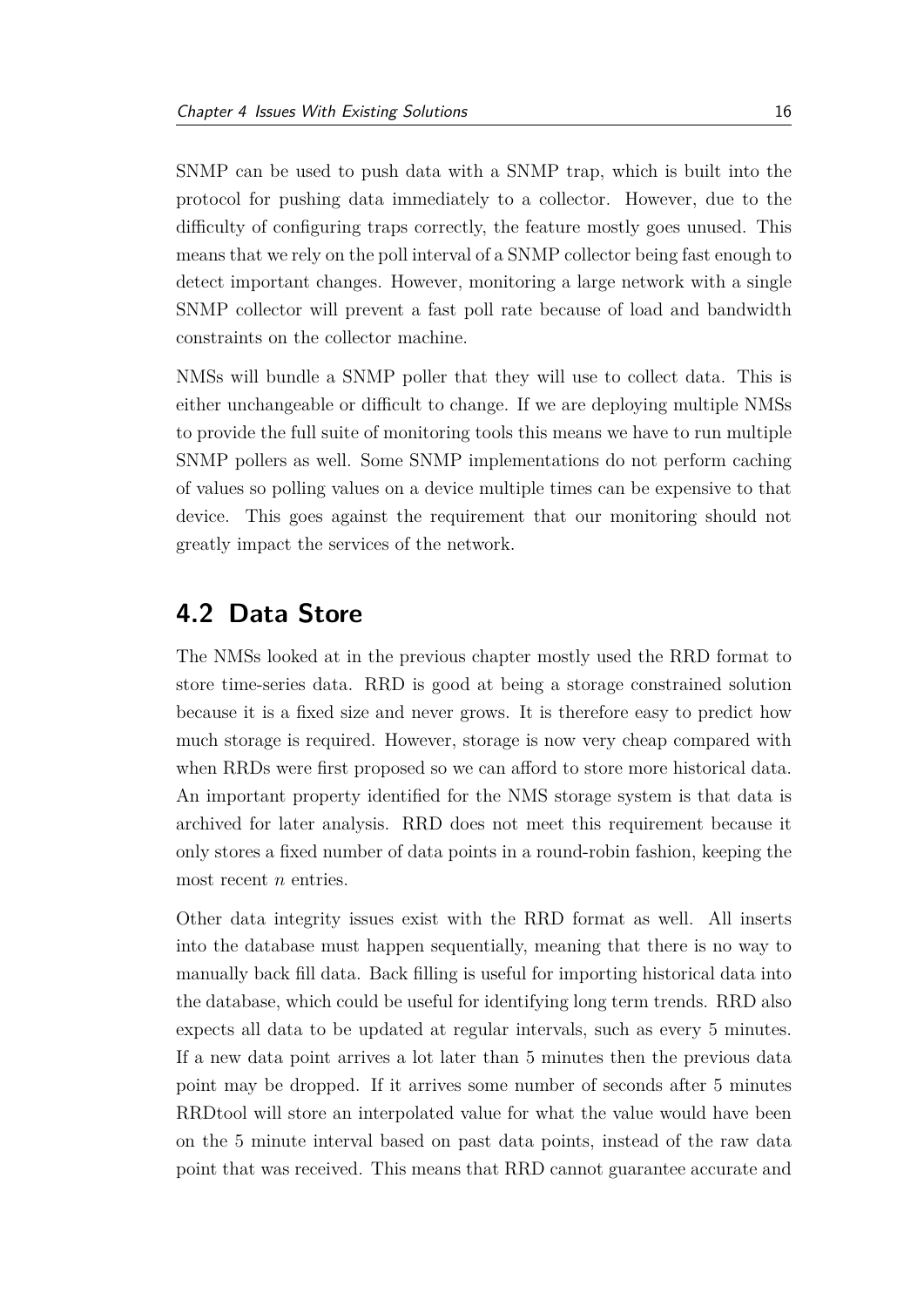consistent data in the event that data is collected at irregular intervals, which can be caused by delays on the network or in data collection. When we are using the data stored from our [NMS](#page-6-1) to make important decisions on how to grow our network or determining how much to bill users on the network, we want accurate and consistent data.

### <span id="page-23-0"></span>**4.3 Dashboard**

From the systems outlined in the previous chapter, most of them have useful dashboards. This is because the dashboard is the interface that most users of the system deal with day to day. A [NMS](#page-6-1) will not be used to monitor a network by a network operator if it has a bad interface.

The main issue with dashboards is that networks must be monitored by multiple [NMSs](#page-6-1) to have full testing coverage over the entire network. This means that multiple dashboards need to be used to track the status of the network. A user will be glancing at multiple dashboards to scan for faults which can be difficult and distracting. A solution that can unify this all to exist on one dashboard would better satisfy the requirements outlined earlier.

### <span id="page-23-1"></span>**4.4 Configuration**

The most common configuration system used by the [NMSs](#page-6-1) in the previous chapter are plain-text configuration files. These configuration files define the network model and how the [NMS](#page-6-1) should be monitoring the network.

The issue with using plain-text files is that the amount of configuration required can be quite large. For example, a small Icinga instance that monitors 34 devices that was investigated during this project uses 3724 lines of configuration to define the network model. Configuration of this magnitude is very prone to human errors which can go unnoticed for extended periods of time. This negatively impacts on how well the network is being monitored. Another system, Cacti, does not make plain-text configuration accessible. Its configuration is locked in a custom RDBMS schema that is only accessible from a web interface. The web interface does not provide bulk configuration options, which adds to the effort required to configure a whole network. These problems stop us from meeting the requirement of encouraging users to have high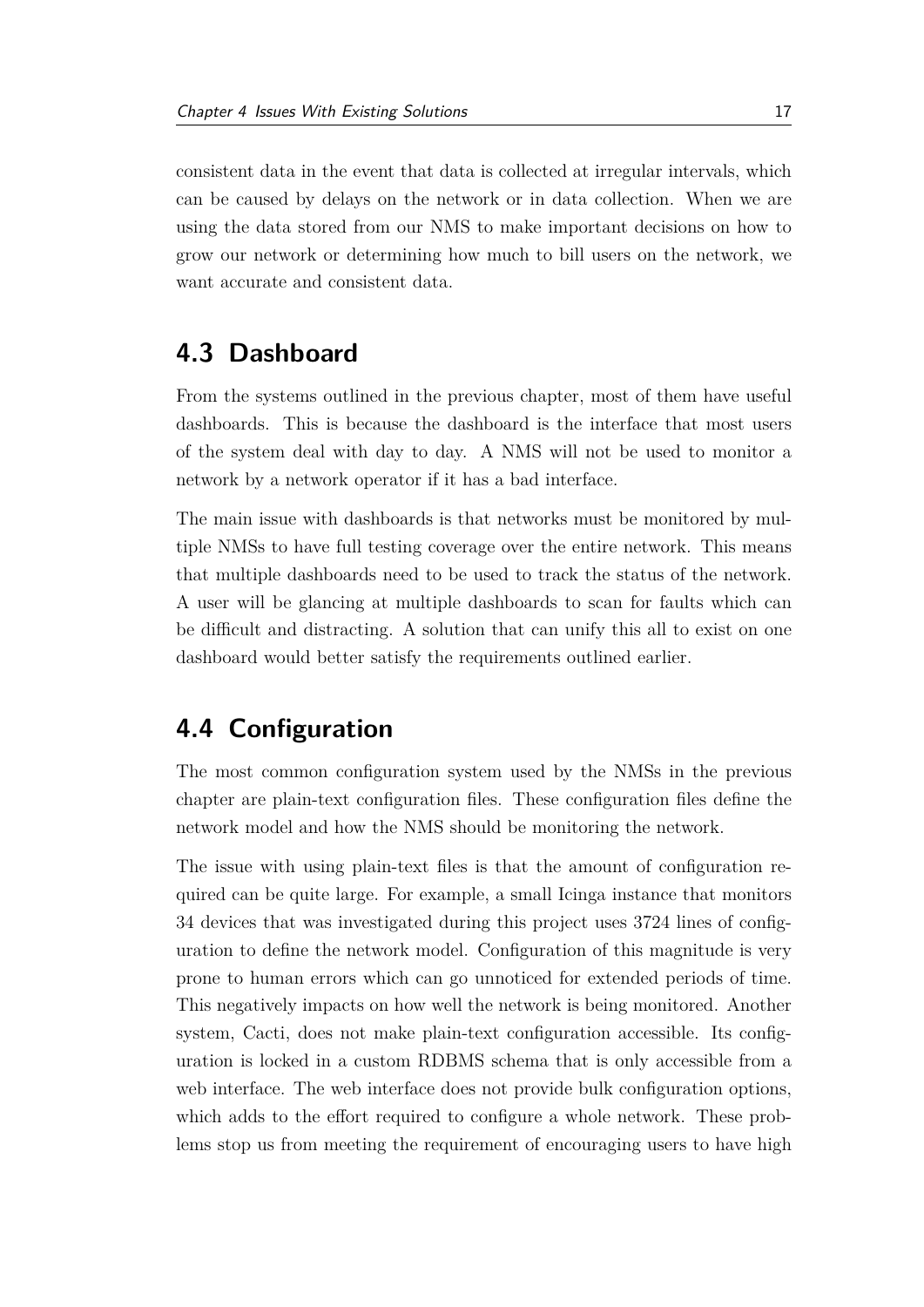testing coverage by accurately setting up and maintaining the network model in the [NMS.](#page-6-1)

Running multiple [NMSs](#page-6-1) exacerbates the problem as the user must now maintain a number of different configuration systems. These configuration systems are incompatible. As a result, one change to the network model will mean updating this in multiple systems, further increasing the likelihood of mistakes.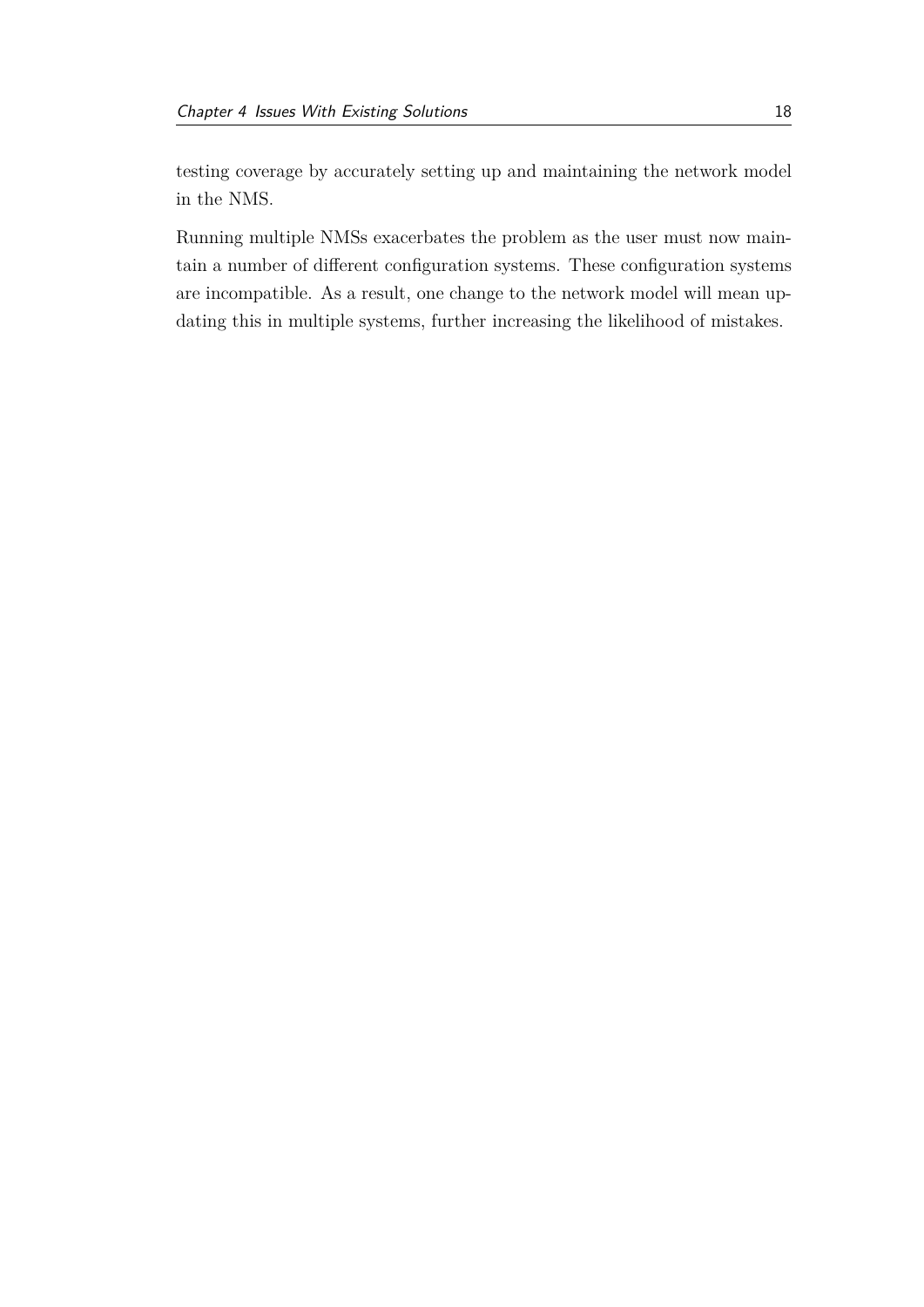## <span id="page-25-0"></span>**Chapter 5**

## **Investigation**

It is apparent from previous chapters that there are a number of issues with the most popular [NMSs](#page-6-1) that are used today to monitor networks. We also identified two newer [NMSs](#page-6-1) that appear to be heading in the right direction to fix some of the problems identified. However, they are targeted to specialised monitoring and are missing important features such as notification systems and decent dashboards. Also, limitations such as only storing numeric time-series data make them unsuitable as a general purpose [NMS](#page-6-1) because it is useful to track discrete string values.An example is the state of a Redundant Array of Independent Disks (RAID) array which could exist in a number of states such as healthy, degraded, failed or rebuilding.

In this chapter we will investigate new techniques and updates to current techniques that could be used to build a new [NMS.](#page-6-1) These updated techniques will aim to fix problems and limitations raised in the previous chapter. This chapter will also introduce new methods that can be implemented in an [NMS](#page-6-1) alongside current methods to improve the configuration and maintenance of the [NMS](#page-6-1) configuration.

### <span id="page-25-1"></span>**5.1 Data Collection**

This section will define a new set of requirements for a new data collector to replace [SNMP.](#page-6-6) By replacing [SNMP](#page-6-6) we seek to remove the limitations that it adds to the data collection section of a [NMS.](#page-6-1)

Most devices being monitoring by a [NMS](#page-6-1) are powerful servers or switches. The requirement to have a very simple protocol that can work on low hardware re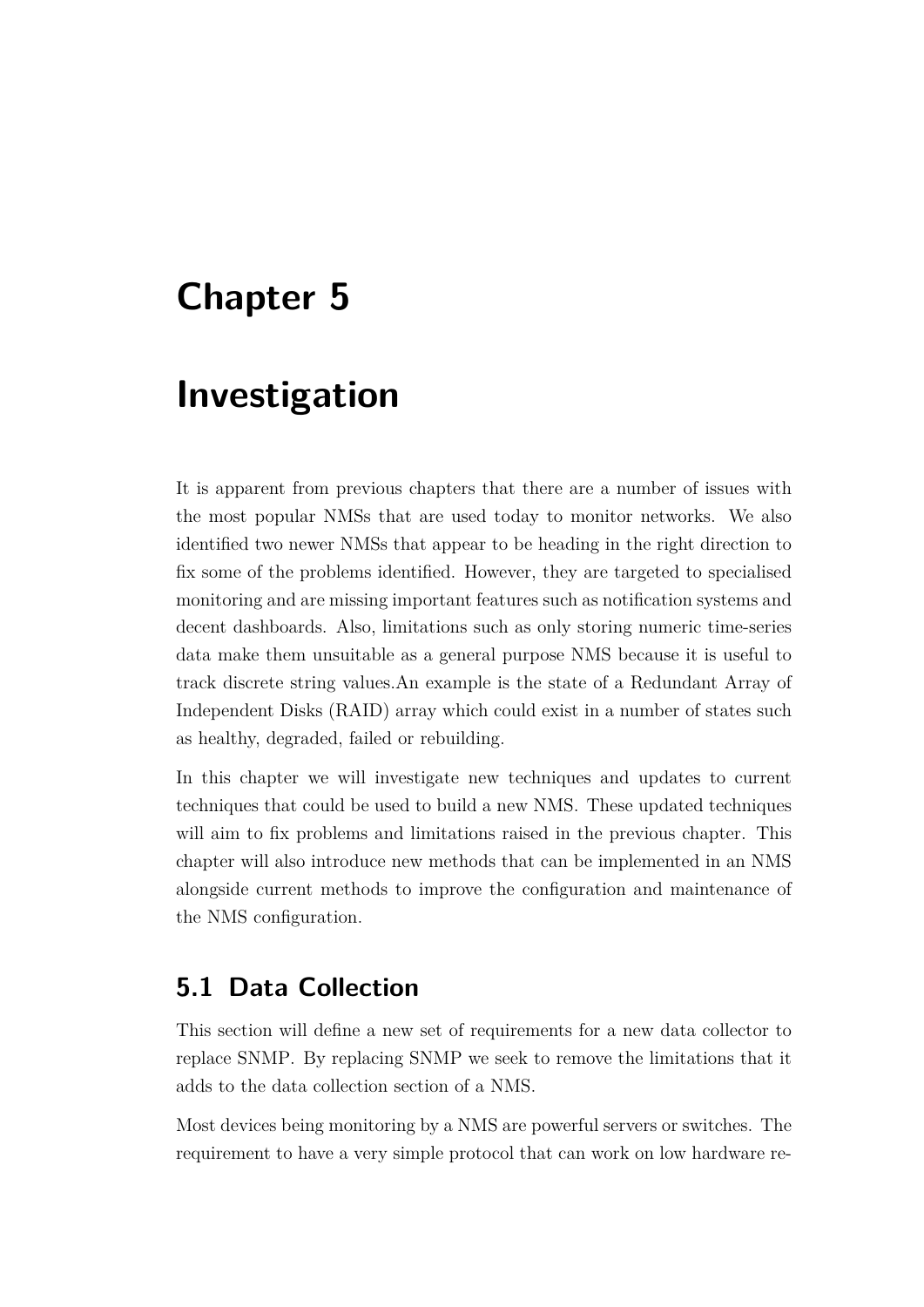quirements is therefore unnecessary. Instead, we want an efficient protocol built for transmitting large amounts of data points regularly without a significant load impact on our collection server. A data collector with support for pushing data as a first class citizen allows important data to turn up instantly rather than on the next poll interval. A collector with a fast poll interval, to the point of being able to collect data at real-time without much overhead, will add another technique for a network operator to use to inspect active faults in greater depth. Using a decentralised system eliminates a single point of failure for our collector and improves scalability. Similar projects such as the two new [NMSs](#page-6-1) discussed earlier are utilising decentralised data collection systems and have replaced [SNMP](#page-6-6) with their own collector.

### <span id="page-26-0"></span>**5.2 Data Store**

This section will cover a new set of requirements for a new data store for use in a [NMS](#page-6-1) to replace the widely used [RRD](#page-6-9) format. By replacing [RRD](#page-6-9) we seek to remove the limitations it adds to the storage of data in a [NMS.](#page-6-1)

Hard drive prices are much cheaper compared with when [RRD](#page-6-9) was originally designed. It is now common for dedicated monitoring servers to be purchased for monitoring large networks. These servers have abundant storage capabilities because the cost of storing historical data at the same resolution of new data is far more valuable than the cost of hard drives. The requirement to use a fixed-size data store that keeps *n* most recent data values can be relaxed. The data store for the new [NMS](#page-6-1) should store all measurements. It should also be capable of recording multiple data types (strings, integers, floating point values).

RDBMSs have matured greatly since [RRD](#page-6-9) was first popularised and since then have become a reliable and widely supported standard for storing large quantities of data. Using a RDBMS also enables the stored data to be interacted with using SQL. SQL is a powerful language for interacting with stored data and allows rich queries to be executed to analyse stored data. There are many other benefits of using a RDBMS, including the ability to split database storage. Recent data can be stored in memory for fast access while archived data, which does not require fast access, can be stored on the hard disk.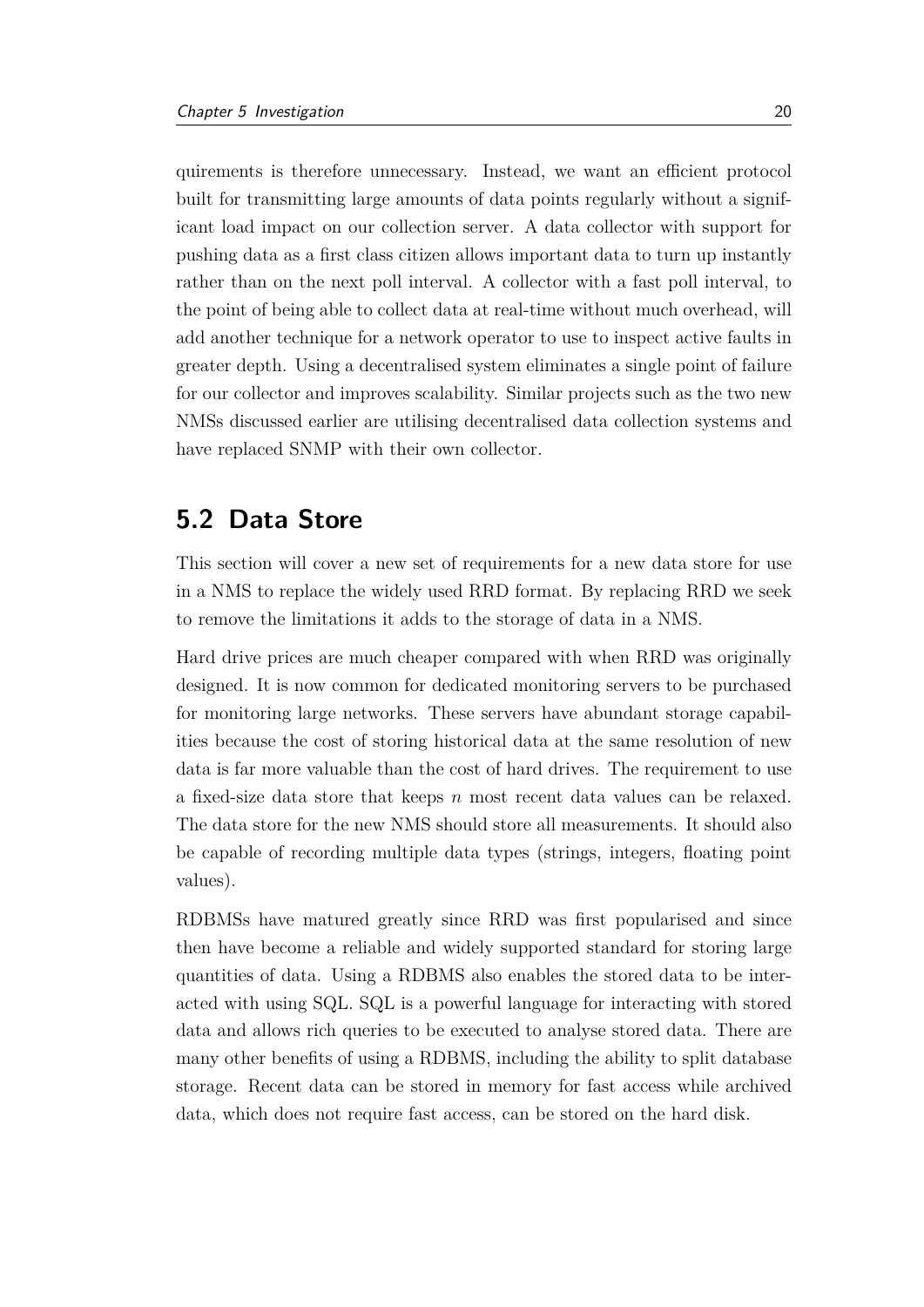### <span id="page-27-0"></span>**5.3 Automatic Configuration Discovery**

One of our stated goals was to ensure the configuration is easy to initialise and maintain. The best method of achieving this goal is to limit the amount of configuration required by the [NMS](#page-6-1) by performing automatic configuration where possible. In this section we will look at three different methods of automatically generating different parts of the configuration for a [NMS.](#page-6-1)

Automatic configuration does not solve all configuration issues however. The automatic configuration must be maintained through some mechanism as well. This maintenance is too expensive to run with every interaction with the [NMS](#page-6-1) so an update interval must be chosen when the automatic configuration should be performed and changes merged into the current network model.

#### <span id="page-27-1"></span>**5.3.1 Topology**

Topology discovery is a method of scanning a local network and determining the logical topology of that network. Topology discovery is important because the network may have devices hidden in many different logical segments of the network. There are a number of different techniques that can be used to discover the local network topology; some techniques work better than others and will reveal a more complete picture. One such technique to provide a full picture can be found in [\[3\]](#page-41-6). By discovering all network segments and finding the entire network we can ensure that monitoring black holes are not introduced to our network monitoring by leaving out segments from our network model.

#### <span id="page-27-2"></span>**5.3.2 Devices**

Once we have a network topology, the next stage of the automatic configuration system is device discovery. This step is used to find devices on the individual segments of the network that was revealed by the topology discovery. This will result in a list of devices that are to be monitored. There are a number of different techniques available for scanning devices on a given network segment. Tools such as Network Mapper [\(Nmap\)](#page-6-13) [\[13\]](#page-42-10) implement some of these techniques already.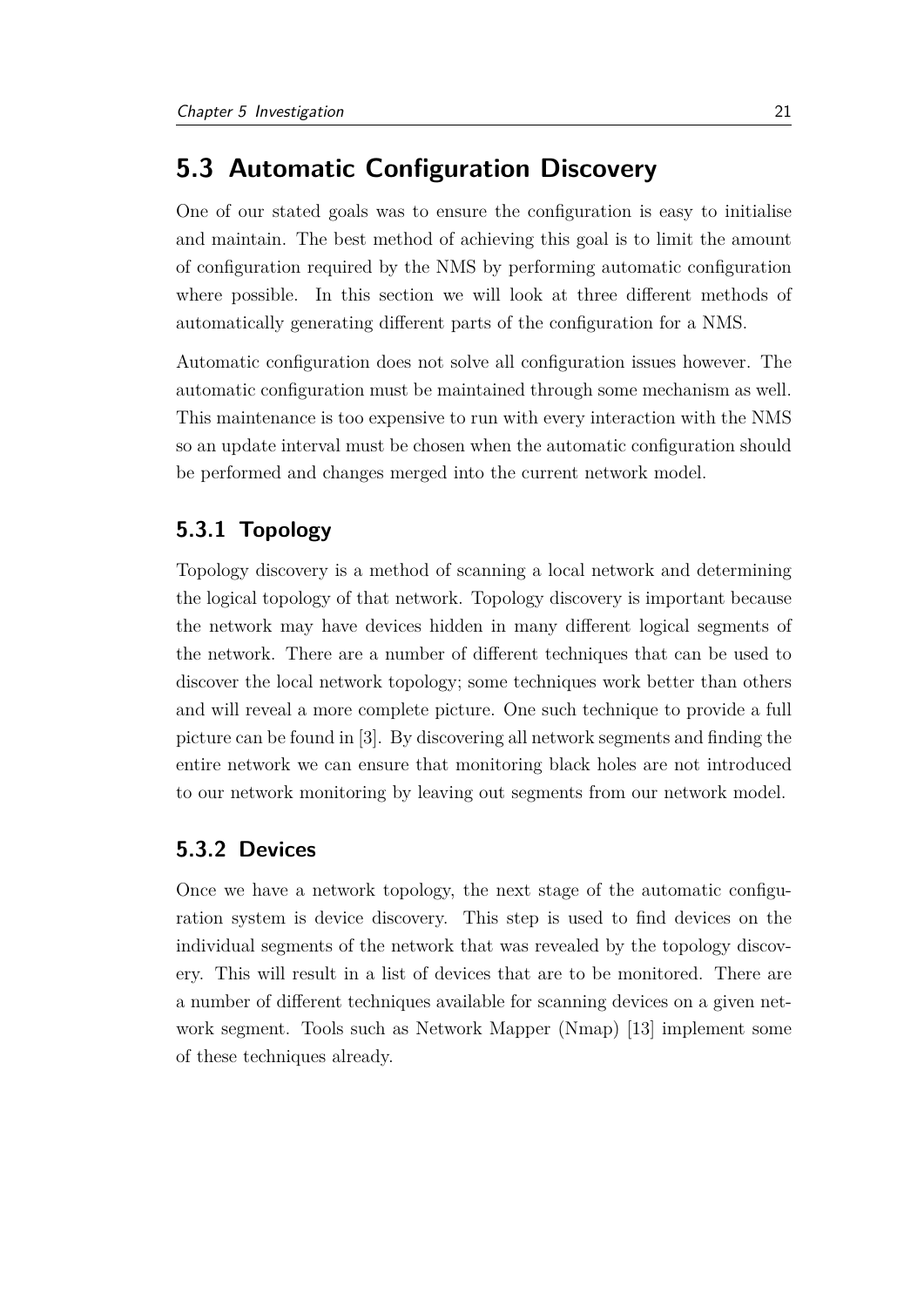#### <span id="page-28-0"></span>**5.3.3 Services**

Service discovery is similar to device discovery. When we have a list of devices to monitor each device can then be independently probed to determine the services that it hosts. This can be as simple as doing a scan of open ports on a machine and matching these against the well known ports that common services use. Open ports can also be queried for a banner to see what service is listening on that port. There are many tools that will do this such as Nessus [\[2\]](#page-41-7) and the process is well understood.

### <span id="page-28-1"></span>**5.4 Data Metric Relationships**

Earlier we mentioned that it often requires expertise to identify the root cause of a fault. This section will look at a method that simplifies the output from a [NMS](#page-6-1) and makes it more accessible to users.

We can define relationships, either automatically or manually, between data metrics that influence each other. This allows us to build smarter dashboards by grouping together related information to make it easier to find the root cause of a fault. For example, using these relationships to draw related graphs next to each other will in turn speed up diagnosis of faults and enable a user of the system to gain more information from a single screen then they otherwise would.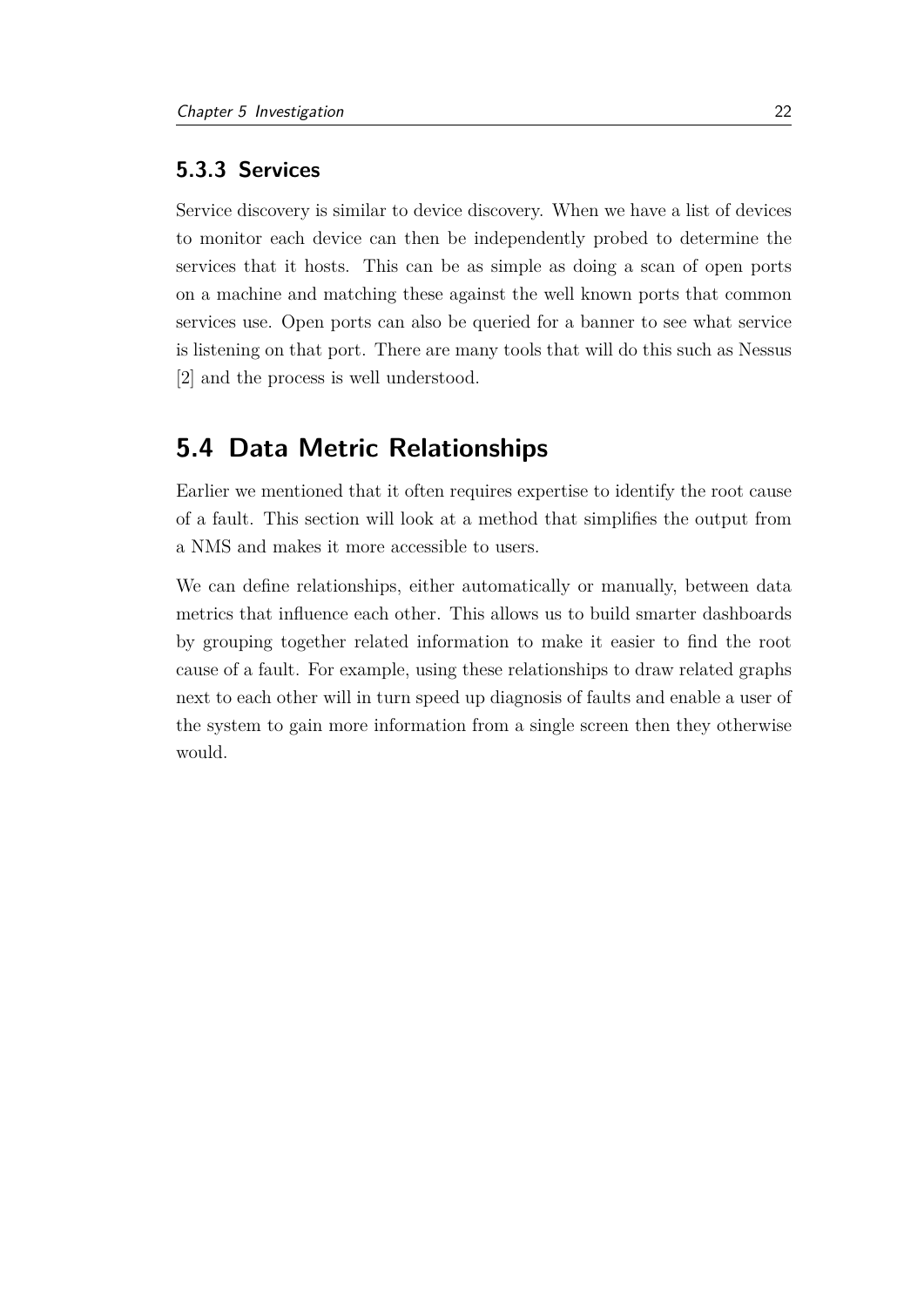## <span id="page-29-0"></span>**Chapter 6**

## **Implementation**

The initial evaluation of existing [NMSs](#page-6-1) has demonstrated that no general purpose [NMS](#page-6-1) currently exists that meets all of the requirements for this project. As a result, new methodologies and technologies are necessary to build a unified and refreshed [NMS.](#page-6-1)

Furthermore, this project aims to produce a system that we will call a Dynamic Network Monitoring System, where the emphasis is on dynamic, rather than statically, configured network models. Many key design decisions have been made with this goal in mind.

[DNMS](#page-6-0) has been designed to be a modular system for two reasons. First, features can be implemented incrementally while maintaining a working system at each development stage. This is important because building a feature complete [NMS](#page-6-1) is outside the scope of this project due to time constraints. The second reason was to allow users to extend the feature set and tailor the [NMS](#page-6-1) for their particular needs and to enable improved versions of modules, such as the data collector module, to be substituted without having to keep both loaded in the program at the same time. The modularity also helps reduce software bloat because the running version of the software only needs to enable the features required to monitor a particular network.

Another key design principal employed in the design of [DNMS](#page-6-0) is to limit the amount of configuration that is required for the system to function. The minimum set of configuration required to monitor the network completely is stored. Anything not required is considered non-essential. This is implemented by attempting automatic configuration where possible and having sensible defaults pre-configured for use if automatic configuration fails. The user can override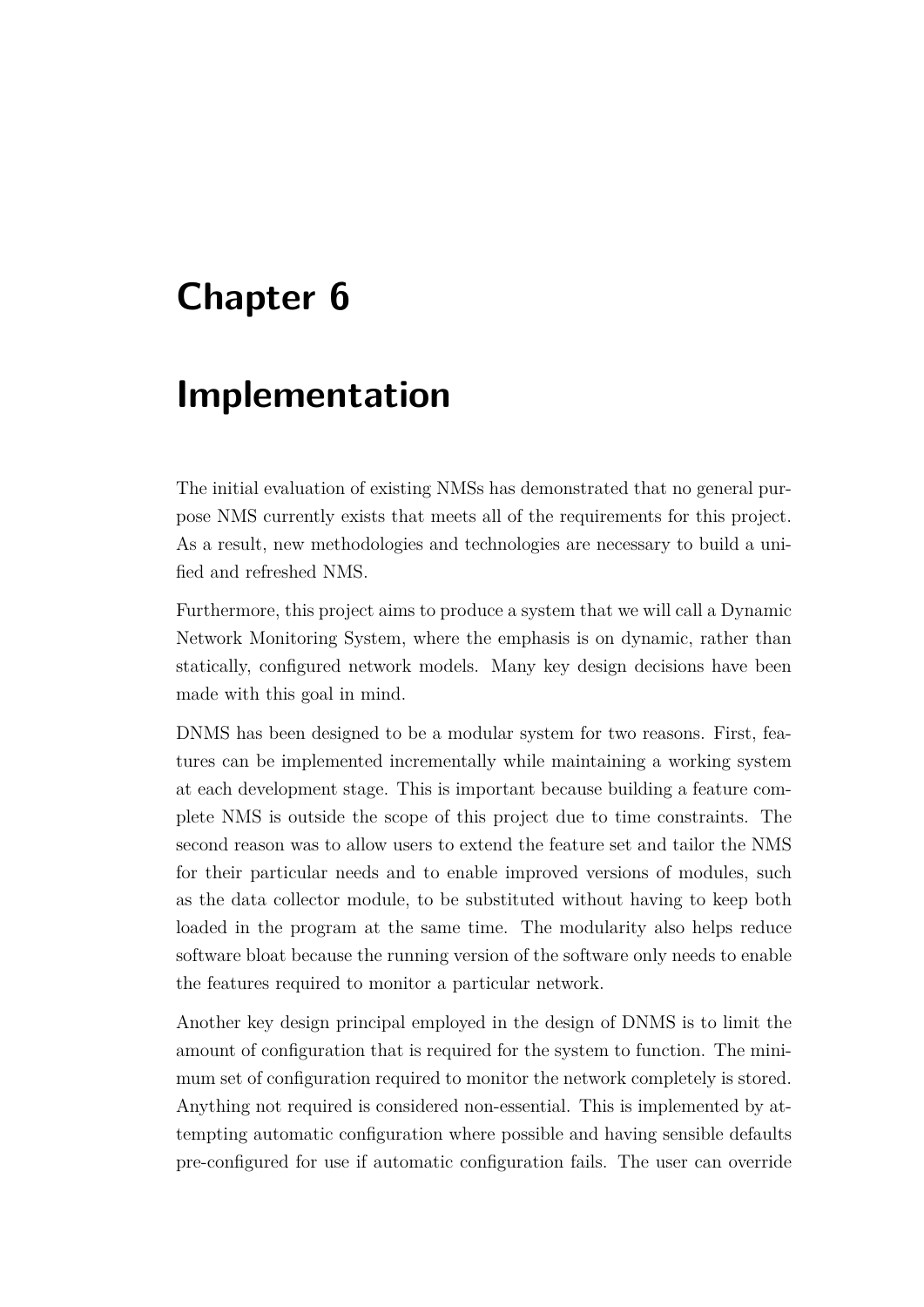these defaults if needed. This approach limits the amount of configuration that is required to run [DNMS](#page-6-0) and reduce the likelihood of mistakes. Also because the configuration is easy to maintain, it is more likely to be up to date.

[DNMS](#page-6-0) is written in Python as a web application built using the Pyramid [\[14\]](#page-42-11) web framework. Figure [6.1](#page-30-0) shows the overall system architecture and how the modules interact. The rest of this chapter looks at the different components of [DNMS](#page-6-0) and the existing modules which provide the base functionality.

The biggest challenge faced in building [DNMS](#page-6-0) in the Pyramid framework was understanding how the framework expected modules to be structured and keeping with the design pattern used by the framework. Some of the [DNMS](#page-6-0) modules required some redesigning to coexist inside the framework and retain the core design goals of [DNMS.](#page-6-0) Care also needs to be taken with variable consistency in Pyramid, as it is difficult to ensure a consistent value for a global shared variable between all requests to [DNMS.](#page-6-0) Pyramid offers implementations of reliable persistent state sharing between threads that can be used instead.

<span id="page-30-0"></span>

**Figure 6.1:** System architecture diagram for [DNMS](#page-6-0) showing the flow of data through the system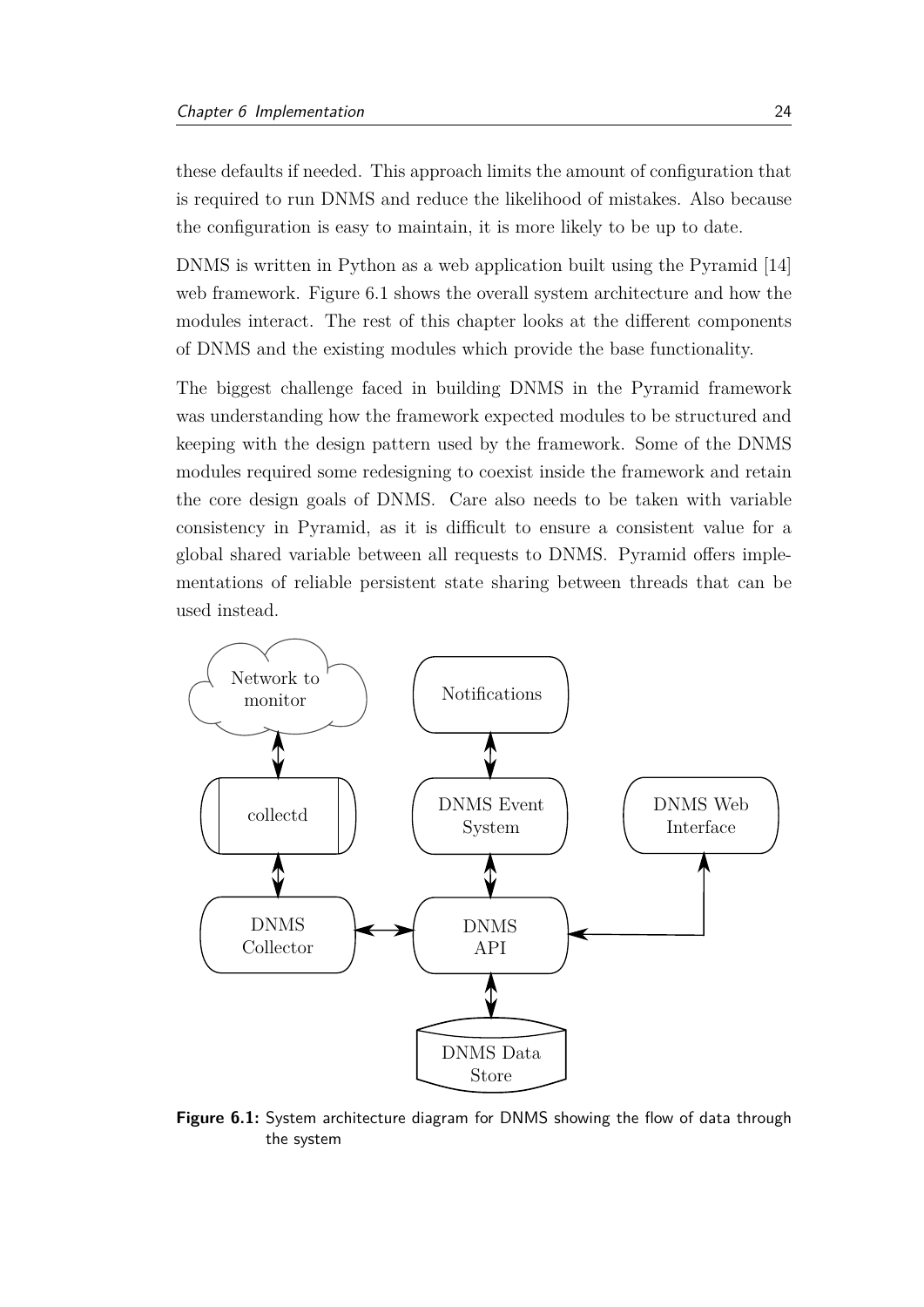### <span id="page-31-0"></span>**6.1 DNMS Collector**

The collector is the only component that is not directly integrated with the rest of [DNMS.](#page-6-0) A data collector is a complex system that must handle many different tasks efficiently, such as collecting a large quantity of data from a device quickly without impacting the performance of that machine. It must provide a method to communicate with devices that is fast and efficient. Also, the collector must provide a robust caching layer because, as pointed out in a paper evaluating the performance of [SNMP](#page-6-6) [\[29\]](#page-43-5), the most expensive operation in a poll is the time taken to produce the data values. Caching reduces the impact on the device that is providing the data if the device is polled regularly. For simplicity, a pre-existing collection system, collectd [\[8\]](#page-41-8), was adopted to be the data collector for [DNMS.](#page-6-0)

The collectd architecture uses a hierarchical structure. A number of collectd instances can be deployed in a tiered configuration, as shown in Figure [6.2.](#page-32-1) In this example there is a central collectd instance which receives data from intermediary collectd instances. These instances collect data from a number of servers in a datacentre, which could also be running collectd locally, or the data can be acquired using [SNMP.](#page-6-6)

The advantages of using collectd is that it natively supports many different collection approaches, including both push and pull data collection. It also supports pushing collected data to Multicast groups. This allows devices to export data to a Multicast address without having to be configured with the [IP](#page-6-3) address of the collection server on the local network. The collectd instance simply exports data to a Multicast address and one or more collectd instances can be subscribed to this multicast data and collect all data pushed to this address.

The [DNMS](#page-6-0) collector itself is implemented as a collectd plugin. The plugin was written in Python and uses the collectd Application Programming Interface [\(API\)](#page-6-14) to export all of the collected data to the [DNMS](#page-6-0) [API](#page-6-14) for storage. The [DNMS](#page-6-0) collector uses the built in collectd type definitions to determine the data type for a given measurement as well as the upper and lower bounds of the data metric. This reduces the amount of configuration related to the monitoring metrics. The [DNMS](#page-6-0) collector module will also normalise any counter values into a rate, which is the change in a counter rather than the raw count. A counter value counts from zero up to the maximum value for an integer before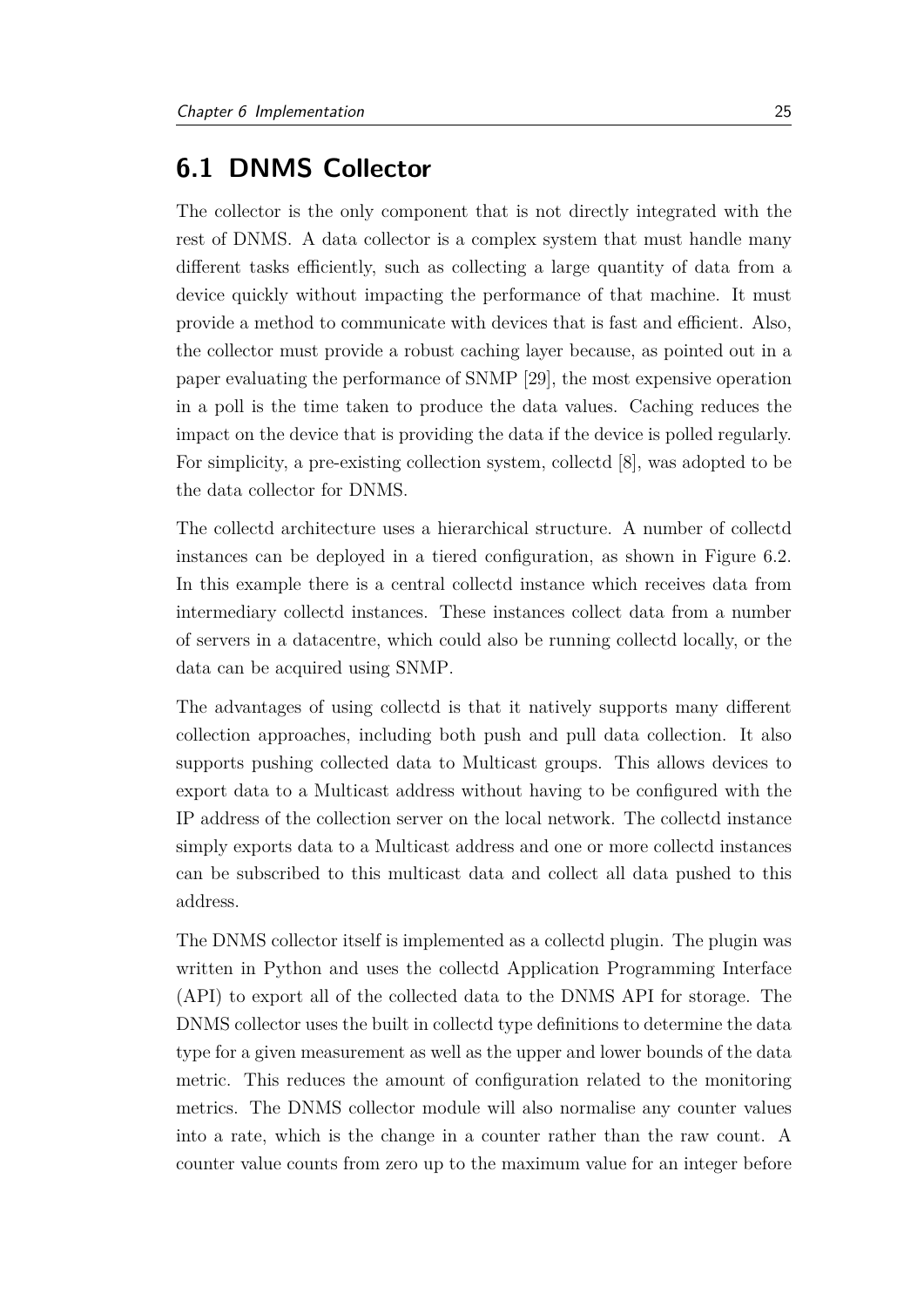wrapping and resuming counting from zero again. Trends can be hidden and difficult to find in a graph of a counter value, but trends are easier to identify in a graph of the change of that counter.

### <span id="page-32-0"></span>**6.2 DNMS Data Store**

The [DNMS](#page-6-0) data store is a SQL database running on a RDBMS. The core database logic code is database agnostic because it is based on SQLAlchemy [\[1\]](#page-41-0), a Python SQL abstraction layer that is used throughout [DNMS.](#page-6-0) As a result, the user can select the appropriate RDBMS for their needs. For example, the user may choose a simple RDBMS like SQLite [\[10\]](#page-41-9), which requires little setup. For larger deployments, a more complex RDBMS with better performance may be required, such as MySQL [\[25\]](#page-43-6) and PostgreSQL [\[28\]](#page-43-7). SQLite databases were used during the development of [DNMS,](#page-6-0) but a simple configuration change allows another RDBMS to be used.

A SQL database was selected for this project as it allows the storage of many different data types, such as strings, integers and decimals, and has the ability to store and query a large number of entries efficiently. Another advantage of

<span id="page-32-1"></span>

**Figure 6.2:** Diagram showing a collectd hierarchy monitoring two remote datacentres over the internet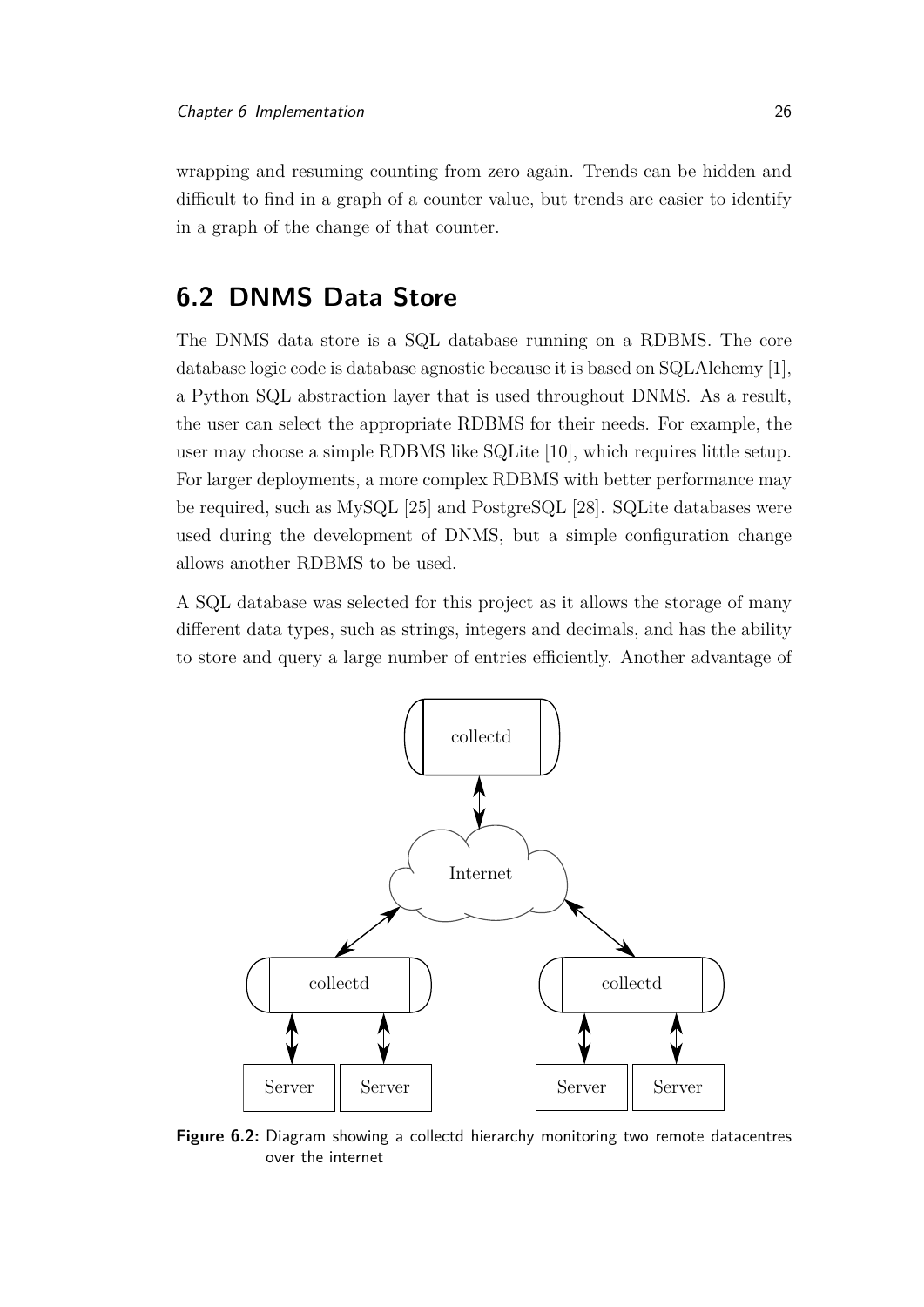using a SQL database is that all of the [DNMS](#page-6-0) data can be stored in a single format instead of having separate storage formats for time-series data, events and configuration. By unifying the monitoring data, the system becomes less complex and easier to maintain. SQL itself is also a good basis for building rich modules because it is a powerful language that can be used to build powerful queries to analyse stored data and includes many built in functions such as aggregation. SQL databases are very mature; a lot of research and time has been spent optimising RDBMSs over the past four decades.

Challenges faced in SQLalchemy mostly surrounded discovering how the abstraction layered worked. [DNMS](#page-6-0) tries to do as much data handling as possible in the SQL engine and some time was spent making SQLAlchemy perform these more complex queries. [DNMS](#page-6-0) also utilises a feature of SQLAlchemy to automatically generate databases on the fly, but it required significant time and effort to configure SQLAlchemy to generate the databases automatically.

### <span id="page-33-0"></span>**6.3 DNMS API**

The [DNMS](#page-6-0) [API](#page-6-14) is the interface between other [DNMS](#page-6-0) components and the data store. Data retrieval and data updates both utilise the [API,](#page-6-14) providing a consistent interface for both operations.

The [API](#page-6-14) itself is a RESTful API. REpresentational State Transfer [\(REST\)](#page-6-15) is a design pattern used in web applications to represent objects transfered between a client and server. In [DNMS,](#page-6-0) an object is a server or a data measurement. In [DNMS,](#page-6-0) object interactions are performed by sending messages using the JavaScript Object Notation (JSON) format. JSON was chosen for this project because the Python JSON library is full featured and easy to use. JSON data also has the advantage of being human-readable which is helpful when debugging. The [DNMS](#page-6-0) [API](#page-6-14) has been built using the cornice [\[15\]](#page-42-12) library for Pyramid which provides Python decorators which can be used to quickly develop RESTful [APIs](#page-6-14).

In [REST,](#page-6-15) the HTTP vocabulary can be used to interact with these objects. The vocabulary relevant to this project includes:

- GET Used for retrieving an object
- POST Used for adding or modifying an object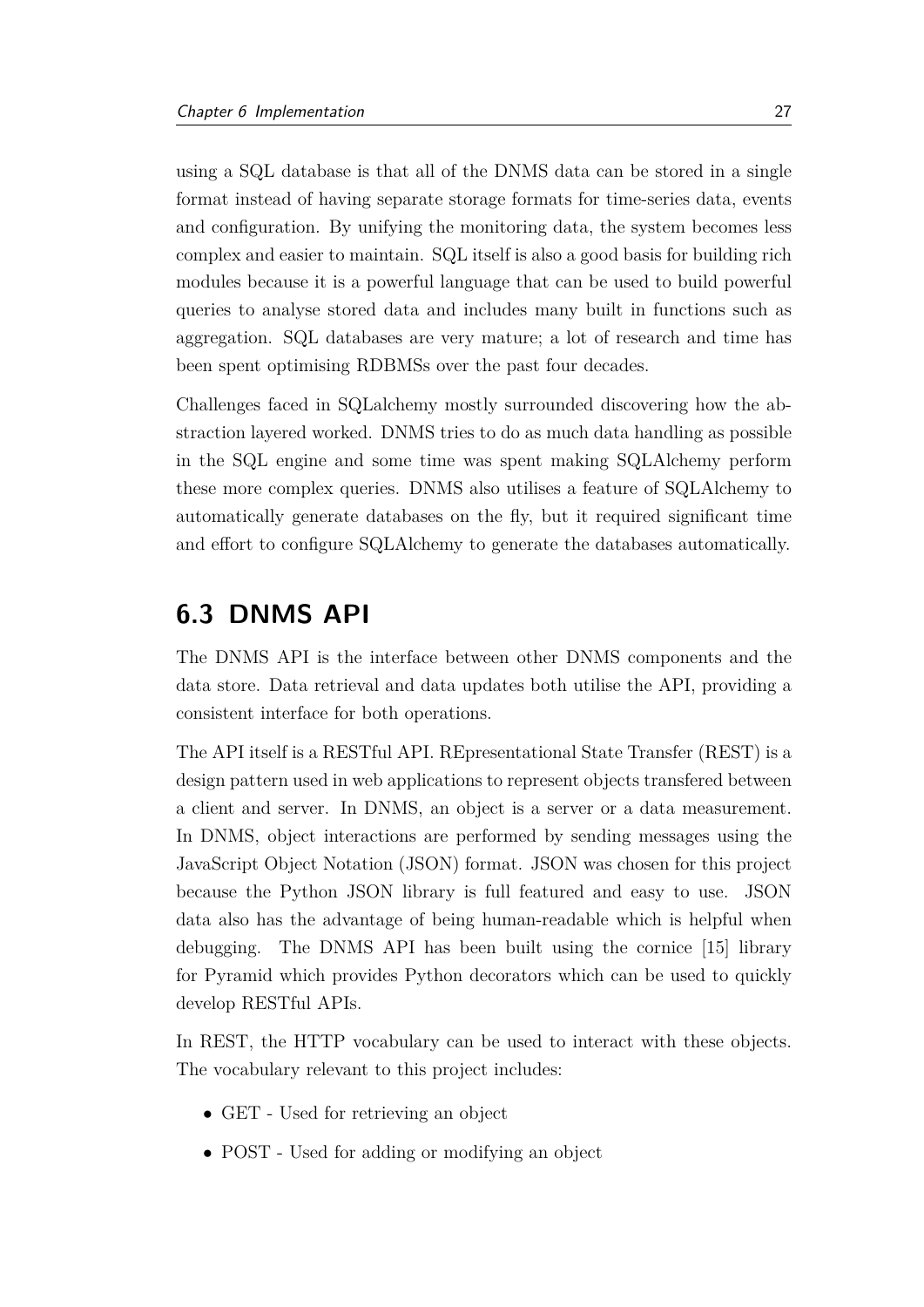• DELETE - Used for removing information

Challenges faced with building the [API](#page-6-14) were mostly related to understanding Cornice. Code examples using Cornice showed it was the appropriate library to use for this project as it greatly simplified the code required to implement the [API.](#page-6-14) However documentation is very limited for this library and it took some time to find the features of Cornice required to implement the [API](#page-6-14) in the way [DNMS](#page-6-0) required.

### <span id="page-34-0"></span>**6.4 DNMS Event System**

A simple event system is included with [DNMS](#page-6-0) that employs thresholds for data points. The event system uses SQL queries to implement the thresholding and toggling of states. When a collected data point has a value greater than the configured threshold, an event is triggered and stored in the SQL database in the unacknowledged and active state. The event remains in this state until the data point drops below the threshold again and the event is changed to the inactive state. This ensures there is a history of events for later analysis. If there is a known problem that cannot be fixed, the event can be acknowledged but kept in the active state. This event will no longer be shown as an active alert on the web interface.

### <span id="page-34-1"></span>**6.5 DNMS Web Interface**

The [DNMS](#page-6-0) web interface is primarily implemented as a proof-of-concept at this stage. It does not aim to be feature complete but demonstrates the existing system features. The web interface is written in HTML5 to ensure it will be widely supported on new web browser platforms and mobile devices.

The web interface provides a simple dashboard that shows all current active and unacknowledged events, this is shown in Appendix [A.1.](#page-44-1) The dashboard allows the user to acknowledge or investigate the events further. The web interface also allows a user to explore monitoring data by viewing graphs of all data points stored by the data store. The graphs are highly interactive JavaScript graphs which are built using the flotr2 [\[11\]](#page-42-13) JavaScript graphing library. Data for the graphs is fetched using the API and is automatically updated and redrawn regularly so that new data is presented to the user without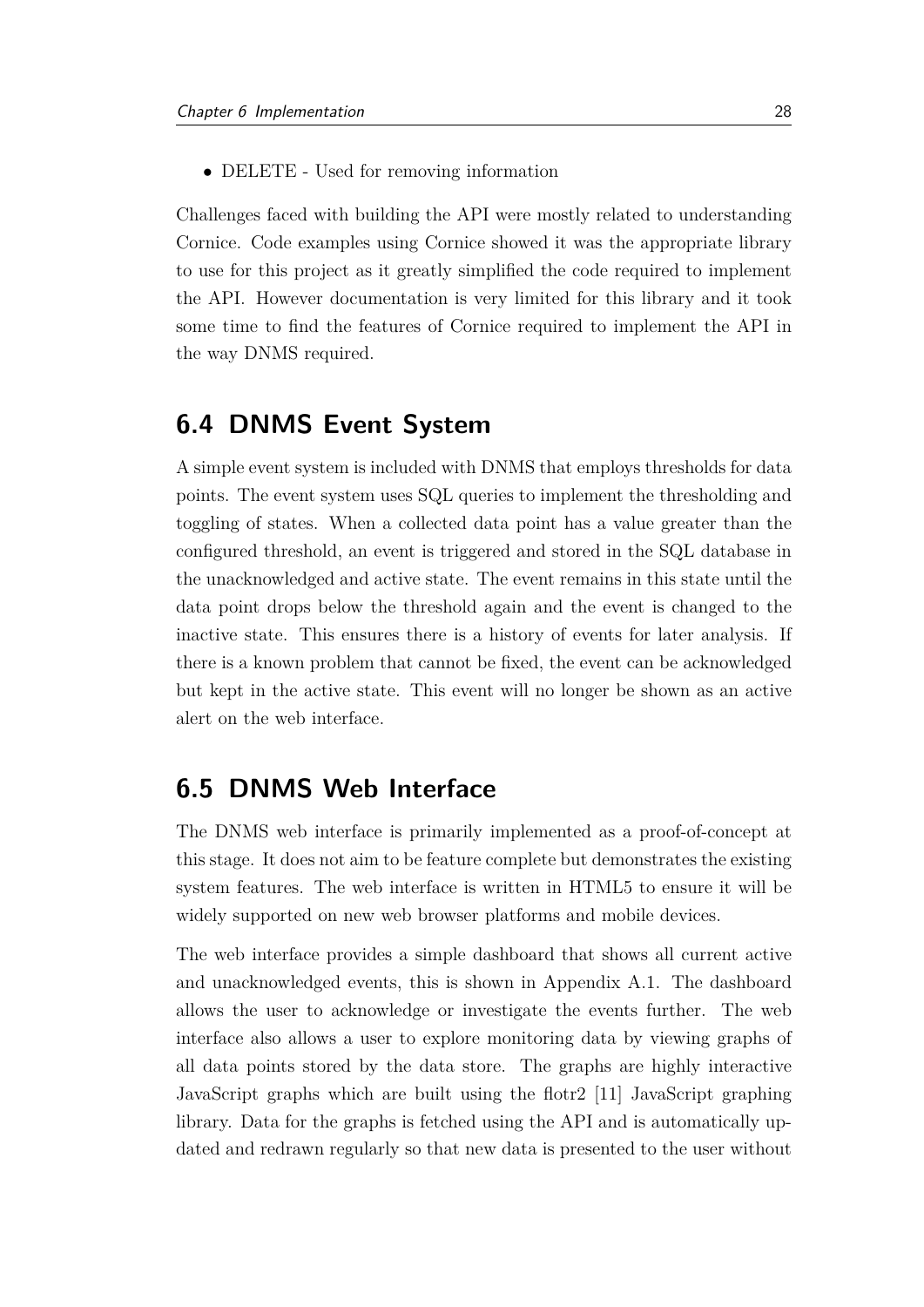the web page having to be refreshed, this is shown in Appendix [B.1.](#page-45-1)

There is also a basic implementation of relationships between data metrics. Currently, there is a static definition of data metrics that may impact each other and this definition list is consulted each time a graph is drawn. Related graphs are also drawn on the same web page in case they reveal the root cause of a particular event or alert. This system could be extended to do automatic correlation tests between graphs of data points to find related data metrics automatically and better populate the relationship list.

### <span id="page-35-0"></span>**6.6 Testing & Development**

Throughout this project, development and testing was performed on a flat [IP](#page-6-3) network consisting of a small number of servers. Each server was running production services for a network research group. Data metrics are collected from each server using [SNMP.](#page-6-6) The network was also monitored by Cacti and Icinga, ensuring that the operation of [DNMS](#page-6-0) could be validated and compared.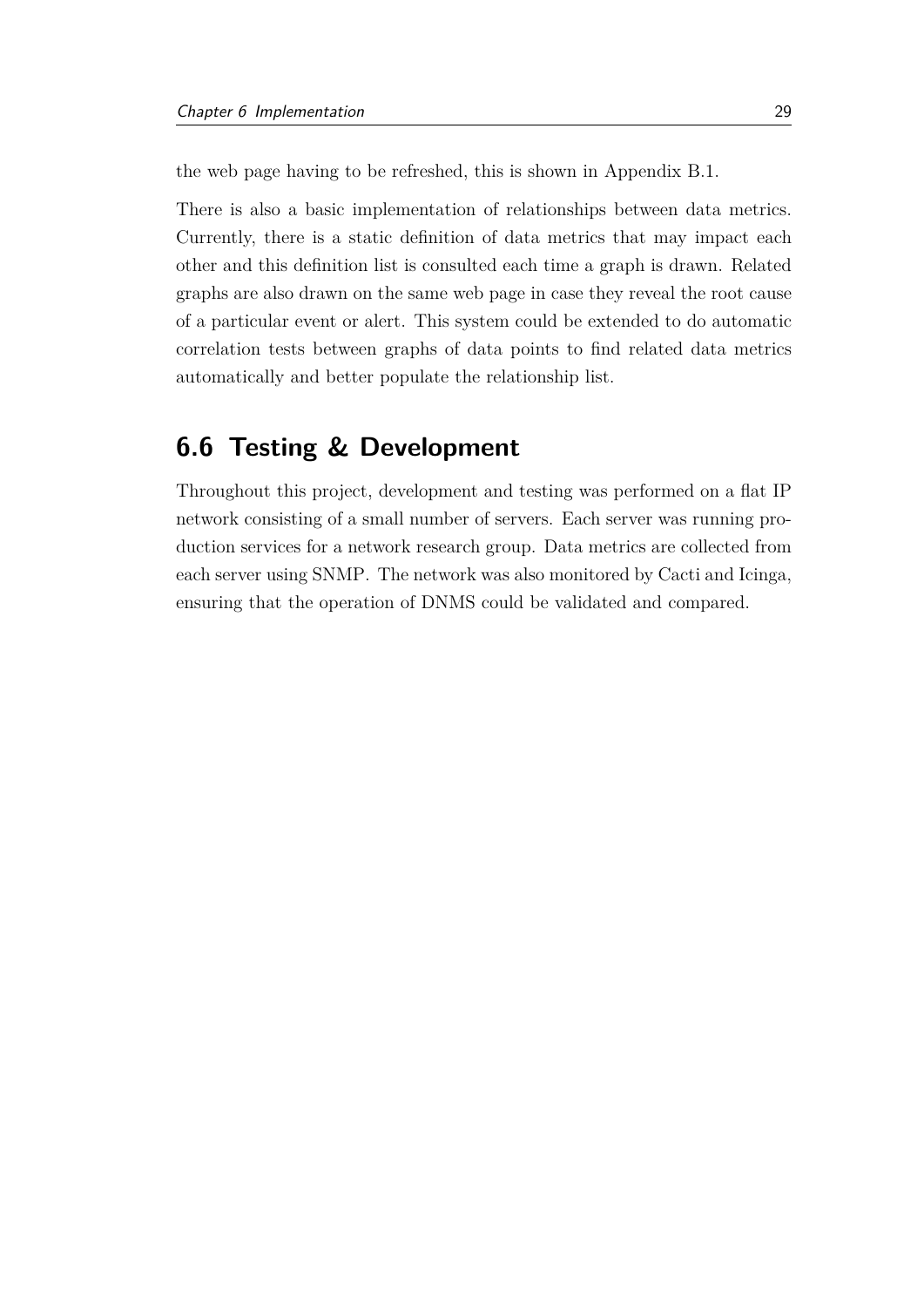## <span id="page-36-0"></span>**Chapter 7**

## **Conclusions & Future Work**

### <span id="page-36-1"></span>**7.1 Conclusions**

This project has shown the benefits and established how necessary network monitoring is on a network to properly administer and maintain it. Without monitoring, a network is a black hole and faults can go unnoticed for extended periods of time.

This project has shown that the most popular [NMSs](#page-6-1) that are used today to monitor networks have a number of limitations and issues that prevent them from providing full testing coverage and detecting every fault. We have shown the major issues can be solved by using technology available today that was not available when these systems were originally developed.

Improved techniques for building a better [NMS](#page-6-1) were devised and investigated. A new [NMS](#page-6-1) was built from the ground up using new technologies. Some of the new techniques devised were integrated into the new [NMS](#page-6-1) to improve usability and usefulness of a [NMS.](#page-6-1)

## <span id="page-36-2"></span>**7.2 Contributions**

This project has made a number of contributions to the field of network monitoring. This report introduces a number of new techniques to the field that [NMSs](#page-6-1) could use to improve configuration and improve the effectiveness of network monitoring.

A modular [NMS,](#page-6-1) built out of new technologies, was developed during the course of this project. This [NMS](#page-6-1) was built using a clean-slate approach and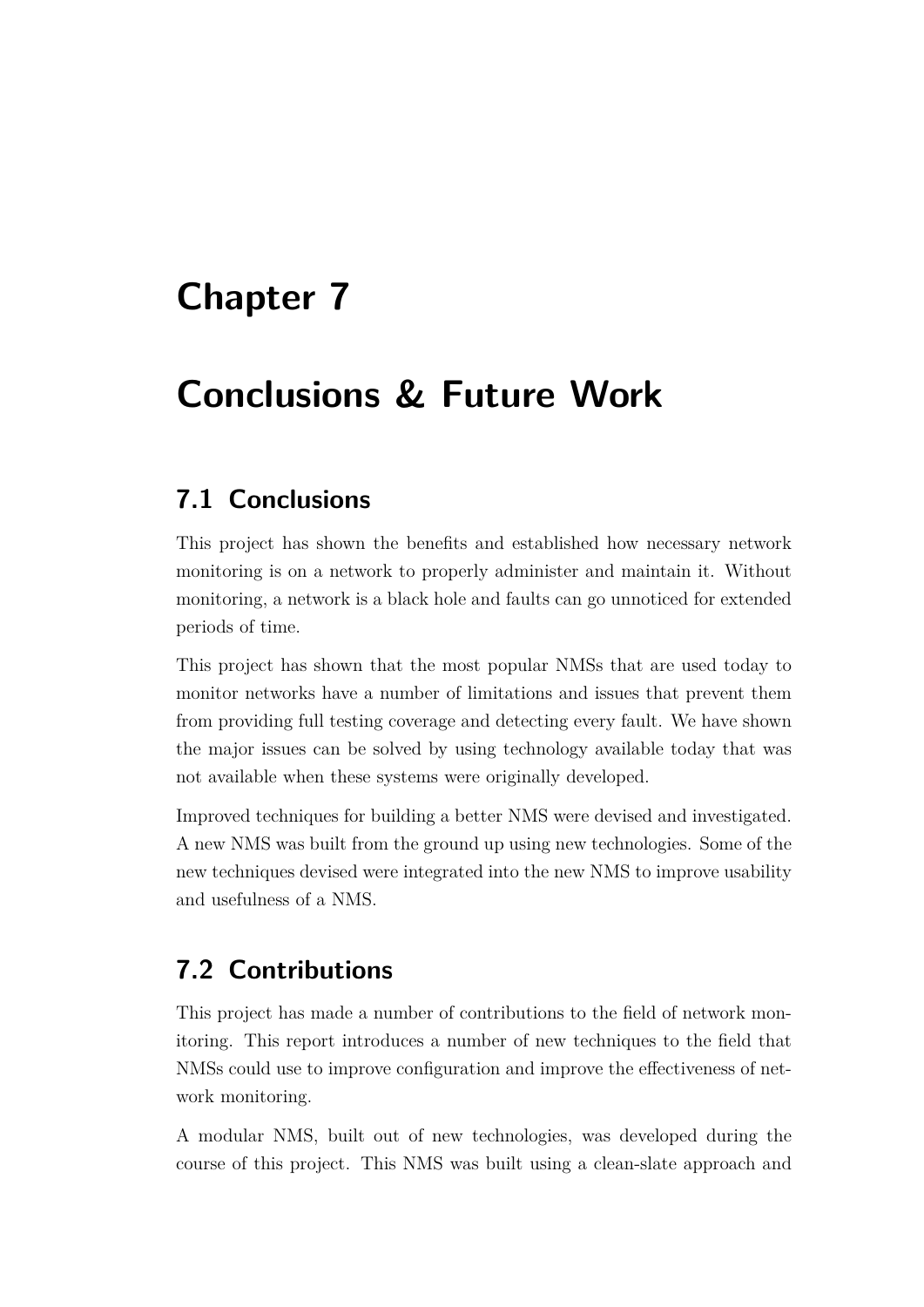used to implement the new methods investigated.

## <span id="page-37-0"></span>**7.3 Future Work**

[NMSs](#page-6-1) are very large systems and to compete with a fully featured [NMS](#page-6-1) would take a considerable time to develop the full set of features. [DNMS](#page-6-0) has been implemented as the framework to build a feature complete [NMS](#page-6-1) on top of. A number of the important core features to a [NMS](#page-6-1) have been implemented as basic modules in [DNMS.](#page-6-0) This section discusses the future work required to extend [DNMS](#page-6-0) into a fully featured general purpose [NMS.](#page-6-1)

#### <span id="page-37-1"></span>**7.3.1 Testing & Performance Tuning**

[DNMS](#page-6-0) was written to focus on implementing features over having good performance. [DNMS](#page-6-0) still needs to have a large amount of testing carried out on its performance and scalability. A [NMS](#page-6-1) needs to have good performance with a large number of devices to support large scale networks. Once performance problems are identified, if any, these can be tuned and optimised.

#### <span id="page-37-2"></span>**7.3.2 Dashboard**

The dashboard, which is currently a static page showing current alerts needs a system behind it that allows it to be user configurable. The dashboard should be dynamically configurable to show important metrics and graphs chosen by the user. This level of customisation is necessary to make this system useful in all cases and monitoring scenarios.

#### <span id="page-37-3"></span>**7.3.3 Implement Modules**

The modules implemented in this project offer a base set of features that a [NMS](#page-6-1) might need. These are some good ideas for other modules that could be implemented to add to the feature set of [DNMS](#page-6-0) and keep in with the goals of the project as a whole.

#### **Service Polling**

Currently [DNMS](#page-6-0) only collects data pushed to it through the [API,](#page-6-14) the is no active polling carried out. A service polling module would take the configured hosts it knows about and regularly poll them to make sure each device is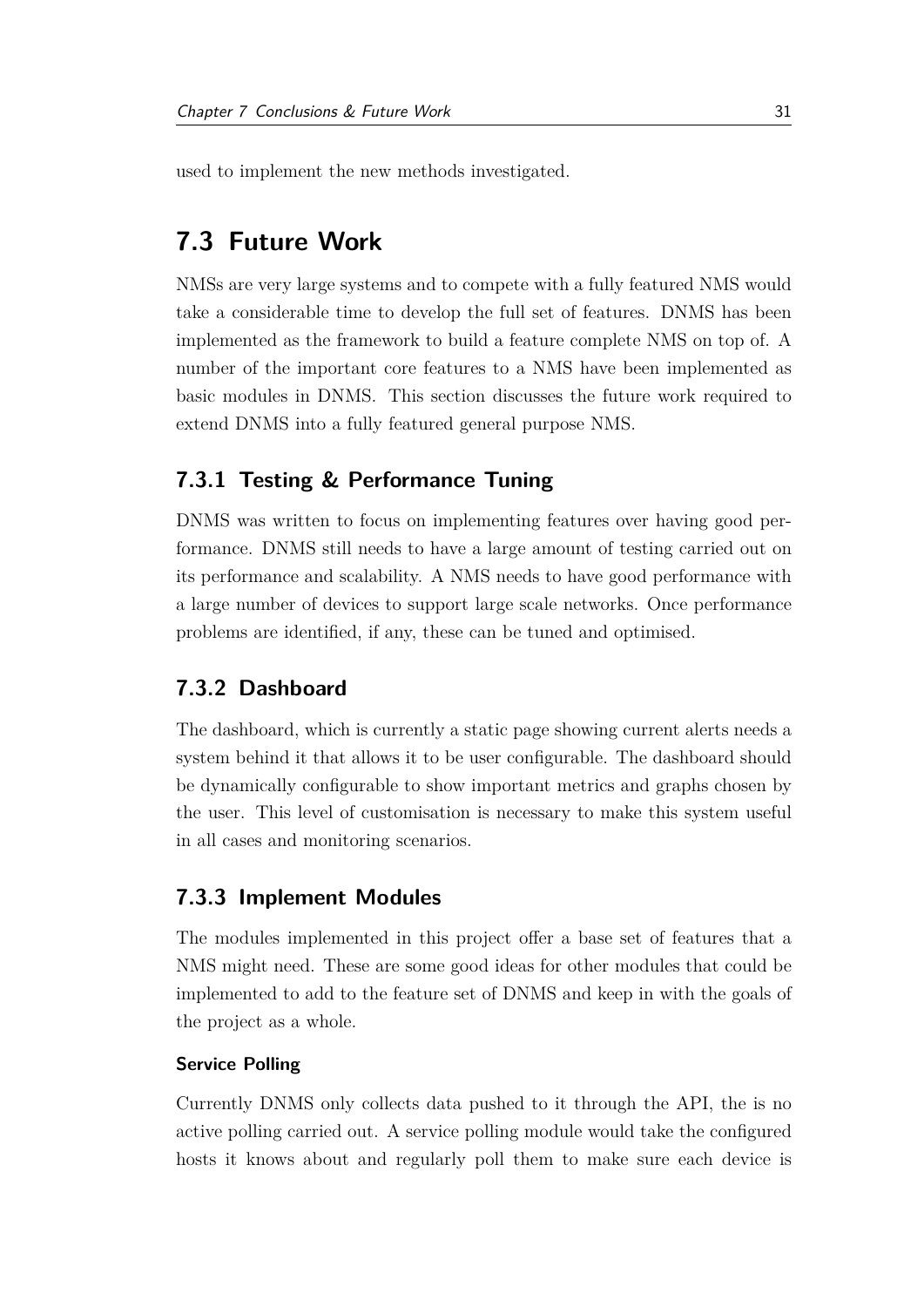operational and all services are responding correctly. Each service check could be another module to keep bloat down and make it easy to implement a service check module without understanding the rest of the system. When a service check fails it can simply register an event with the event module and that can handle the notification and logging.

#### **Automatic Configuration**

A module that provides automatic configuration of devices and services to monitor through automatic discovery techniques would be an important module to implement to fully complete the Dynamic portion of the Dynamic Network Monitoring System. The current system relies on data showing up from devices and that they are correctly configured, as mentioned in the previous section no active polling occurs to check that devices are operational and running correctly and that our network is entirely operational. An automatic configuration module would make a good pair with the service polling module.

#### **Notifications**

The system could be easily extended to have a notification module that hooks into the event system so that when an event is triggered a notification is also generated and sent to the appropriate person. A notification system would also benefit from being modular and different notification modules could be turned on and off. For example notifications could be made over email, Short Message Service [\(SMS\)](#page-6-16), pager or Instant Message [\(IM\)](#page-6-17). Notification systems can range from simple systems that generate one notification per event that goes to everybody on a notification list or they can be very complex systems that try to limit the number of notifications sent about a given type of event so that services that are in the flapping state do not constantly alert somebody. More complex notification systems will also take into account work schedules allowing the on call hours of a person to be configurable so that notifications go to the right person at the right time. The point here being we can start with a simple module and swap it out with more complex ones depending on the use case.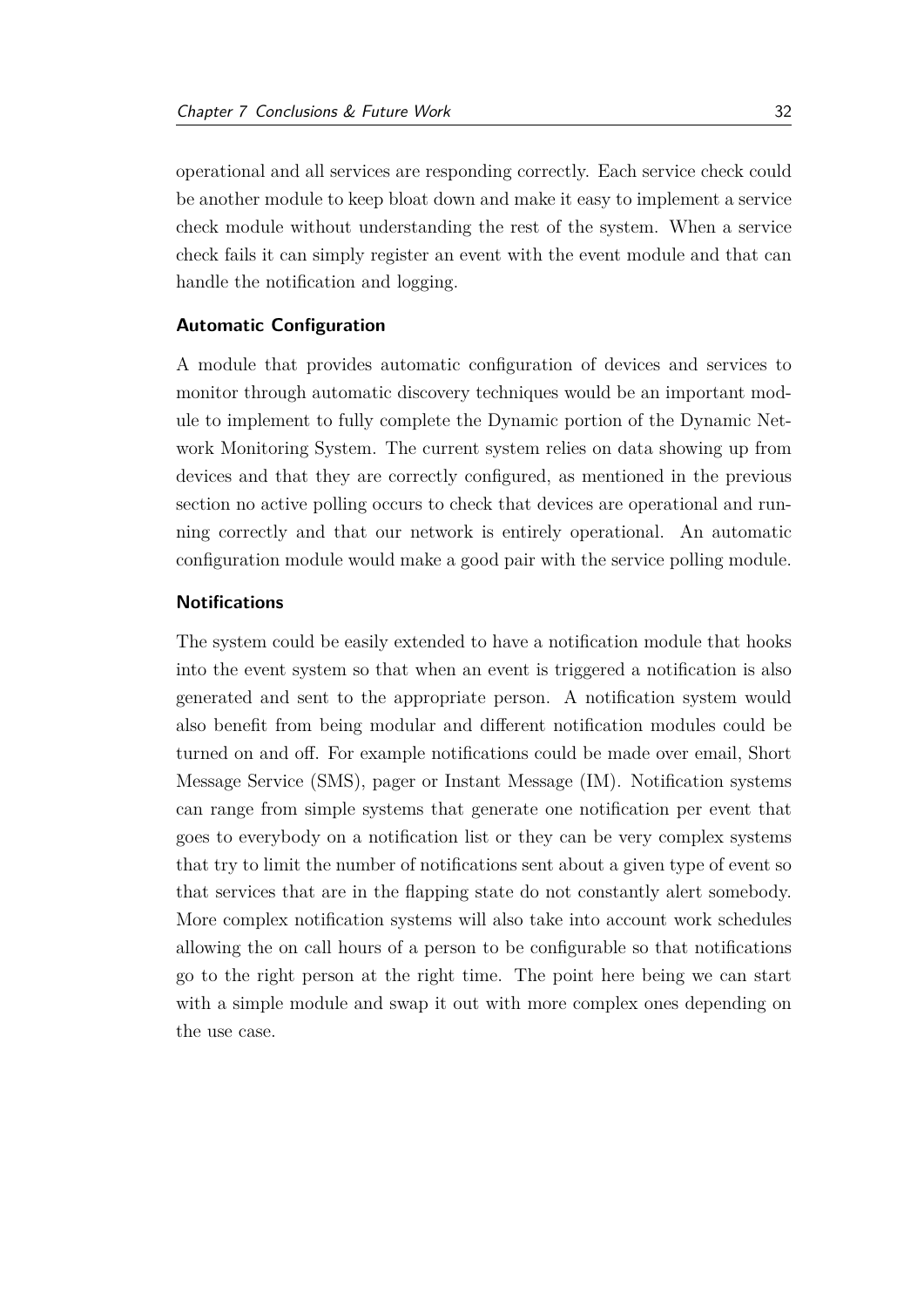## <span id="page-39-0"></span>**Glossary**

- C a compiled procedural statically typed programming language. 14
- Encapsulated PostScript (EPS) a more restricted form of a PostScript document that is intended for describing graphics. 10
- Extensible Markup Language (XML) a markup language that defines rules that allows the construction of rich documents. XML is extensible allowing it to represent many different document and data formats. 14
- HTML5 a markup language used for presenting content for the web. HTML5 is the current version of the HTML standard and seeks to improve multimedia and mobile support of previous standards among many other things. 28
- Internet Control Message Protocol (ICMP) one of the underlying protocols used on the internet to send control messages such as error messages and echo packets. 12
- JavaScript an interpreted dynamically typed scripting language that is the *de facto* scripting language used on the web because of its prevalence in web browsers. 28
- JavaScript Object Notation (JSON) a plain-text human-readable data exchange format and popular for serialising and transmitting objects over a network. Like the name suggests it is based on the JavaScript format for representing objects and can be used to represent lists, associative arrays. 27
- Lua a lightweight interpreted dynamically typed scripting language. Lua supports multiple programming paradigms and can be written in a procedural, prototype-based or object-orientated style. 14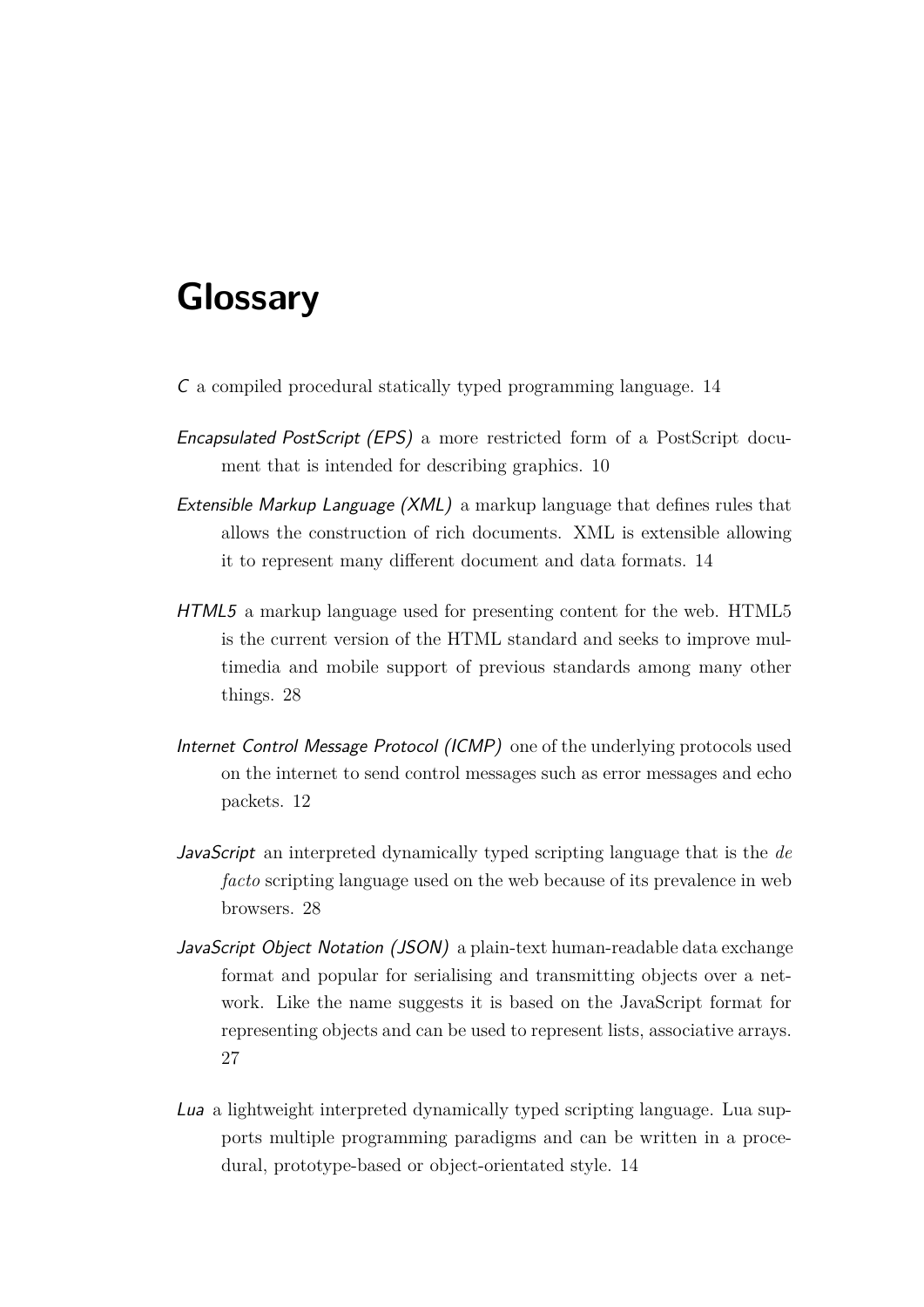- Multicast a form of communication on a network where a message or stream is sent to a group of devices simultaneously with a single transmission. 25
- Portable Document Format (PDF) a file format used for storing documents that are intended to be rendered the same independent of the environment used to render the file. 10
- Portable Network Graphics (PNG) a bitmap image format that employs lossless compression to keep images small. 10
- PostScript a programming language commonly used in desktop publishing and printing. 33
- Python an interpreted dynamically typed cross-platform programming language. Python has a comprehensive standard library and doesn't lock the programmer into a single programming paradigm supporting objectorientated, imperative, functional, procedural and reflective styles. 13, 24–27
- Redundant Array of Independent Disks (RAID) a method of combining multiple hard disk drives into a single storage volume of increased size and redundancy provided by either storing data multiple times or storing parity bits. There are multiple levels of RAID that provide different levels of speed and redundancy. 19
- Relational Database Management System (RDBMS) a specific form of database management system that is based on the relational database model. 13, 17, 20, 26, 27, 34
- RESTful an API is described as RESTful if it follows the [REST](#page-6-15) design pattern. 27
- Scalable Vector Graphics (SVG) a vector image format that uses an XML based file format to describe the vector graphics. 10
- **Standard Output (stdout)** the output stream from a program where output data is written to. 12
- Structured Query Language (SQL) a programming language designed specifically for managing data in a RDBMS. 12, 20, 26–28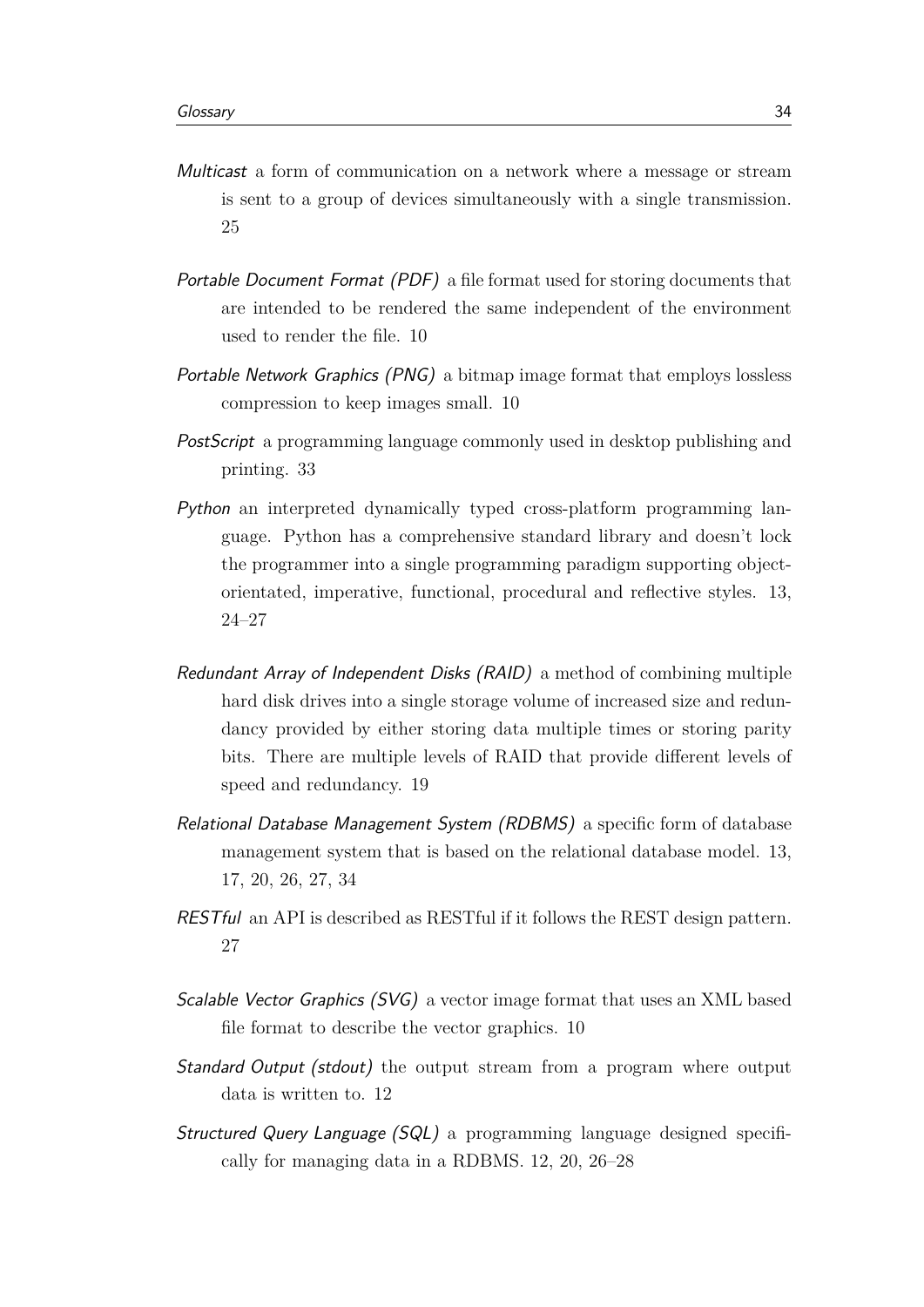## **References**

- <span id="page-41-0"></span>[1] Michael Bayer. Sqlalchemy - the database toolkit for python. http://www.sqlalchemy.org. Accessed October 17, 2012.
- <span id="page-41-7"></span>[2] Jay Beale, Renaud Deraison, Haroon Meer, Roelof Temmingh, and Charl Van Der Walt. Service detection. In *Nessus Network Auditing*, page 248. Syngress Publishing, 2004.
- <span id="page-41-6"></span>[3] Y. Bejerano, Y. Breitbart, M. Garofalakis, and Rajeev Rastogi. Physical topology discovery for large multisubnet networks. In *INFOCOM 2003. Twenty-Second Annual Joint Conference of the IEEE Computer and Communications. IEEE Societies*, volume 1, pages 342 – 352 vol.1, march-3 april 2003.
- <span id="page-41-3"></span>[4] J. Case, M. Fedor, M. Schoffstall, and J. Davin. A simple network management protocol (snmp). RFC 1157, RFC Editor, http://www.ietf.org/rfc/rfc1157.txt, May 1990.
- <span id="page-41-5"></span>[5] Chris Davis. Graphite - scalable realtime graphing. http://graphite.wikidot.com. Accessed October 17, 2012.
- <span id="page-41-4"></span>[6] Bernd Erk. Nagios is forked: Icinga is unleashed. http://www.icinga.org/2009/05/06/announcing-icinga/, May 2009.
- <span id="page-41-1"></span>[7] Stephen Few. What is a dashboard? In *Information Dashboard Design: The Effective Visual Communication of Data*, page 34. O'Reilly Media, Inc, 2006.
- <span id="page-41-8"></span>[8] Florian Forster. collectd – the system statistics collection daemon. http://collectd.org. Accessed October 17, 2012.
- <span id="page-41-2"></span>[9] Ethan Galstad. Nagios history. http://www.nagios.org/about/history. Accessed September 26, 2012.
- <span id="page-41-9"></span>[10] Richard Hipp. Sqlite. http://www.sqlite.org. Accessed October 17, 2012.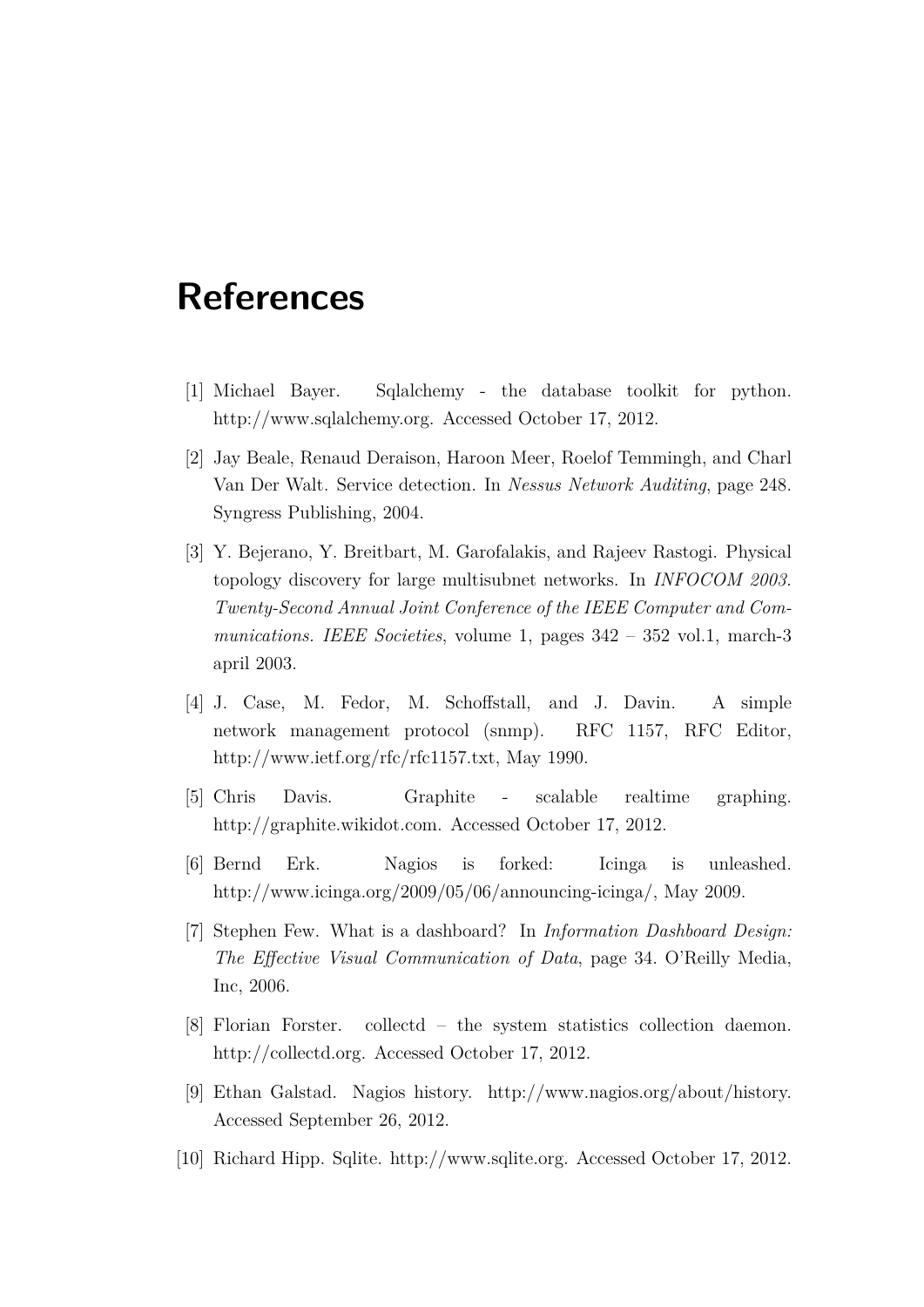- <span id="page-42-13"></span>[11] Humble Software. Flotr2. http://www.humblesoftware.com/flotr2/. Accessed October 17, 2012.
- <span id="page-42-0"></span>[12] Information Sciences Institute, University of Southern California. Internet protocol. RFC 791, RFC Editor, http://www.ietf.org/rfc/rfc791.txt, September 1981.
- <span id="page-42-10"></span>[13] Gordon Fyodor Lyon. Host discovery (ping scanning). In *Nmap Network Scanning: The Official Nmap Project Guide to Network Discovery and Security Scanning*, page 47. Insecure, 2009.
- <span id="page-42-11"></span>[14] Chris McDonough and Ben Bangert. Pyramid. http://www.pylonsproject.org. Accessed October 17, 2012.
- <span id="page-42-12"></span>[15] Mozilla Project. Cornice. http://github.com/mozilla-services/cornice. Accessed October 17, 2012.
- <span id="page-42-1"></span>[16] Nagios Enterprises. Nagios - the industry standard in IT infrastructure monitoring. http://www.nagios.org. Accessed October 17, 2012.
- <span id="page-42-6"></span>[17] Nagios Plugins Development Team. Nagios plugins - the home of the official plugins. http://nagiosplugins.org. Accessed October 17, 2012.
- <span id="page-42-4"></span>[18] Tobias Oetiker. Mrtg - the multi router traffic grapher. http://oss.oetiker.ch/mrtg/. Accessed October 17, 2012.
- <span id="page-42-2"></span>[19] Tobias Oetiker. Rrdtool. http://oss.oetiker.ch/rrdtool/. Accessed October 2, 2012.
- <span id="page-42-5"></span>[20] Tobias Oetiker. Rrdtool. http://oss.oetiker.ch/rrdtool/. Accessed October 17, 2012.
- <span id="page-42-7"></span>[21] Tobias Oetiker. Smokeping. http://oss.oetiker.ch/smokeping/. Accessed October 17, 2012.
- <span id="page-42-3"></span>[22] Tobias Oetiker. Rrdtool 1.0.0. http://lists.oetiker.ch/pipermail/rrdannounce/1999-July/000007.html, July 1999.
- <span id="page-42-8"></span>[23] OmniTI Labs. Reconnoiter. http://labs.omniti.com/labs/reconnoiter. Accessed October 17, 2012.
- <span id="page-42-9"></span>[24] OmniTI Labs. Reconnoiter - goals. http://labs.omniti.com/labs/reconnoiter/wiki/Goals. Accessed October 18, 2012.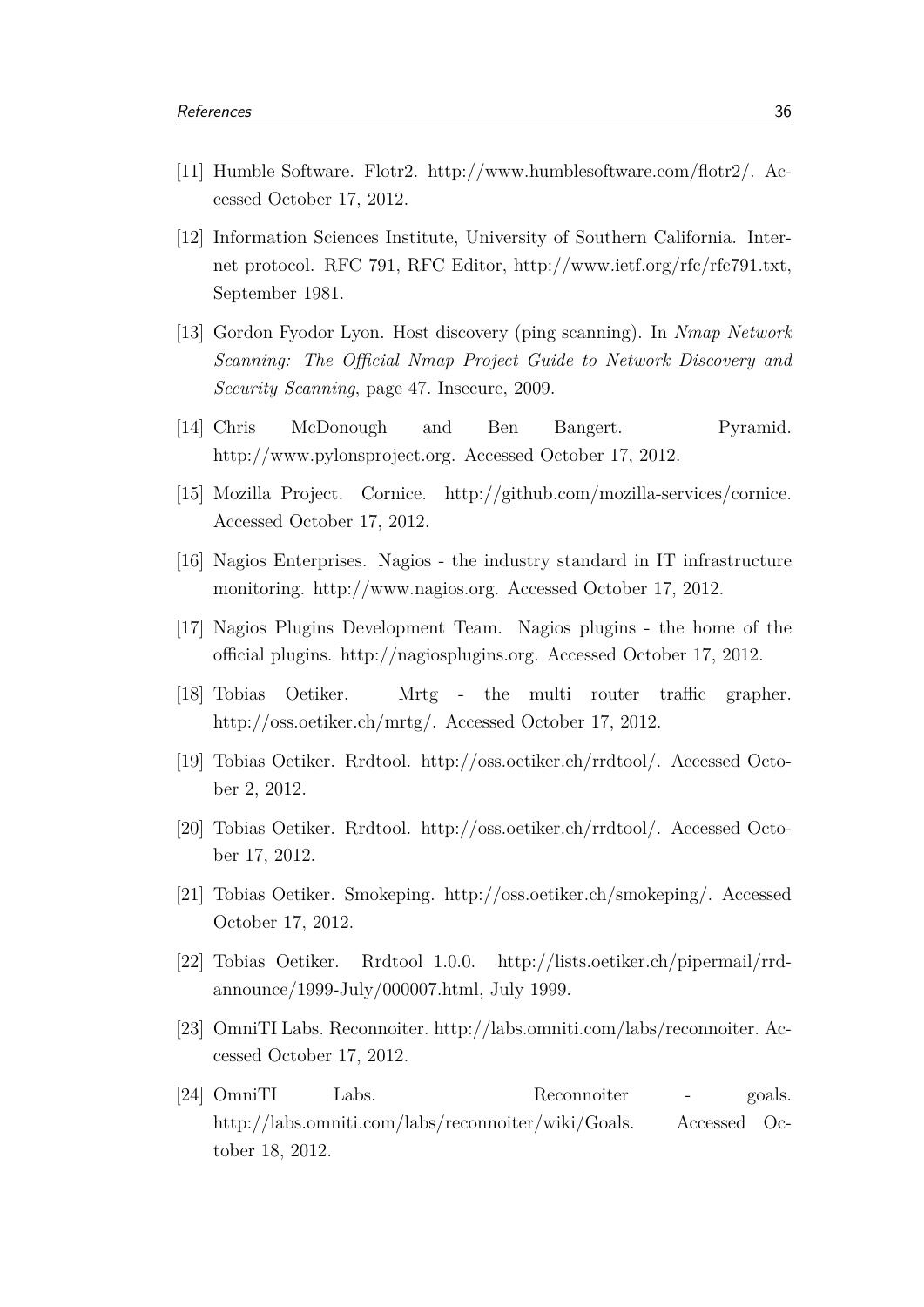- <span id="page-43-6"></span>[25] Oracle Corporation. Mysql - the world's most popular open source database. http://www.mysql.com. Accessed October 17, 2012.
- <span id="page-43-4"></span>[26] Colin Pattinson. A study of the behaviour of the simple network management protocol. In Olivier Festor and Aiko Pras, editors, *DSOM*, pages 305–314. INRIA, Rocquencourt, France, 2001.
- <span id="page-43-1"></span>[27] Avery Pennarun, Bill Allombert, and Petter Reinholdtsen. Debian popularity contest. http://popcon.debian.org. Accessed October 17, 2012.
- <span id="page-43-7"></span>[28] PostgreSQL Global Development Group. Postgresql - the world's most advanced open source database. http://www.postgresql.org. Accessed October 17, 2012.
- <span id="page-43-5"></span>[29] Aiko Pras, Thomas Drevers, Remco Meent van de, and Dick Quartel. Comparing the performance of snmp and web services-based management. *IEEE Transactions on Network and Service Management*, 1(2):72–82, December 2004.
- <span id="page-43-2"></span>[30] The Cacti Group, Inc. Cacti: The complete rrdtool-based graphing solution. http://www.cacti.net. Accessed October 17, 2012.
- <span id="page-43-3"></span>[31] The Icinga Project. Icinga: Open source monitoring. http://www.icinga.org. Accessed October 17, 2012.
- <span id="page-43-0"></span>[32] UNINETT. Network administration visualized. http://metanav.uninett.no. Accessed October 17, 2012.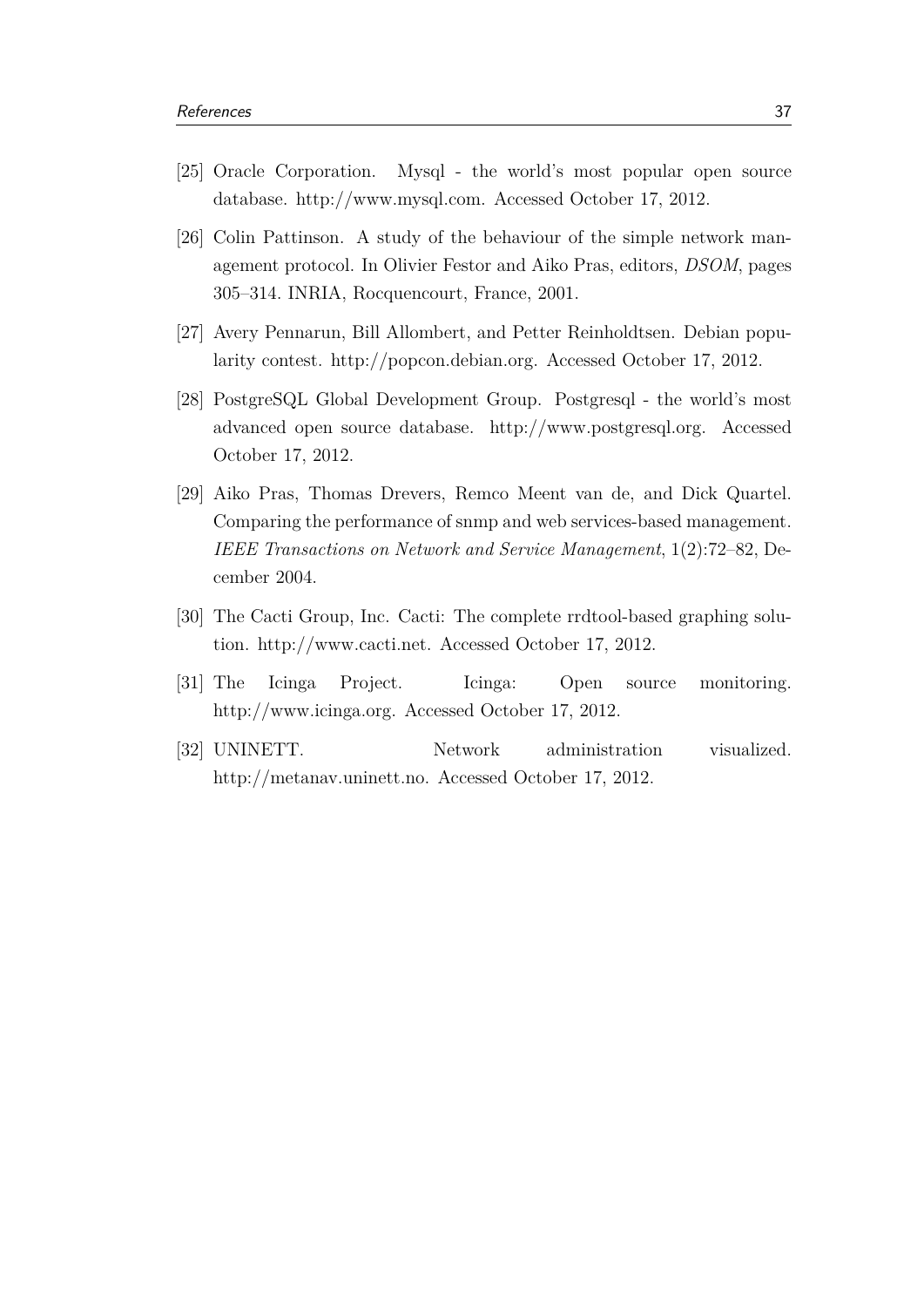# <span id="page-44-0"></span>**Appendix A**

# **Dashboard of DNMS**

<span id="page-44-1"></span>

| $\bullet$                                                                              | hoodoo.cs.waikato.ac.nz:6543 - Google Chrome | $\odot$ $\odot$ $\odot$ |
|----------------------------------------------------------------------------------------|----------------------------------------------|-------------------------|
| hoodoo.cs.waikato.ac.                                                                  |                                              |                         |
| C   hoodoo.cs.waikato.ac.nz:6543<br>$\leftarrow$ $\rightarrow$                         |                                              | 23                      |
| <b>DNMS</b>                                                                            | $\it Dashboard$<br>Graphs<br>Events          |                         |
| Dashboard<br>Hello admin!                                                              |                                              |                         |
| . 2012-09-03 21:49:07.927135: load.shortterm on wraith is over threshold at 3.09 [ACK] |                                              |                         |
|                                                                                        |                                              | Logout                  |
|                                                                                        | 2012 University of Waikato Honours Project   |                         |
|                                                                                        |                                              |                         |
|                                                                                        |                                              |                         |
|                                                                                        |                                              |                         |
|                                                                                        |                                              |                         |
|                                                                                        |                                              |                         |
|                                                                                        |                                              |                         |
|                                                                                        |                                              |                         |
|                                                                                        |                                              |                         |
|                                                                                        |                                              |                         |

Figure A.1: The dashboard interface of DNMS showing a single alert

 $\angle$